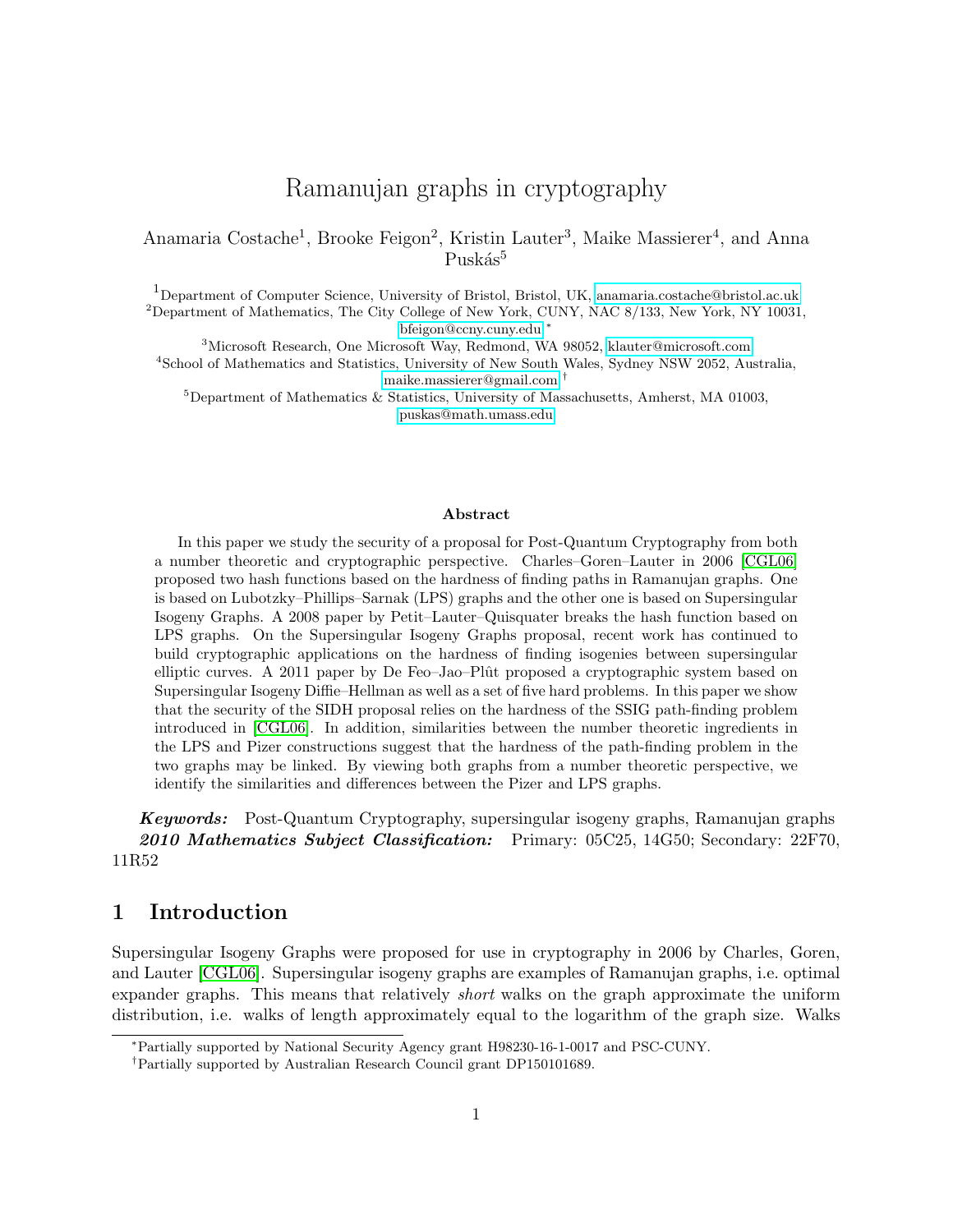on expander graphs are often used as a good source of randomness in computer science, and the reason for using Ramanujan graphs is to keep the path length short. But the reason these graphs are important for cryptography is that finding paths in these graphs, i.e. routing, is hard: there are no known subexponential algorithms to solve this problem, either classically or on a quantum computer. For this reason, systems based on the hardness of problems on Supersingular Isogeny Graphs are currently under consideration for standardization in the NIST Post-Quantum Cryptography (PQC) Competition [\[PQC\]](#page-32-0).

[\[CGL06\]](#page-31-0) proposed a general construction for cryptographic hash functions based on the hardness of inverting a walk on a graph. The path-finding problem is the following: given fixed starting and ending vertices representing the start and end points of a walk on the graph of a fixed length, find a path between them. A hash function can be defined by using the input to the function as directions for walking around the graph: the output is the label for the ending vertex of the walk. Finding collisions for the hash function is equivalent to finding cycles in the graph, and finding pre-images is equivalent to path-finding in the graph. Backtracking is not allowed in the walks by definition, to avoid trivial collisions.

In [\[CGL06\]](#page-31-0), two concrete examples of families of optimal expander graphs (Ramanujan graphs) were proposed, the so-called Lubotzky–Phillips–Sarnak (LPS) graphs [\[LPS88\]](#page-31-1), and the Supersingular Isogeny Graphs (Pizer) [\[Piz98\]](#page-32-1), where the path finding problem was supposed to be hard. Both graphs were proposed and presented at the 2005 and 2006 NIST Hash Function workshops, but the LPS hash function was quickly attacked and broken in two papers in 2008, a collision attack [\[TZ08\]](#page-32-2) and a pre-image attack [\[PLQ08\]](#page-32-3). The preimage attack gives an algorithm to efficiently find paths in LPS graphs, a problem which had been open for several decades. The PLQ path-finding algorithm uses the explicit description of the graph as a Cayley graph in  $PSL_2(\mathbb{F}_p)$ , where vertices are  $2 \times 2$ matrices with entries in  $\mathbb{F}_p$  satisfying certain properties. Given the swift discovery of attacks on the LPS path-finding problem, it is natural to investigate whether this approach is relevant to the path-finding problem in Supersingular Isogeny (Pizer) Graphs.

In 2011, De Feo–Jao–Plût [\[DFJP14\]](#page-31-2) devised a cryptographic system based on supersingular isogeny graphs, proposing a Diffie–Hellman protocol as well as a set of five hard problems related to the security of the protocol. It is natural to ask what is the relation between the problems stated in [\[DFJP14\]](#page-31-2) and the path-finding problem on Supersingular Isogeny Graphs proposed in [\[CGL06\]](#page-31-0).

In this paper we explore these two questions related to the security of cryptosystems based on these Ramanujan graphs. In Part [1](#page-2-0) of the paper, we study the relation between the hard problems proposed by De Feo–Jao–Plût and the hardness of the Supersingular Isogeny Graph problem which is the foundation for the CGL hash function. In Part [2](#page-12-0) of the paper, we study the relation between the Pizer and LPS graphs by viewing both from a number theoretic perspective.

In particular, in Part [1](#page-2-0) of the paper, we clearly explain how the security of the Key Exchange protocol relies on the hardness of the path-finding problem in SSIG, proving a reduction (Theorem [3.2\)](#page-8-0) between the Supersingular Isogeny Diffie Hellmann (SIDH) Problem and the path-finding problem in SSIG. Although this fact and this theorem may be clear to the experts (see for example the comment in the introduction to a recent paper on this topic [\[AAM18\]](#page-31-3)), this reduction between the hard problems is not written anywhere in the literature. Furthermore, the Key Exchange (SIDH) paper [\[DFJP14\]](#page-31-2) states 5 hard problems, including (SSCDH), with relations proved between some but not all of them, and mentions the paper [\[CGL06\]](#page-31-0) only in passing (on page 17), with no clear statement of the relationship to the overarching hard problem of path-finding in SSIG.

Our Theorem [3.2](#page-8-0) clearly shows the fact that the security of the proposed post-quantum key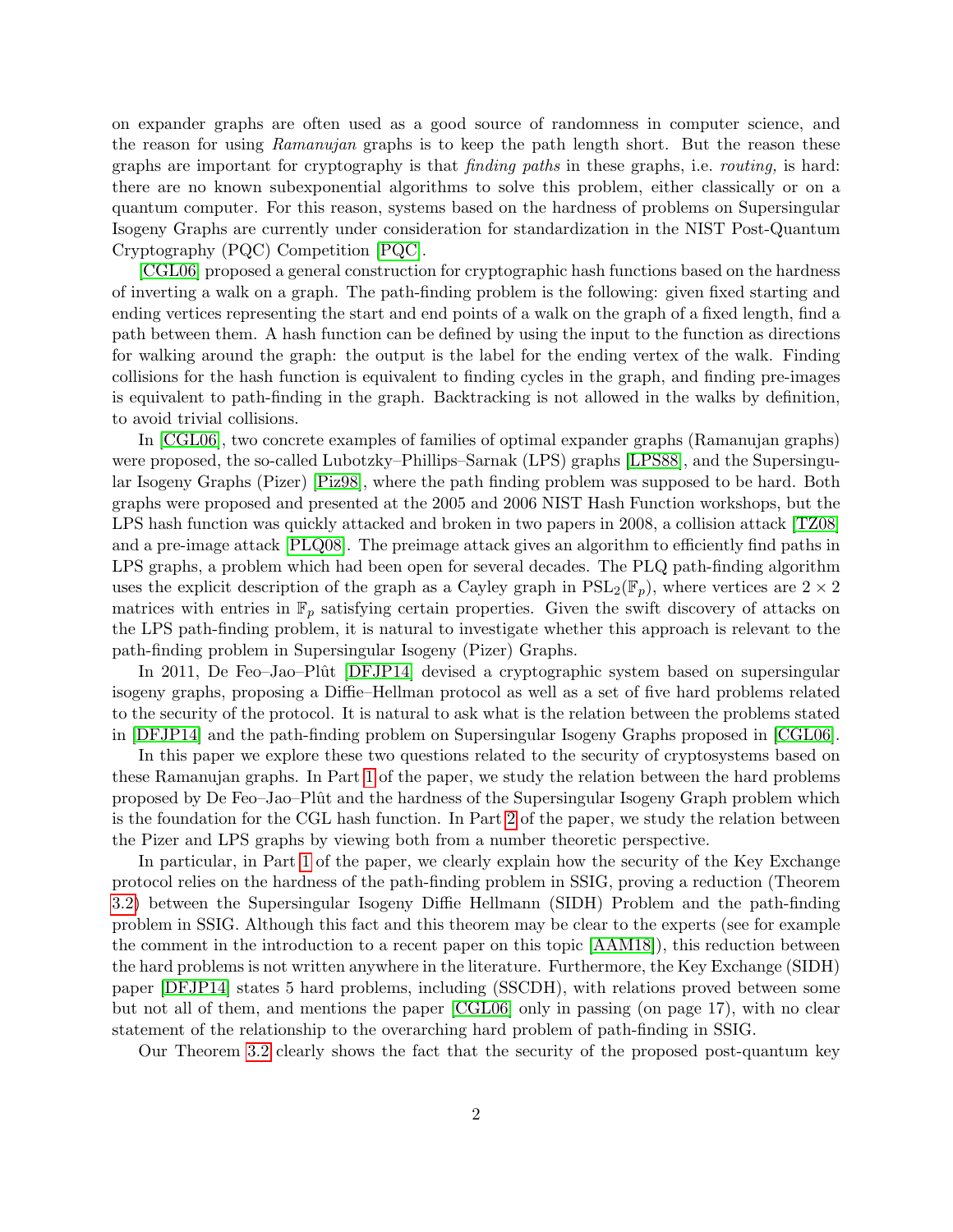exchange relies on the hardness of the path-finding problem in SSIG stated in [\[CGL06\]](#page-31-0). Theorem [4.9](#page-11-0) counts the chains of isogenies of fixed length. Its proof relies on elementary group theory results and facts about isogenies, proved in Section [4.](#page-8-1)

In Part [2](#page-12-0) of the paper, we examine the LPS and Pizer graphs from a number theoretic perspective with the aim of highlighting the similarities and differences between the constructions.

Both the LPS and Pizer graphs considered in [\[CGL06\]](#page-31-0) can be thought of as graphs on

$$
\Gamma \backslash \mathrm{PGL}_2(\mathbb{Q}_l)/\mathrm{PGL}_2(\mathbb{Z}_l),\tag{1}
$$

where  $\Gamma$  is a discrete cocompact subgroup, where  $\Gamma$  is obtained from a quaternion algebra B. We show how different input choices for the construction lead to different graphs. In the LPS construction one may vary  $\Gamma$  to get an infinite family of Ramanujan graphs. In the Pizer construction one may vary  $B$  to get an infinite family. In the LPS case, we always work in the Hamiltonian quaternion algebra. For this particular choice of algebra we can rewrite the graph as a Cayley graph. This explicit description is key for breaking the LPS hash function. For the Pizer graphs we do not have such a description. On the Pizer side the graphs may, via Strong Approximation, be viewed as graphs on adèlic double cosets which are in turn the class group of an order of  $B$  that is related to the cocompact subgroup  $\Gamma$ . From here one obtains an isomorphism with supersingular isogeny graphs. For LPS graphs the local double cosets are also isomorphic to adèlic double cosets, but in this case the corresponding set of adèlic double cosets is smaller relative to the quaternion algebra and we do not have the same chain of isomorphisms.

Part [2](#page-12-0) has the following outline. Section [6](#page-15-0) follows [\[Lub10\]](#page-32-4) and presents the construction of LPS graphs from three different perspectives: as a Cayley graph, in terms of local double cosets, and, to connect these two, as a quotient of an infinite tree. The edges of the LPS graph are explicit in both the Cayley and local double coset presentation. In Section [6.4](#page-18-0) we give an explicit bijection between the natural parameterizations of the edges at a fixed vertex. Section [7](#page-20-0) is about Strong Approximation, the main tool connecting the local and adelic double cosets for both LPS and Pizer graphs. Section [8](#page-25-0) follows [\[Piz98\]](#page-32-1) and summarizes Pizer's construction. The different input choices for LPS and Pizer constructions impose different restrictions on the parameters of the graph, such as the degree. 6-regular graphs exist in both families. In Section [8.2](#page-27-0) we give a set of congruence conditions for the parameters of the Pizer construction that produce a 6-regular graph. In Section [9](#page-29-0) we summarize the similarities and differences between the two constructions.

#### 1.1 Acknowledgments

<span id="page-2-0"></span>This project was initiated at the Women in Numbers 4 (WIN4) workshop at the Banff International Research Station in August, 2017. The authors would like to thank BIRS and the WIN4 organizers. In addition, the authors would like to thank the Clay Mathematics Institute, PIMS, Microsoft Research, the Number Theory Foundation and the NSF-HRD 1500481 - AWM ADVANCE grant for supporting the workshop. We thank John Voight, Scott Harper, and Steven Galbraith for helpful conversations, and the anonymous referees for many helpful suggestions and edits.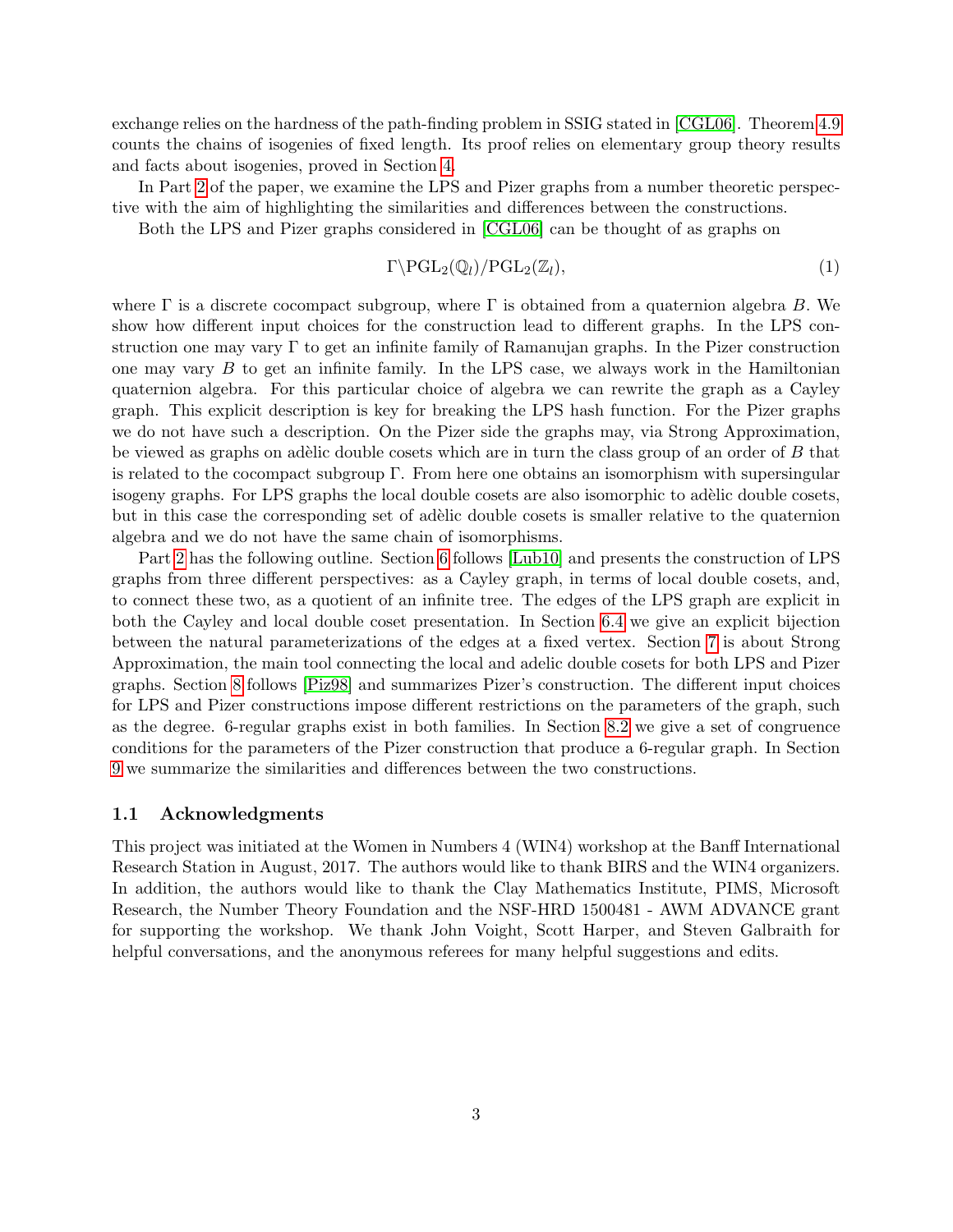# Part 1 Cryptographic applications of supersingular isogeny graphs

In this section we investigate the security of the [\[DFJP14\]](#page-31-2) key-exchange protocol. We show a reduction to the path-finding problem in supersingular isogeny graphs stated in [\[CGL06\]](#page-31-0). The hardness of this problem is the basis for the CGL cryptographic hash function, and we show here that if this problem is not hard, then the key exchange presented in [\[DFJP14\]](#page-31-2) is not secure.

We begin by recalling some basic facts about isogenies of elliptic curves and the key-exchange construction. Then, we give a reduction between two hardness assumptions. This reduction is based on a correspondence between a path representing the composition of m isogenies of degree  $\ell$ and an isogeny of degree  $\ell^m$ .

### 2 Preliminaries

We start by recalling some basic and well-known results about isogenies. They can all be found in [\[Sil09\]](#page-32-5). We try to be as concrete and constructive as possible, since we would like to use these facts to do computations.

An elliptic curve is a curve of genus one with a specific base point  $\mathcal{O}$ . This latter can be used to define a group law. We will not go into the details of this, see for example [\[Sil09\]](#page-32-5). If  $E$  is an elliptic curve defined over a field K and  $char(K) \neq 2, 3$ , we can write the equation of E as

$$
E: y^2 = x^3 + a \cdot x + b,
$$

where  $a, b \in K$ . Two important quantities related to an elliptic curve are its discriminant  $\Delta$  and its  $j$ -invariant, denoted by  $j$ . They are defined as follows.

$$
\Delta = 16 \cdot (4 \cdot a^3 + 27 \cdot b^2)
$$
 and  $j = -1728 \cdot \frac{a^3}{\Delta}$ 

.

Two elliptic curves are isomorphic over  $\bar{K}$  if and only if they have the same j-invariant.

**Definition 2.1.** Let  $E_0$  and  $E_1$  be two elliptic curves. An isogeny from  $E_0$  to  $E_1$  is a surjective morphism

$$
\phi: E_0 \to E_1,
$$

which is a group homomorphism.

An example of an isogeny is the multiplication-by-m map  $[m]$ ,

$$
[m]: E \to E
$$

$$
P \mapsto m \cdot P.
$$

The degree of an isogeny is defined as the degree of the finite extension  $\bar{K}(E_0)/\phi^*(\bar{K}(E_1)),$ where  $\bar{K}(*)$  is the function field of the curve, and  $\phi^*$  is the map of function fields induced by the isogeny  $\phi$ . By convention, we set

$$
\deg([0])=0.
$$

The degree map is multiplicative under composition of isogenies:

$$
\deg(\phi\circ\psi)=\deg(\phi)\cdot\deg(\psi)
$$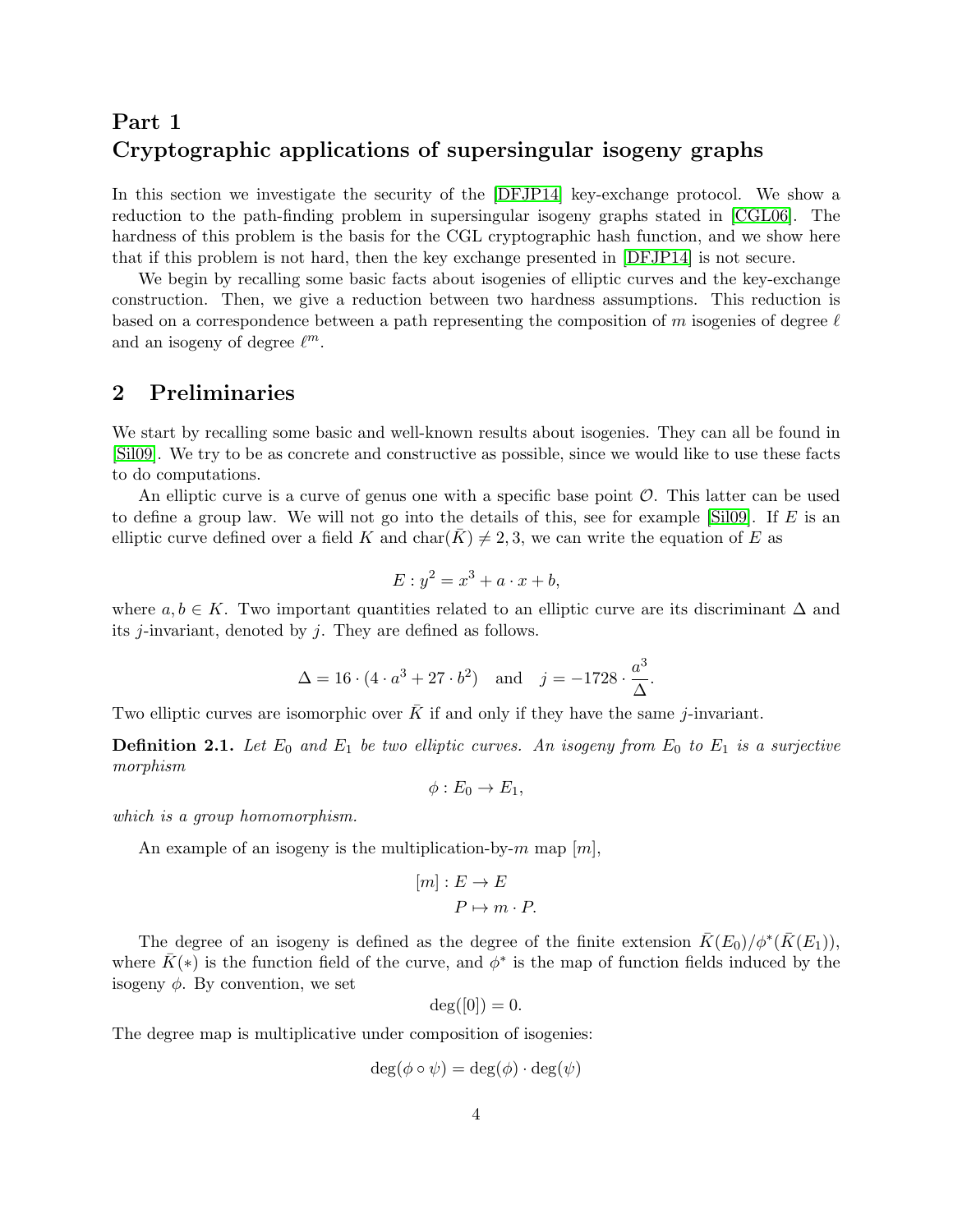for all chains  $E_0 \stackrel{\phi}{\to} E_1 \stackrel{\psi}{\to} E_2$ , and for an integer  $m > 0$ , the multiplication-by-m map has degree  $m^2$ .

**Theorem 2.2.** [\[Sil09\]](#page-32-5) Let  $E_0 \rightarrow E_1$  be an isogeny of degree m. Then, there exists a unique isogeny

$$
\hat{\phi}: E_1 \to E_0
$$

such that  $\hat{\phi} \circ \phi = [m]$  on  $E_0$ , and  $\phi \circ \hat{\phi} = [m]$  on  $E_1$ . We call  $\hat{\phi}$  the dual isogeny to  $\phi$ . We also have that

$$
\deg(\hat{\phi}) = \deg(\phi).
$$

For an isogeny  $\phi$ , we say  $\phi$  is separable if the field extension  $\bar{K}(E_0)/\phi^*(\bar{K}(E_1))$  is separable. We then have the following lemma.

**Lemma 2.3.** Let  $\phi : E_0 \to E_1$  be a separable isogeny. Then

$$
\deg(\phi) = \# \ker(\phi).
$$

In this paper, we only consider separable isogenies and frequently use this convenient fact. From the above, it follows that a point P of order m defines an isogeny  $\phi$  of degree m,

$$
\phi: E \to E/\langle P \rangle.
$$

We will refer to such an isogeny as a cyclic isogeny (meaning that its kernel is a cyclic subgroup of E). For  $\ell$  prime, we also say that two curves  $E_0$  and  $E_1$  are  $\ell$ -isogenous if there exists an isogeny  $\phi: E_0 \to E_1$  of degree  $\ell$ .

We define  $E[m]$ , the m-torsion subgroup of E, to be the kernel of the multiplication-by-m map. If  $char(K) > 0$  and  $m \geq 2$  is an integer coprime to  $char(K)$ , or if  $char(K) = 0$ , then the points of  $E[m]$  are

$$
E[m] = \{ P \in E(\bar{K}) : m \cdot P = \mathcal{O} \} \cong \mathbb{Z}/m\mathbb{Z} \times \mathbb{Z}/m\mathbb{Z}.
$$

If an elliptic curve E is defined over a field of characteristic  $p > 0$  and its endomorphism ring over  $\bar{K}$  is an order in a quaternion algebra, we say that E is supersingular. Every isomorphism class over  $\bar{K}$  of supersingular elliptic curves in characteristic p has a representative defined over  $\mathbb{F}_{p^2}$ , thus we will often let  $K = \mathbb{F}_{p^2}$  (for some fixed prime p).

We mentioned above that an  $\ell$ -torsion point P induces an isogeny of degree  $\ell$ . More generally, a finite subgroup G of E generates a unique isogeny of degree  $#G$ , up to automorphism.

Supersingular isogeny graphs were introduced into cryptography in [\[CGL06\]](#page-31-0). To define a supersingular isogeny graph, fix a finite field K of characteristic  $p$ , a supersingular elliptic curve E over K, and a prime  $\ell \neq p$ . Then the corresponding isogeny graph is constructed as follows. The vertices are the K-isomorphism classes of elliptic curves which are K-isogenous to  $E$ . Each vertex is labeled with the j-invariant of the curve. The edges of the graph correspond to the  $\ell$ -isogenies between the elliptic curves. As the vertices are isomorphism classes of elliptic curves, isogenies that differ by composition with an automorphism of the image are identified as edges of the graph. I.e. if  $E_0, E_1$  are K-isogenous elliptic curves,  $\phi : E_0 \to E_1$  is an  $\ell$ -isogeny and  $\epsilon \in \text{Aut}(E_1)$  is an automorphism, then  $\phi$  and  $\epsilon \circ \phi$  are identified and correspond to the same edge of the graph.

If  $p \equiv 1 \mod 12$ , we can uniquely identify an isogeny with its dual to make it an undirected graph. It is a multigraph in the sense that there can be multiple edges if no extra conditions are imposed on p. Three important properties of these graphs follow from deep theorems in number theory: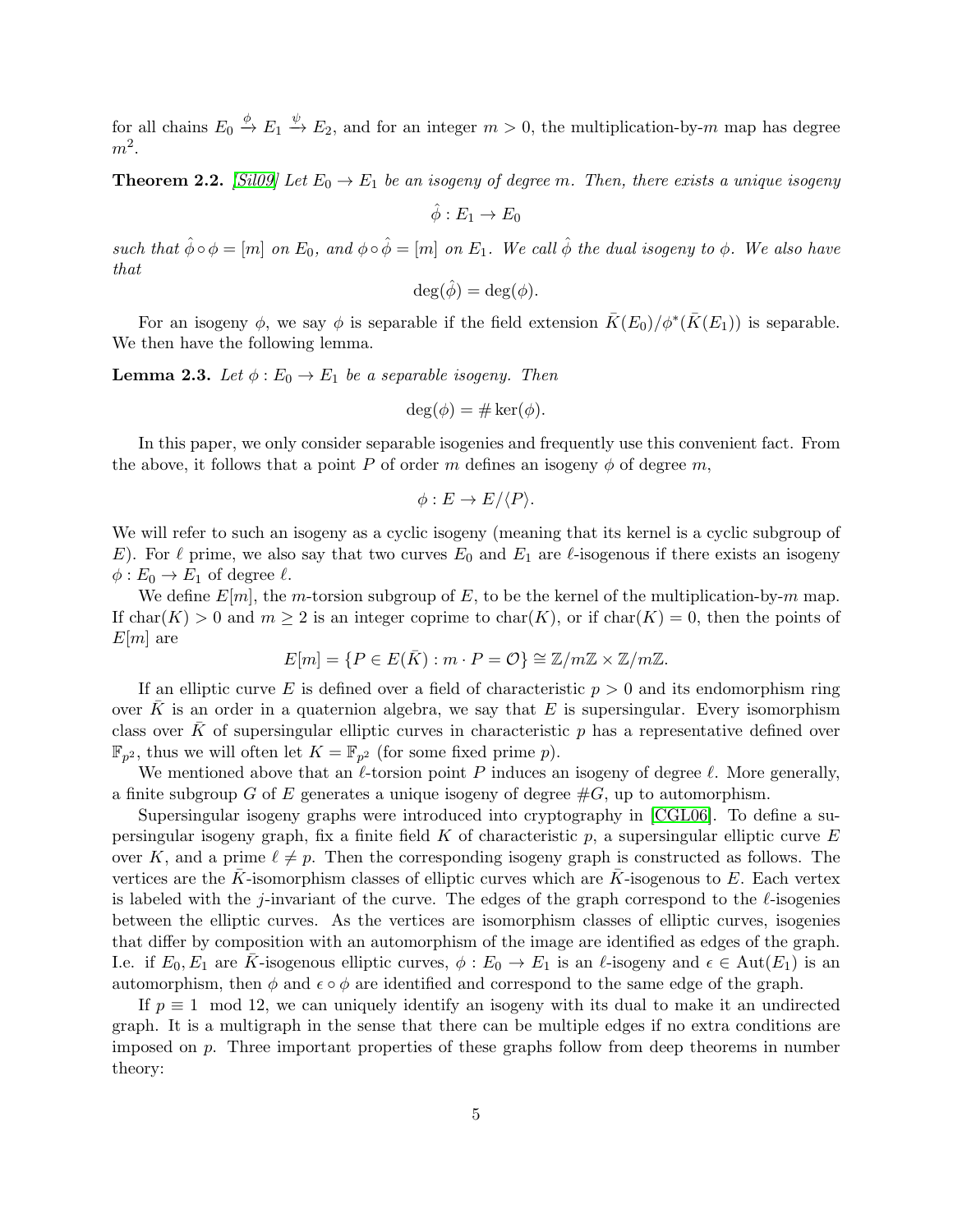- 1. The graph is connected for any  $\ell \neq p$  (special case of [\[CGL09,](#page-31-4) Theorem 4.1]).
- 2. A supersingular isogeny graph has roughly  $p/12$  vertices. [\[Sil09,](#page-32-5) Theorem 4.1]
- 3. Supersingular isogeny graphs are optimal expander graphs, in particular they are Ramanujan. (special case of [\[CGL09,](#page-31-4) Theorem 4.2]).

Remark 2.4. In order to avoid trivial collisions in cryptographic hash functions based on isogeny graphs, it is best if the graph has no short cycles. Charles, Goren, and Lauter show in [\[CGL06\]](#page-31-0) how to ensure that isogeny graphs do not have short cycles by carefully choosing the finite field one works over. For example, they compute that a 2-isogeny graph does not have double edges (i.e. cycles of length 2) when working over  $\mathbb{F}_p$  with  $p \equiv 1 \mod 420$ . Similarly, we computed that a 3-isogeny graph does not have double edges for  $p \equiv 1 \mod 9240$ . Given that  $420 = 2^2 \cdot 3 \cdot 5 \cdot 7$  and  $9240 = 2^3 \cdot 3 \cdot 5 \cdot 7 \cdot 11$ , we conclude that neither the 2-isogeny graph nor the 3-isogeny graph has double edges for  $p \equiv 1 \mod 9240$ .

For our experiments (described in Section [4\)](#page-8-1), we were interested in studying short walks, for example of length 4, in a setting relevant to the Key-Exchange protocol described below. The smallest prime p with the property  $p \equiv 1 \mod 9240$  that also satisfies  $2^4 \cdot 3^4 | p-1$  is

$$
p = 2^4 \cdot 3^4 \cdot 5 \cdot 7 \cdot 11 + 1.
$$

# 3 The [\[DFJP14\]](#page-31-2) key-exchange

Let E be a supersingular elliptic curve defined over  $\mathbb{F}_{p^2}$ , where  $p = \ell_A^n \cdot \ell_B^m \pm 1$ ,  $\ell_A$  and  $\ell_B$  are primes, and  $n \approx m$  are approximately equal. We have players A (for Alice) and B (for Bob), representing the two parties who wish to engage in a key-exchange protocol with the goal of establishing a shared secret key by communicating via a (possibly) insecure channel. The two players  $A$  and  $B$  generate their public parameters by each picking two points  $P_A$ ,  $Q_A$  such that  $\langle P_A, Q_A \rangle = E[\ell_A^n]$  (for A), and two points  $P_B$ ,  $Q_B$  such that  $\langle P_B, Q_B \rangle = E[\ell_B^m]$  (for  $B)$ .

Player A then secretly picks two random integers  $0 \leq m_A, n_A < \ell_A^n$ . These two integers (and the isogeny they generate) will be player A's secret parameters. A then computes the isogeny  $\phi_A$ 

$$
E \xrightarrow{\phi_A} E_A := E / \langle [m_A] P_A + [n_A] Q_A \rangle.
$$

Player B proceeds in a similar fashion and secretly picks  $0 \leq m_B, n_B < \ell_B^m$ . Player B then generates the (secret) isogeny

$$
E \xrightarrow{\phi_B} E_B := E / \langle [m_B] P_B + [n_B] Q_B \rangle.
$$

So far, A and B have constructed the following diagram.

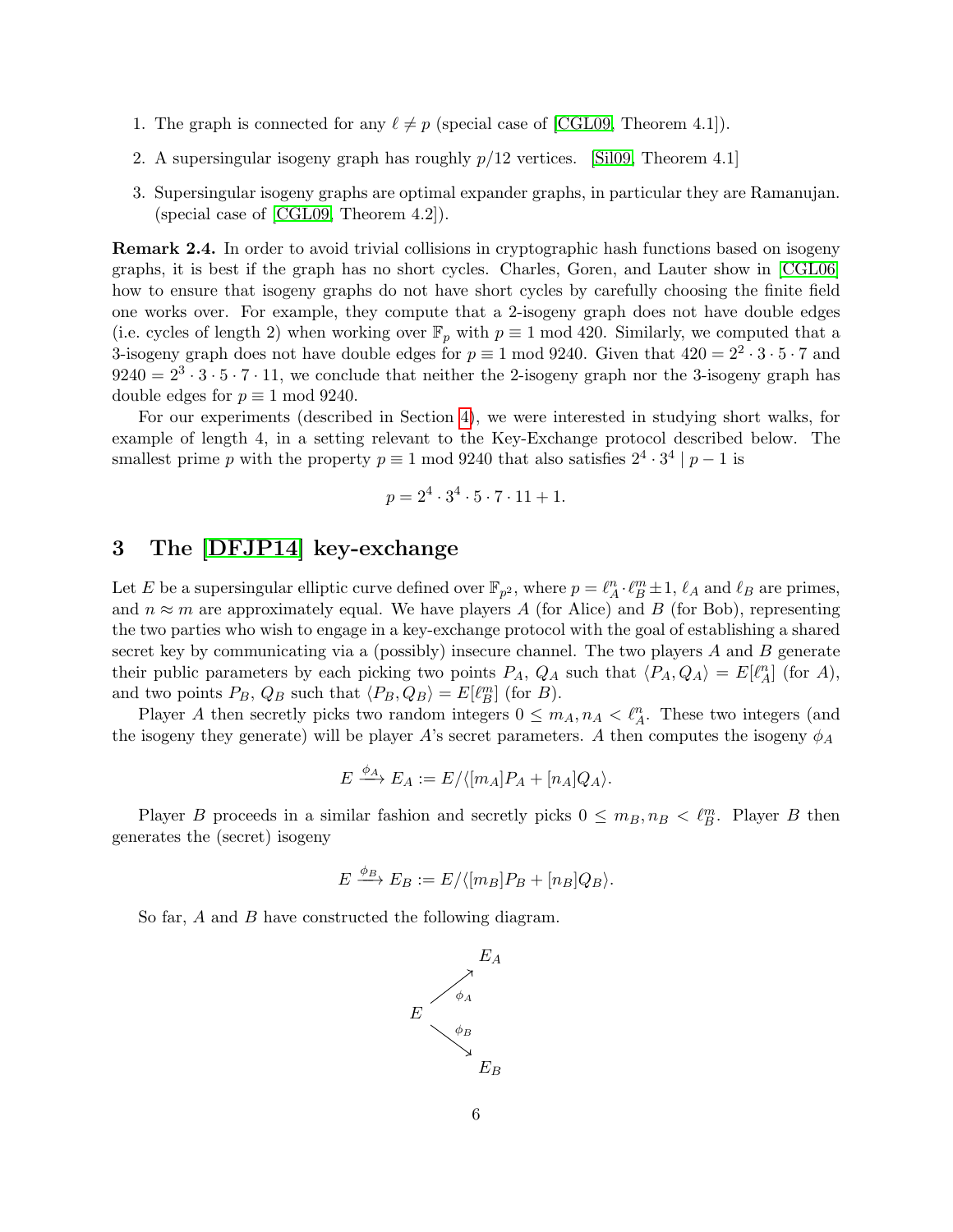To complete the diamond, we proceed to the exchange part of the protocol. Player A computes the points  $\phi_A(P_B)$  and  $\phi_A(Q_B)$  and sends  $\{\phi_A(P_B), \phi_A(Q_B), E_A\}$  along to player B. Similarly, player B computes and sends  $\{\phi_B(P_A), \phi_B(Q_A), E_B\}$  to player A. Both players now have enough information to construct the following diagram,

<span id="page-6-0"></span>

where

 $E_{AB} \cong E/ \langle [m_A]P_A + [n_A]Q_A, [m_B]P_B + [n_B]Q_B \rangle.$ 

Player A can use the knowledge of the secret information  $m_A$  and  $n_A$  to compute the isogeny  $\phi'_B$ , by quotienting  $E_B$  by  $\langle [m_A]\phi_B(P_A) + [n_A]\phi_B(Q_A)\rangle$  to obtain  $E_{AB}$ . Player B can use the knowledge of the secret information  $m_B$  and  $n_B$  to compute the isogeny  $\phi'_A$ , by quotienting  $E_A$  by  $\langle [m_B]\phi_A(P_B) + [n_B]\phi_A(Q_B)\rangle$  to obtain  $E_{AB}$ . A separable isogeny is determined by its kernel, and so both ways of going around the diagram from E result in computing the same elliptic curve  $E_{AB}$ .

The players then use the *j*-invariant of the curve  $E_{AB}$  as a shared secret.

Remark 3.1. Given a list of points specifying a kernel, one can explicitly compute the associated isogeny using Vélu's formulas  $[VE17]$ . In principle, this is how the two parties engaging in the key-exchange above can compute  $\phi_A$ ,  $\phi_B$ ,  $\phi'_A$ ,  $\phi'_B$  [Vél71]. However, in practice for cryptographic size subgroups, this would be impossible, and thus a different approach is taken, based on breaking the isogenies into n (resp. m) steps, each of degree  $\ell_A$  (resp.  $\ell_B$ ). This equivalence will be explained below.

#### 3.1 Hardness assumptions

The security of the key-exchange protocol is based on the following hardness assumption, which was introduced in [\[DFJP14\]](#page-31-2) and called the Supersingular Computational Diffie–Hellman (SSCDH) problem.

<span id="page-6-1"></span>**Problem 1.** (Supersingular Computational Diffie–Hellman (SSCDH)): Let p,  $\ell_A$ ,  $\ell_B$ , n, m, E,  $E_A$ ,  $E_B$ ,  $E_{AB}$ ,  $P_A$ ,  $Q_A$ ,  $P_B$ ,  $Q_B$  be as above.

Let  $\phi_A$  be an isogeny from E to  $E_A$  whose kernel is equal to  $\langle [m_A]P_A + [n_A]Q_A \rangle$ , and let  $\phi_B$  be an isogeny from E to  $E_B$  whose kernel is equal to  $\langle [m_B]P_B + [n_B]Q_B \rangle$ , where  $m_A,n_A$  (respectively  $(m_B, n_B)$  are integers chosen at random between 0 and  $\ell_A^m$  (respectively  $\ell_B^n$ ), and not both divisible by  $\ell_A$  (resp.  $\ell_B$ ).

Given the curves  $E_A$ ,  $E_B$  and the points  $\phi_A(P_B)$ ,  $\phi_A(Q_B)$ ,  $\phi_B(P_A)$ ,  $\phi_B(Q_A)$ , find the j-invariant of

$$
E_{AB} \cong E/\langle [m_A]P_A + [n_A]Q_A, [m_B]P_B + [n_B]Q_B \rangle;
$$

see diagram [\(2\)](#page-6-0).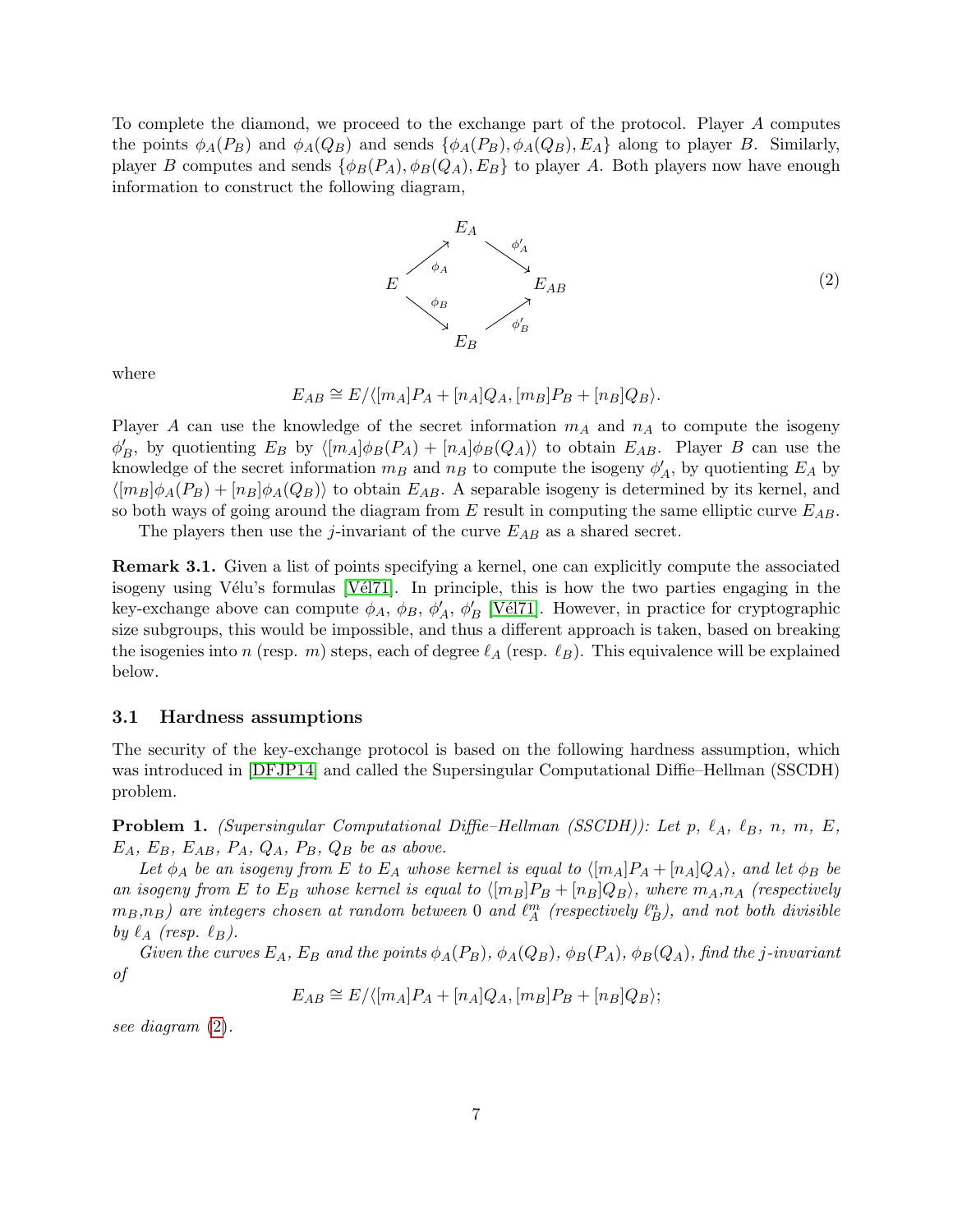In [\[CGL06\]](#page-31-0), a cryptographic hash function was defined:

$$
h: \{0, 1\}^r \to \{0, 1\}^s
$$

based on the Supersingular Isogeny Graph (SSIG) for a fixed prime p of cryptographic size, and a fixed small prime  $\ell \neq p$ . The hash function processes the input string in blocks which are used as directions for walking around the graph starting from a given fixed vertex. The output of the hash function is the *j*-invariant of an elliptic curve over  $\mathbb{F}_{p^2}$  which requires  $2\log(p)$  bits to represent, so  $m = 2\lceil \log(p) \rceil$ . For the security of the hash function, it is necessary to avoid the generic birthday attack. This attack runs in time proportional to the square root of the size of the graph, which is the Eichler class number, roughly  $\vert p/12 \vert$ . So in practice, we must pick p so that  $\log(p) \approx 256$ .

The integer r is the length of the bit string input to the hash function. If  $\ell = 2$ , which is the easiest case to implement and a common choice, then  $r$  is precisely the number of steps taken on the walk in the graph, since the graph is 3-regular, with no backtracking allowed, so the input is processed bit-by-bit. In order to assure that the walk reaches a sufficiently random vertex in the graph, the number of steps should be roughly  $log(p) \approx 256$ . A CGL-hash function is thus specified by giving the primes p,  $\ell$ , the starting point of the walk, and the integers  $r \approx 256$ , s. (Extra congruence conditions were imposed on  $p$  to make it an undirected graph with no small cycles.)

The hard problems stated in [\[CGL06\]](#page-31-0) corresponded to the important security properties of collision and preimage resistance for this hash function. For preimage resistance, the problem [\[CGL06,](#page-31-0) Problem 3 stated was: given p,  $\ell, r > 0$ , and two supersingular j-invariants modulo p, to find a path of length  $r$  between them:

<span id="page-7-0"></span>**Problem 2.** (Path-finding [\[CGL06\]](#page-31-0)) Let p and  $\ell$  be distinct prime numbers,  $r > 0$ , and  $E_0$  and  $E_1$  two supersingular elliptic curves over  $\mathbb{F}_{p^2}$ . Find a path of length r in the  $\ell$ -isogeny graph corresponding to a composition of r  $\ell$ -isogenies leading from  $E_0$  to  $E_1$  (i.e. an isogeny of degree  $\ell^r$ from  $E_0$  to  $E_1$ ).

It is worth noting that, to break the preimage resistance of the specified hash function, you must find a path of exactly length  $r$ , and this is analogous to the situation for breaking the security of the key-exchange protocol. However, the problem of finding \*any\* path between two given vertices in the SSIG graphs is also still open. For the LPS graphs, the algorithm presented in [\[PLQ08\]](#page-32-3) did not find a path of a specific given length, but it was still considered to be a "break" of the hash function.

Furthermore, the diameter of these graphs, both LPS and SSIG graphs, has been extensively studied. It is known that the diameter of the graphs is roughly  $log(p)$  (it is  $c log(p)$ , where c is a constant between 1 and 2, (see for example  $(Sar18)$ ). That means that if r is greater than  $c \log(p)$ , then given two vertices, it is likely that a path of length  $r$  between them may exist. The fact that walks of length greater than  $c \log(p)$  approximate the uniform distribution very closely means that you are not likely to miss any significant fraction of the vertices with paths of that length, because that would constitute a bias. Also, if  $r \gg \log(p)$  then there may be many paths of length r. However, if r is much less than  $log(p)$ , such as  $\frac{1}{2}log(p)$ , there may be no path of such a short length between two given vertices. See [\[LP15\]](#page-31-5) for a discussion of the "sharp cutoff" property of Ramanujan graphs.

But in the cryptographic applications, given an instance of the key-exchange protocol to be attacked, we know that there exists a path of length n between E and  $E_A$ , and the hard problem is to find it. The set-up for the key-exchange requires  $p = \ell_A^n \ell_B^m \pm 1$ , where n and m are roughly the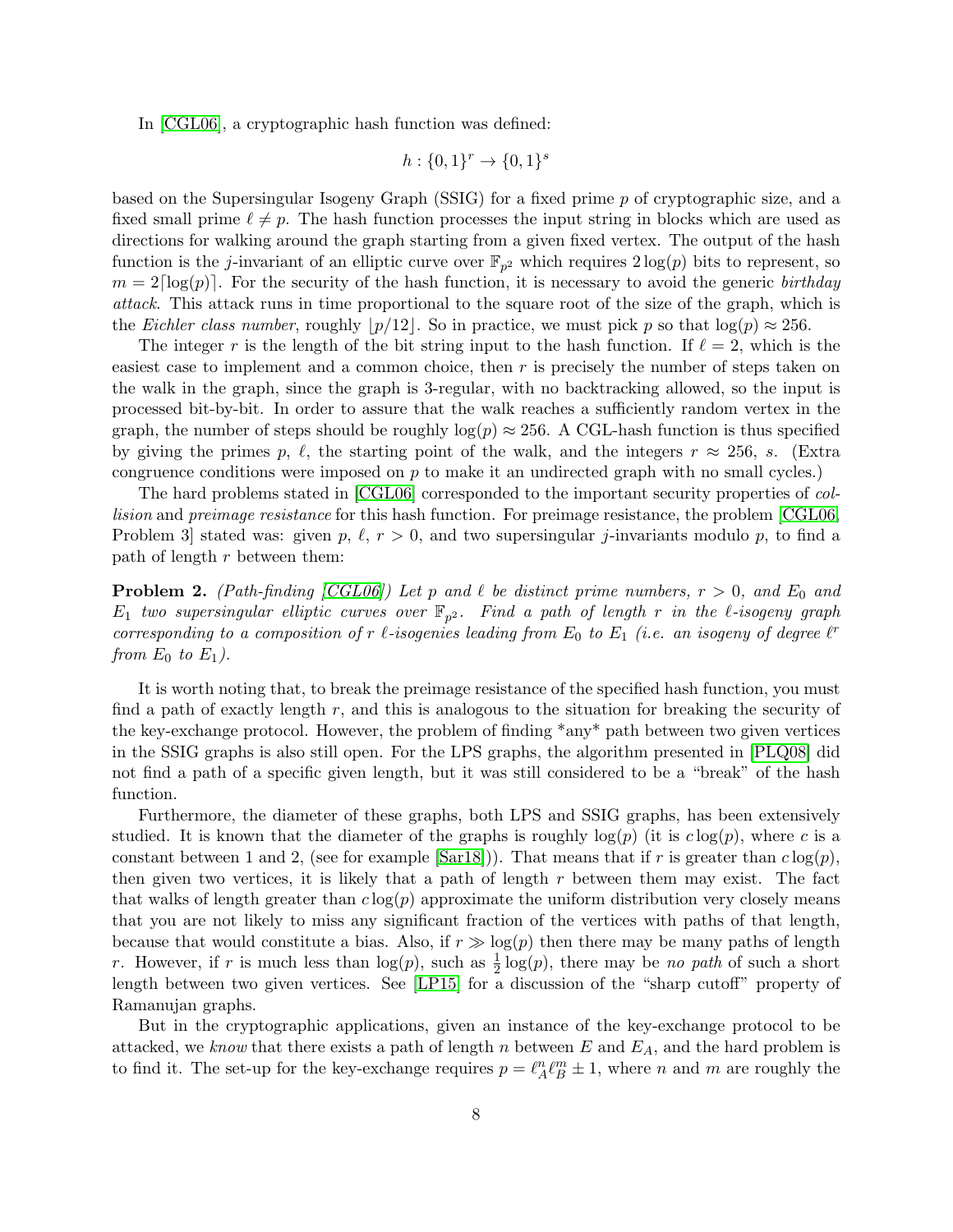same size, and  $\ell_A$  and  $\ell_B$  are very small, such as  $\ell_A = 2$  and  $\ell_B = 3$ . It follows that n and m are both approximately half the diameter of the graph (which is roughly  $log(p)$ ). So it is unlikely to find paths of length n or m between two random vertices. If a path of length n exists and Algorithm A finds a path, then it is very likely to be the one which was constructed in the key exchange. If not, then Algorithm A can be repeated any constant number of times. So we have the following reduction:

<span id="page-8-0"></span>**Theorem 3.2.** Assume as for the Key Exchange set-up that  $p = \ell_A^n \cdot \ell_B^m + 1$  is a prime of cryptographic size, i.e.  $\log(p) \geq 256$ ,  $\ell_A$  and  $\ell_B$  are small primes, such as  $\ell_A = 2$  and  $\ell_B = 3$ , and  $n \approx m$ are approximately equal. Given an algorithm to solve Problem [2](#page-7-0) (Path-finding), it can be used to solve Problem [1](#page-6-1) (Key Exchange) with overwhelming probability. The failure probability is roughly

$$
\frac{\ell_A^n + \ell_A^{n-1}}{p} \approx \frac{\sqrt{p}}{p}.
$$

Proof. Given an algorithm (Algorithm A) to solve Problem [2,](#page-7-0) we can use this to solve Problem [1](#page-6-1) as follows. Given E and  $E_A$ , use Algorithm A to find the path of length n between these two vertices in the  $\ell_A$ -isogeny graph. Now use Lemma [4.4](#page-10-0) below to produce a point  $R_A$  which generates the  $\ell_A^n$ -isogeny between E and E<sub>A</sub>. Repeat this to produce the point R<sub>B</sub> which generates the  $\ell_B^m$ isogeny between E and  $E_B$  in the  $\ell_B$ -isogeny graph. Because the subgroups generated by  $R_A$  and  $R_B$  have smooth order, it is easy to write  $R_A$  in the form  $[m_A]P_A + [n_A]Q_A$  and  $R_B$  in the form  $[m_B]P_B + [n_B]Q_B$ . Using the knowledge of  $m_A$ ,  $n_A$ ,  $m_B$ ,  $n_B$ , we can construct  $E_{AB}$  and recover the *j*-invariant of  $E_{AB}$ , allowing us to solve Problem [1.](#page-6-1)

The reason for the qualification "with overwhelming probability" in the statement of the theorem is that it is possible that there are multiple paths of the same length between two vertices in the graph. If there are multiple paths of length  $n$  (or  $m$ ) between the two vertices, it suffices to repeat Algorithm A to find another path. This approach is sufficient to break the Key Exchange if there are only a small number of paths to try. As explained above, with overwhelming probability, there are no other paths of length  $n$  (or  $m$ ) in the Key Exchange setting.

In the SSIG corresponding to  $(p, \ell_A)$ , the vertices E and  $E_A$  are a distance of n apart. Starting from the vertex  $E$  and considering all paths of length  $n$ , the number of possible endpoints is at most  $\ell_A^n + \ell_A^{n-1}$  $_{A}^{n-1}$  (See Corollary [4.8](#page-11-1) below). Considering that the number of vertices in the graph is roughly  $\lfloor p/12 \rfloor$ , then the probability that a given vertex such as  $E_A$  will be the endpoint of one of the walks of length  $n$  is roughly

$$
\frac{\ell_A^n + \ell_A^{n-1}}{p} \approx \frac{\sqrt{p}}{p} \le 2^{-128}.
$$

This estimate does not use the Ramanujan property of the SSIG graphs. While a generic random graph could potentially have a topology which creates a bias towards some subset of the nodes, Ramanujan graphs cannot, as shown in [\[LP15,](#page-31-5) Theorem 3.5].  $\Box$ 

## <span id="page-8-1"></span>4 Composing isogenies

Let k be a positive integer. Every separable k-isogeny  $\phi : E_0 \to E_1$  is determined by its kernel up to composition with an automorphism of the elliptic curve  $E_1$ . Thus the edge corresponding to  $\phi$ is uniquely determined by ker( $\phi$ ) and vice versa. This kernel is a subgroup of the k-torsion  $E_0[k]$ ,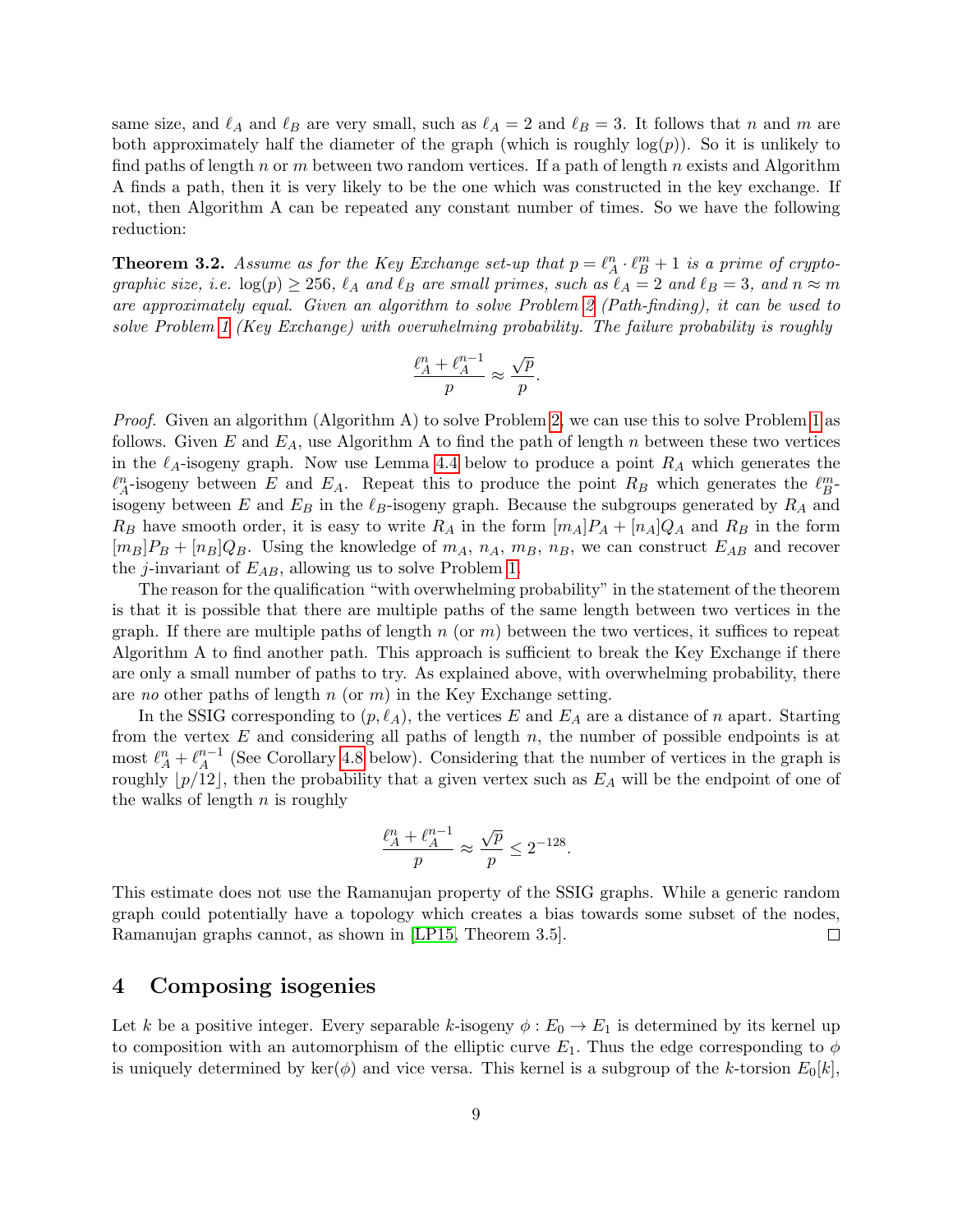and the latter is isomorphic to  $\mathbb{Z}/k\mathbb{Z} \times \mathbb{Z}/k\mathbb{Z}$  if k is coprime to the characteristic of the field we are working over.

Hence, fixing a prime  $\ell$  and working over a finite field  $\mathbb{F}_q$  which has characteristic different from  $\ell$ , the number of  $\ell$ -isogenies  $\phi : E_0 \to E_1$  that correspond to different edges of the graph is equal to the number of subgroups of  $\mathbb{Z}/\ell\mathbb{Z} \times \mathbb{Z}/\ell\mathbb{Z}$  of order  $\ell$ . It is well known that this number is equal to  $\ell + 1$ . In other words, E is  $\ell$ -isogenous to precisely  $\ell + 1$  elliptic curves.

However, some of these  $\ell$ -isogenous curves may be isomorphic. Therefore, in the isogeny graph (where nodes represent isomorphism classes of curves), E has degree  $\ell + 1$  and may have  $\ell + 1$ neighbors or fewer.

Using Vélu's formulas, the equations for an edge can be computed from its kernel. Hence for computational purposes, it is important to write down this kernel explicitly. This is best done by specifying generators. Let  $P, Q \in E_0$  be the generators of  $E_0[\ell] \cong \mathbb{Z}/\ell\mathbb{Z} \times \mathbb{Z}/\ell\mathbb{Z}$ . Then the subgroups of order  $\ell$  are generated by Q and  $P + iQ$  for  $i = 0, \ldots, \ell - 1$ .

We now study isogenies obtained by composition, and isogenies of degree a prime power. It turns out that these correspond to each other under certain conditions. The first condition is that the isogeny is cyclic. Notice that every prime order group is cyclic, therefore all  $\ell$ -isogenies are cyclic (meaning they have cyclic kernel). However, this is not necessarily true for isogenies whose order is not a prime. The second condition is that there is no backtracking, defined as follows:

**Definition 4.1.** For a chain of isogenies  $\phi_m \circ \phi_{m-1} \circ \ldots \circ \phi_1$  ( $\phi_i : E_{i-1} \to E_i$ ), we say that it has no backtracking if  $\phi_{i+1} \neq \epsilon \circ \widetilde{\phi}_i$  for all  $i = 1, \ldots, m-1$  and any  $\epsilon \in \text{Aut}(E_{i+1}),$  since this corresponds to a walk in the  $\ell$ -isogeny graph without backtracking.

In the following, we show that chains of  $\ell$ -isogenies of length m without backtracking correspond to cyclic  $\ell^m$ -isogenies. Recall that we are only considering separable isogenies throughout.

<span id="page-9-0"></span>**Lemma 4.2.** Let  $\ell$  be a prime, and let  $\phi$  be a separable  $\ell^m$ -isogeny with cyclic kernel. Then there exist cyclic  $\ell$ -isogenies  $\phi_1, \ldots, \phi_m$  such that  $\phi = \phi_m \circ \phi_{m-1} \circ \ldots \circ \phi_1$  without backtracking.

*Proof.* Assume that  $\phi = E_0 \to E$ , and that its kernel is  $\langle P_0 \rangle \subseteq E_0$ , where  $P_0$  has order  $\ell^m$ . For  $i=1,\ldots,m$ , let

 $\phi_i: E_{i-1} \to E_i$ 

be an isogeny with kernel  $\langle \ell^{m-i}P_{i-1} \rangle$ , where  $P_i = \phi_i(P_{i-1})$ .

We show that  $\phi_i$  is an  $\ell$ -isogeny for  $i \in \{1, \ldots, m\}$  by observing that  $\ell^{m-i}P_{i-1}$  has order  $\ell$ . The statement is trivial for  $i = 1$ . For  $i \geq 2$ , clearly  $\ell^{m-i} P_{i-1} = \ell^{m-i} \phi_{i-1}(P_{i-2}) = \phi_{i-1}(\ell^{m-i} P_{i-2}) \neq \mathcal{O}$ , since  $\ell^{m-i}P_{i-2} \notin \text{ker } \phi_{i-1} = \langle \ell^{m-(i-1)}P_{i-2} \rangle = \{ \ell^{m-(i-1)}P_{i-2}, 2\ell^{m-(i-1)}P_{i-2}, \dots, (\ell-1)\ell^{m-(i-1)}P_{i-2} \}.$ Furthermore,  $\ell \cdot \ell^{m-i} P_{i-1} = \ell^{m-(i-1)} \phi_{i-1}(P_{i-2}) = \phi_{i-1}(\ell^{m-(i-1)} P_{i-2}) = \mathcal{O}$ , using the definition of ker  $\phi_{i-1}$ .

Next, we show by induction that  $\phi_i \circ \ldots \circ \phi_1$  has kernel  $\langle \ell^{m-i}P_0 \rangle$ . Then it follows that  $\phi_m \circ$ ...  $\circ \phi_1$  is the same as  $\phi$  up to an automorphism  $\epsilon$  of E, since the two have the same kernel. Replacing  $\phi_m$  with  $\epsilon \circ \phi_m$  if necessary we have  $\phi = \phi_m \circ \phi_{m-1} \circ \ldots \circ \phi_1$ . The case  $i = 1$  is trivial:  $\phi_1 : E_0 \to E_1$  has kernel  $\langle \ell^{m-1}P_0 \rangle$  by definition. Now assume the statement is true for  $i-1$ . Then, we have  $\langle \ell^{m-i}P_0 \rangle \subseteq \ker \phi_i \circ \ldots \circ \phi_1$ . Conversely, let  $Q \in \ker \phi_i \circ \ldots \circ \phi_1$ . Then  $\phi_{i-1} \circ \ldots \circ \phi_i(Q) \in \ker \phi_i = \langle \ell^{m-i} P_{i-1} \rangle = \phi_{i-1}(\langle \ell^{m-i} P_{i-2} \rangle) = \ldots = \phi_{i-1} \circ \ldots \circ \phi_1(\langle \ell^{m-i} P_0 \rangle)$  and hence  $Q \in \langle \ell^{m-i}P_0 \rangle + \ker \phi_{i-1} \circ \ldots \circ \phi_1 = \langle \ell^{m-i}P_0 \rangle + \langle \ell^{m-(i-1)}P_0 \rangle = \langle \ell^{m-i}P_0 \rangle$ .

Finally, we show that there is no backtracking in  $\phi_m \circ \dots \circ \phi_1$ . Contrarily, assume that there is an  $i \in \{1, \ldots, m-1\}$  and  $\epsilon \in \text{Aut}(E_{i+1})$  such that  $\phi_{i+1} = \epsilon \circ \hat{\phi}_i$ . Then, since  $\ker(\phi_{i+1} \circ \phi_i) = \ker(\epsilon \circ \hat{\phi}_i \circ \phi_i)$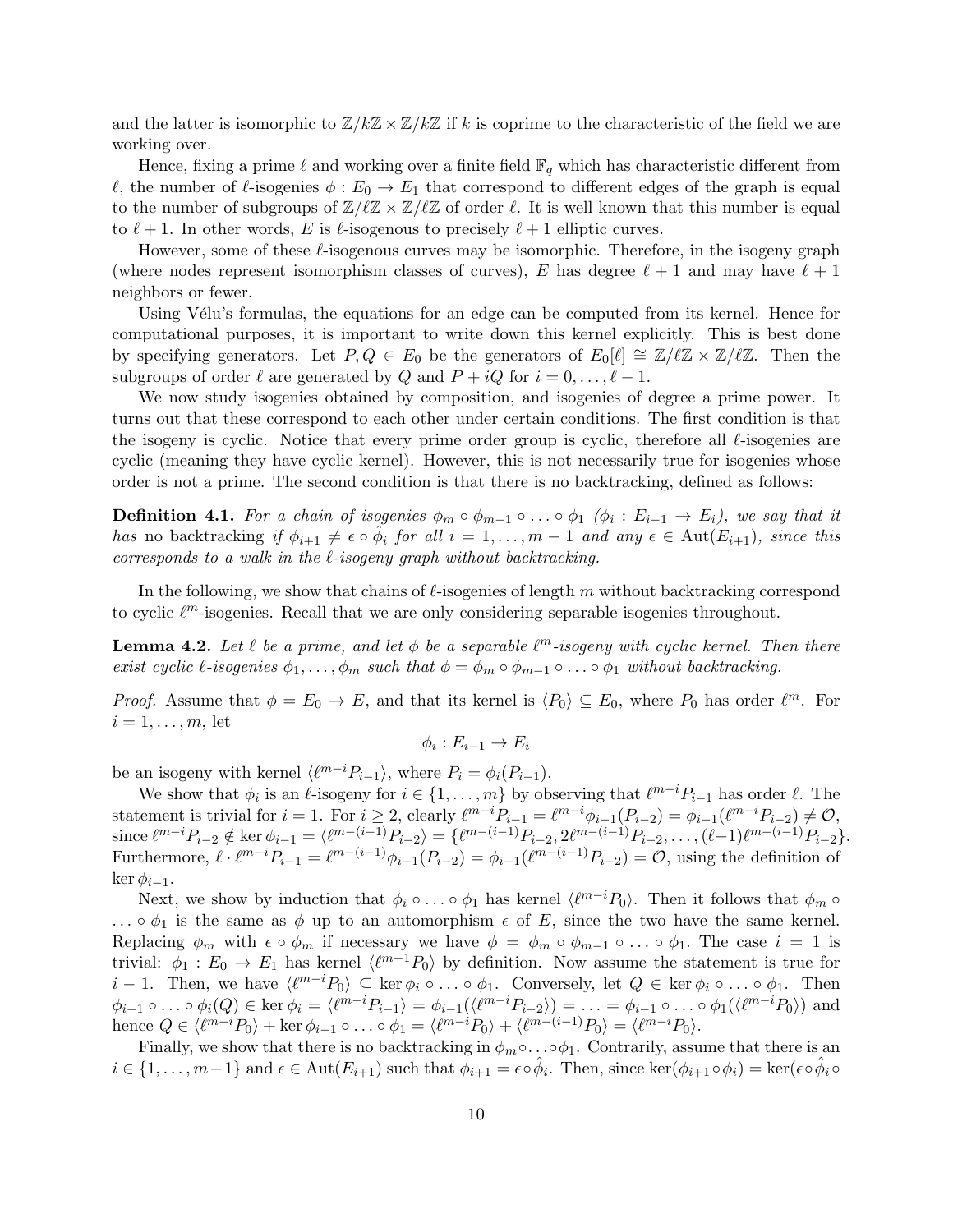$\phi_i) = \ker[\ell],$  we have  $\ker(\phi_{i+1} \circ \phi_i \circ \phi_{i-1} \circ \ldots \circ \phi_1) = \ker([\ell] \circ \phi_{i-1} \circ \ldots \circ \phi_1).$  Notice that  $[\ell]$  commutes with all  $\phi_i$ , and hence  $E_0[\ell] \subseteq \ker(\phi_{i+1} \circ \phi_i \circ \phi_{i-1} \circ \ldots \circ \phi_1) \subseteq \ker(\phi_m \circ \phi_i \circ \phi_{i-1} \circ \ldots \circ \phi_1) = \ker \phi$ . Since  $E_0[\ell] \cong \mathbb{Z}/\ell\mathbb{Z} \times \mathbb{Z}/\ell\mathbb{Z}$ , the kernel of  $\phi$  cannot be cyclic, a contradiction.  $\Box$ 

**Remark 4.3.** It is clear that in the above lemma, if  $\phi$  is defined over a finite field  $\mathbb{F}_q$ , then all  $\phi_i$  are also defined over this field. Namely, if  $E_0$  is defined over  $\mathbb{F}_q$  and the kernel is generated by an  $\mathbb{F}_q$ -rational point, then by Vélu we obtain  $\mathbb{F}_q$ -rational formulas for  $\phi_1$ , which means that  $\phi_1$  is defined over  $\mathbb{F}_q$ , and so on.

<span id="page-10-0"></span>**Lemma 4.4.** Let  $\ell$  be a prime, let  $E_i$  be elliptic curves for  $i = 0, \ldots, m$ , and let  $\phi_i : E_{i-1} \to E_i$  be  $\ell$ -isogenies for  $i = 1, ..., m$  such that  $\phi_{i+1} \neq \epsilon \circ \hat{\phi}_i$  for  $i = 1, ..., m-1$  and any  $\epsilon \in \text{Aut}(E_{i+1})$  (i.e. there is no backtracking). Then  $\phi_m \circ \ldots \circ \phi_1$  is a cyclic  $\ell^m$ -isogeny.

Proof. The degree of isogenies multiplies when they are composed, see e.g. [\[Sil09,](#page-32-5) Ch. III.4]. Hence we are left with proving that the composition of the isogenies is cyclic.

First note that all  $\phi_i$  are cyclic since they have prime degree, and denote by  $P_{i-1} \in E_{i-1}$  the generators of the respective kernels. Let  $Q_{m-1}$  be a point on  $E_{m-1}$  such that  $\ell Q_{m-1} = P_{m-1}$ . Notice that such a point always exists over the algebraic closure of the field of definition of the curve. Let  $R_{m-2} = \phi_{m-1}(Q_{m-1})$ , where the hat denotes the dual isogeny. Then  $\phi_m \circ \phi_{m-1}(R_{m-2}) =$  $\phi_m \circ \phi_{m-1} \circ \phi_{m-1}(Q_{m-1}) = \phi_m \circ [\ell](Q_{m-1}) = \phi_m(\ell Q_{m-1}) = \phi_m(P_{m-1}) = \mathcal{O}$ , and hence  $R_{m-2}$  is in the kernel of  $\phi_m \circ \phi_{m-1}$ .

Next we show that  $R_{m-2}$  has order  $\ell^2$ , which implies that it generates the kernel of  $\phi_m \circ \phi_{m-1}$ . Suppose that  $\ell R_{m-2} = \mathcal{O}$ . Then  $\mathcal{O} = \ell R_{m-2} = \ell \phi_{m-1}(Q_{m-1}) = \phi_{m-1}(P_{m-1})$ . Since  $P_{m-1}$  has order  $\ell$ , this implies that  $P_{m-1}$  generates the kernel of  $\phi_{m-1}$ . However,  $P_{m-1}$  also generates the kernel of  $\phi_m$ , so  $\epsilon \circ \phi_{m-1} = \phi_m$  for some  $\epsilon \in \text{Aut}(E_m)$ . But this is a contradiction to the assumption of no backtracking.

By iterating this argument, we obtain a point  $R_0$  which generates the kernel of  $\phi_m \circ \dots \circ \phi_1$ , and hence this isogeny is cyclic.  $\Box$ 

Combining Lemmas [4.2](#page-9-0) and [4.4,](#page-10-0) we obtain the following correspondence.

<span id="page-10-1"></span>**Corollary 4.5.** Let  $\ell$  be a prime and m a positive integer. There is a one-to-one correspondence between cyclic separable  $\ell^m$ -isogenies and chains of separable  $\ell$ -isogenies of length m without backtracking. (Here we do not distinguish between isogenies that differ by composition with an automorphism on the image.)

Next, we investigate how many such isogenies there are. We start by studying  $\ell^m$ -isogenies. The following group theory result is crucial.

**Lemma 4.6.** Let  $\ell$  be a prime and m a positive integer. Then the number of subgroups of  $\mathbb{Z}/\ell^m\mathbb{Z}\times\mathbb{Z}$  $\mathbb{Z}/\ell^m\mathbb{Z}$  of order  $\ell^m$  is  $\frac{\ell^{m+1}-1}{\ell-1}$ , and  $\ell^m + \ell^{m-1}$  of these subgroups are cyclic.

*Proof.* Every subgroup of  $\mathbb{Z}/\ell^m\mathbb{Z} \times \mathbb{Z}/\ell^m\mathbb{Z}$  is isomorphic to  $\mathbb{Z}/\ell^i\mathbb{Z} \times \mathbb{Z}/\ell^j\mathbb{Z}$  for  $0 \leq i \leq j \leq m$ . The number of subgroups which are isomorphic to  $\mathbb{Z}/\ell^i\mathbb{Z} \times \mathbb{Z}/\ell^j\mathbb{Z}$  is 1 if  $i = j$  and  $\ell^{j-i} + \ell^{j-i-1}$ otherwise.

A direct consequence of the above statement is that there are

$$
\sum_{i=0}^{\lfloor \frac{m-1}{2} \rfloor} \ell^{m-2i} + \ell^{m-2i-1} + \epsilon_m = \sum_{t=0}^m \ell^t
$$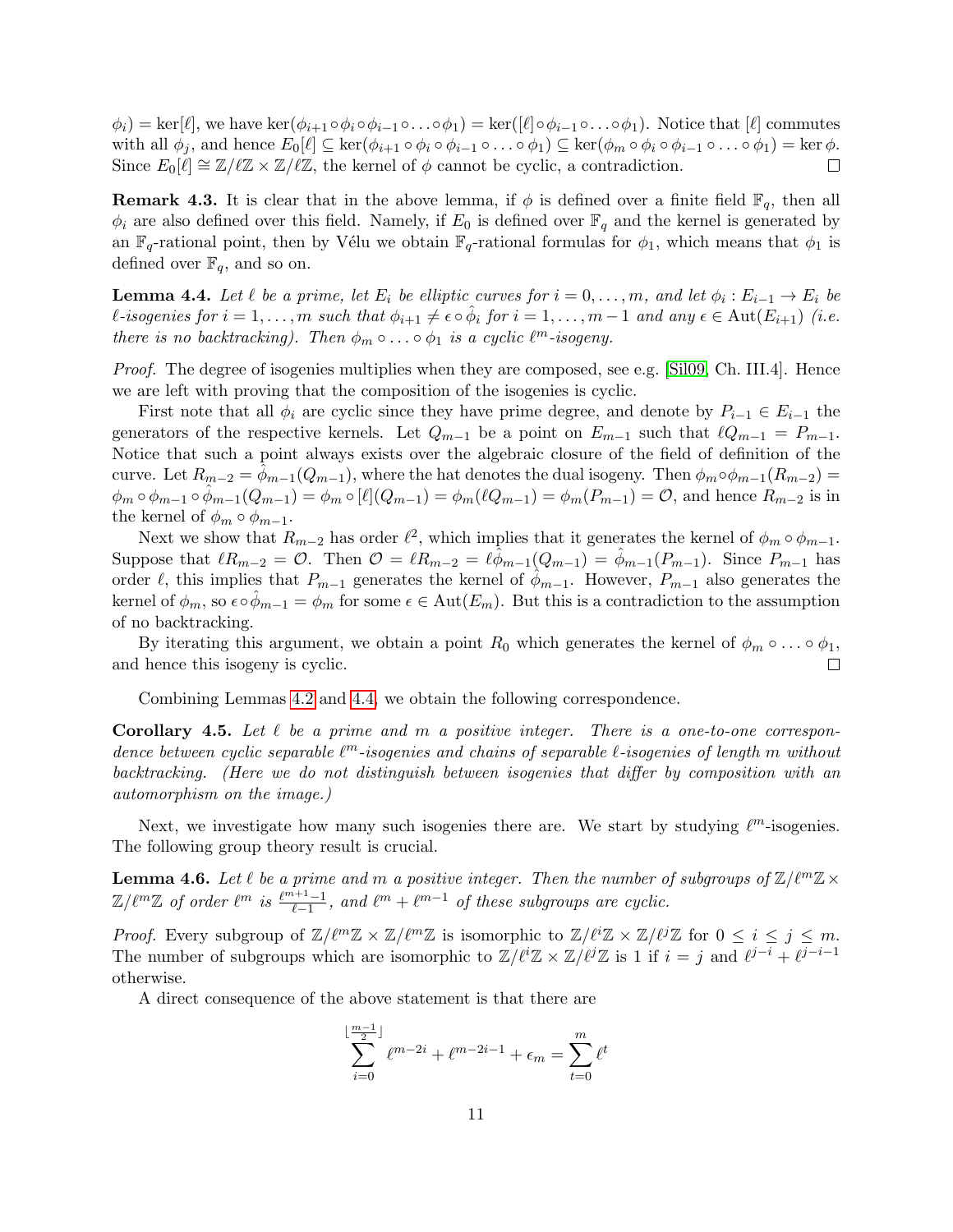subgroups, where  $\epsilon_m = 0$  if k is odd and 1 otherwise. This proves the first statement.

For the second statement, let H be a cyclic subgroup of  $\mathbb{Z}/\ell^m\mathbb{Z} \times \mathbb{Z}/\ell^m\mathbb{Z}$  of order  $l^m$ . Then H is generated by an element of  $\mathbb{Z}/\ell^m\mathbb{Z} \times \mathbb{Z}/\ell^m\mathbb{Z}$  of order  $l^m$ , and contains  $l^m - l^{m-1}$  elements of order  $l^m$ . Therefore, the number of such subgroups is the number of elements of  $\mathbb{Z}/\ell^m\mathbb{Z} \times \mathbb{Z}/\ell^m\mathbb{Z}$ of order  $l^m$  divided by  $l^m - l^{m-1}$ .

Let  $(a, b)$  be an element of  $\mathbb{Z}/\ell^m\mathbb{Z} \times \mathbb{Z}/\ell^m\mathbb{Z}$  of order  $l^m$ . Then one of a or b has order  $l^m$ . If a has order  $l^m$ , then there are  $\varphi(\ell^m) = l^m - l^{m-1}$  choices for a, and  $l^m$  for b. That is, there are  $l^m \cdot (l^m - l^{m-1})$  choices in total.

Otherwise, there are  $l^{m-1}$  choices for a (representing the number of elements of order at most  $l^{m-1}$ , and  $l^m - l^{m-1}$  choices for b. That is, there are  $l^{m-1} \cdot (l^m - l^{m-1})$  choices in total. This means the total number of cyclic subgroups of  $\mathbb{Z}/\ell^m\mathbb{Z} \times \mathbb{Z}/\ell^m\mathbb{Z}$  of order  $l^m$  is

$$
\frac{l^{m} \cdot (l^{m} - l^{m-1}) + l^{m-1} \cdot (l^{m} - l^{m-1})}{l^{m} - l^{m-1}} = l^{m} + l^{m-1}.
$$

Remark 4.7. One could also see the first statement in the lemma above by noting that this is the same as the degree of the Hecke operator  $T_{\ell^m}$  which is  $\sigma_1(\ell^m)$ . We thank the referee for pointing this out.

<span id="page-11-1"></span>**Corollary 4.8.** There are  $\frac{\ell^{m+1}-1}{\ell-1}$  separable  $\ell^m$ -isogenies originating at a fixed elliptic curve, and  $\ell^m + \ell^{m-1}$  of them are cyclic. (Here we are counting isogenies as different if they differ even after composition with any automorphism of the image.)

Using the correspondence from Corollary [4.5,](#page-10-1) we then obtain the following.

<span id="page-11-0"></span>**Theorem 4.9.** The number of chains of  $\ell$ -isogenies of length m without backtracking is  $\ell^m + \ell^{m-1}$ . (Here we do not distinguish between isogenies that differ by composition with an automorphism on the image.)

This last result can be observed in a much more elementary way, which is also enlightening. We consider chains of  $\ell$ -isogenies of length m. To analyze the situation, it is helpful to draw a graph similar to an  $\ell$ -isogeny graph but that does not identify isomorphic curves. This graph is an  $(\ell+1)$ -regular tree of depth m. The root of the tree has  $\ell+1$  children, and every other node (except the leaves) has  $\ell$  children. The leaves have depth m. It is easy to work out that the number of leaves in this tree is  $(\ell + 1)\ell^{m-1}$ , and this is also equal to the number of paths of length m without backtracking, as stated in Theorem [4.9.](#page-11-0)

Finally, this graph also helps us count the number of chains of  $\ell$ -isogenies of length m including those that backtrack. By examining the graph carefully, we can see that the number of such walks is  $\ell^m + \ell^{m-1} + \ldots + \ell + 1$ , and according to Corollary [4.8,](#page-11-1) this corresponds to the number of  $\ell^m$ -isogenies that are not necessarily cyclic.

These results were also observed experimentally using Sage. The numbers match the results of our experiments for small values of  $\ell$  and m, over various finite fields and for different choices of elliptic curves, see Table [1.](#page-12-1) Notice that the images under isogenies with distinct kernels may be isomorphic, leading to double edges in an isogeny graph that identifies isomorphic curves. Hence, the number of isomorphism classes of images (i.e. the number of neighbors in the isogeny graph) may be smaller than the number of isogenies stated in the table.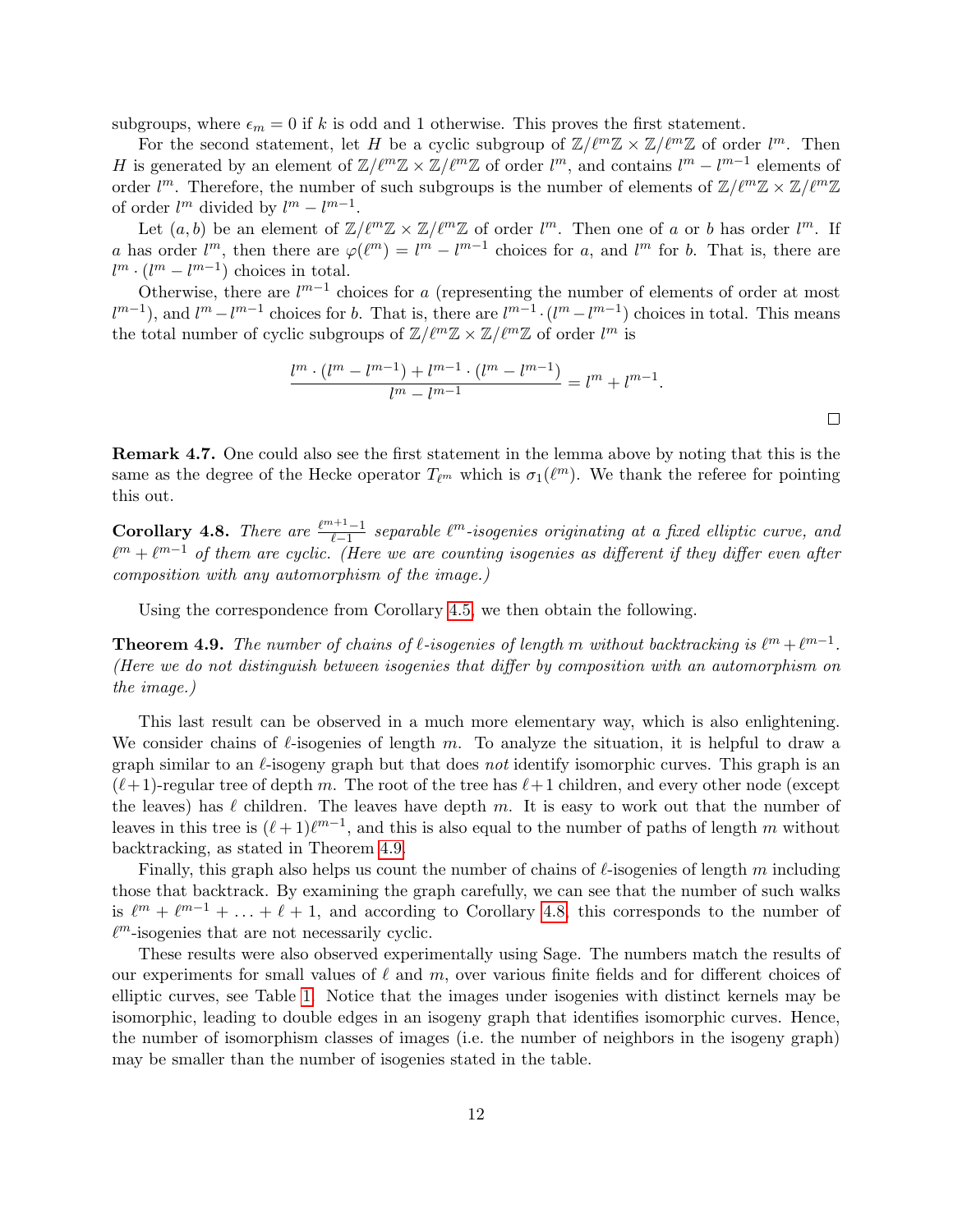|                | m | number of isogenies  | number of isogenies |
|----------------|---|----------------------|---------------------|
|                |   | without backtracking | with backtracking   |
|                | 4 | 24                   | 31                  |
| $\overline{2}$ | 5 | 48                   | 63                  |
| 2              | 6 | 96                   | 127                 |
|                |   | 192                  | 255                 |
| 3              | 4 | 108                  | 121                 |
| 3              | 5 | 324                  | 364                 |

<span id="page-12-1"></span>Table 1: For small fixed  $\ell$  and m, values obtained experimentally for the number of  $\ell$ -isogeny-chains of length  $m$  starting at a fixed elliptic curve  $E$  without and with backtracking.

# <span id="page-12-0"></span>Part 2 Constructions of Ramanujan graphs

In this section we review the constructions of two families of Ramanujan graph, LPS graphs and Pizer graphs. Ramanujan graphs are optimal expanders; see Section [5](#page-14-0) for some related background. The purpose is twofold. On the one hand we wish to explain how equivalent constructions on the same object highlight different significant properties. On the other hand, we wish to explicate the relationship between LPS graphs and Pizer graphs.

Both families (LPS and Pizer) of Ramanujan graphs can be viewed (cf. [\[Li96,](#page-31-6) Section 3]) as a set of "local double cosets", i.e. as a graph on

<span id="page-12-3"></span>
$$
\Gamma \backslash \mathrm{PGL}_2(\mathbb{Q}_l)/\mathrm{PGL}_2(\mathbb{Z}_l),\tag{3}
$$

where  $\Gamma$  is a discrete cocompact subgroup. In both cases, one has a chain of isomorphisms that are used to show these graphs are Ramanujan, and in both cases one may in fact vary parameters to get an infinite family of Ramanujan graphs.

To explain this better, we introduce some notation. Let us choose a pair of distinct primes p and l for an  $(l+1)$ -regular graph whose size depends on p. (An infinite family of Ramanujan graphs is formed by varying p.) Let us fix a quaternion algebra B defined over  $\mathbb Q$  and ramified at exactly one finite prime and at  $\infty$ , and an order of the quaternion algebra  $\mathcal O$ . Let A denote the adèles of  $\mathbb Q$ and  $A_f$  denote the finite adèles. For precise definitions see Section [5.](#page-14-0)

In the case of Pizer graphs, let  $B = B_{p,\infty}$  be ramified at p and  $\infty$ , and take O to be a maximal order (i.e. an order of level p).<sup>[1](#page-12-2)</sup> Then we may construct (as in [\[Piz98\]](#page-32-1)) a graph by giving its adjacency matrix as a Brandt matrix. (The Brandt matrix is given via an explicit matrix representation of a Hecke operator associated to  $\mathcal{O}$ .) Then we have (cf. [\[CGL09,](#page-31-4) (1)]) a chain of isomorphisms connecting [\(3\)](#page-12-3) with supersingular isogeny graphs (SSIG) discussed in Part [1](#page-2-0) above:

<span id="page-12-4"></span>
$$
(\mathcal{O}[l^{-1}])^{\times} \backslash \mathrm{GL}_2(\mathbb{Q}_l) / \mathrm{GL}_2(\mathbb{Z}_l) \cong B^{\times}(\mathbb{Q}) \backslash B^{\times}(\mathbb{A}_f) / B^{\times}(\hat{\mathbb{Z}}) \cong \mathrm{Cl}\mathcal{O} \cong \mathrm{SSIG}.
$$
 (4)

This can be used (cf. [\[CGL09,](#page-31-4) 5.3.1]) to show that the supersingular l-isogeny graph is connected, as well as the fact that it is indeed a Ramanujan graph.

<span id="page-12-2"></span><sup>&</sup>lt;sup>1</sup>A similar construction exists for a more general  $O$ . However, to relate the resulting graph to supersingular isogeny graphs, we require  $\mathcal O$  to be maximal.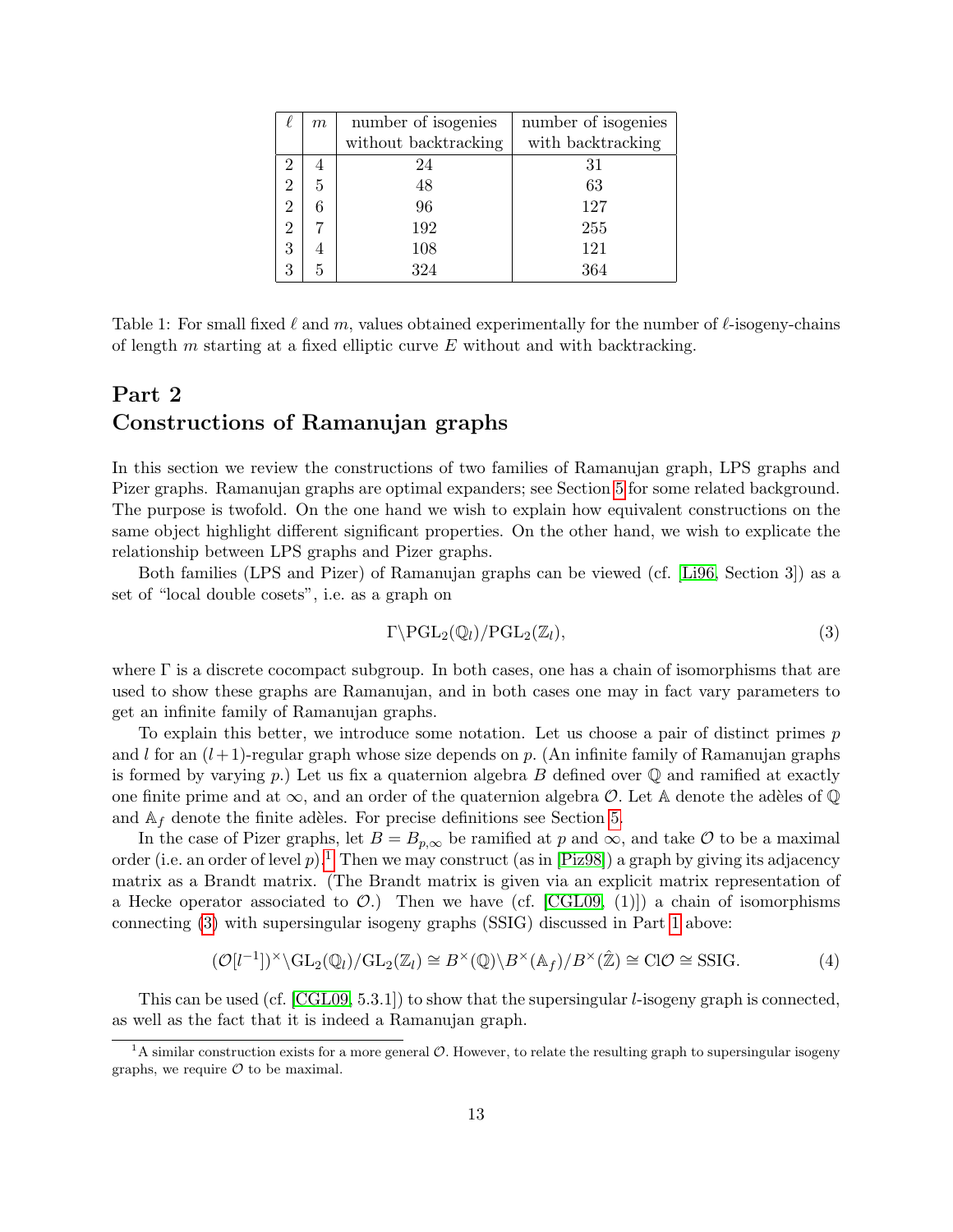In the case of LPS graphs the choices are very different. Let  $B = B_{2,\infty}$  now be the Hamiltonian quaternion algebra. The group  $\Gamma$  in [\(3\)](#page-12-3) is chosen as a congruence subgroup dependent on p. This leads to a larger graph whose constructions fits into the following chain of isomorphisms:

<span id="page-13-0"></span>
$$
\mathrm{PSL}_2(\mathbb{F}_p) \cong \Gamma(2p) \setminus \Gamma(2) \cong \Gamma(2p) \setminus T \cong \Gamma(2p) \setminus \mathrm{PGL}_2(\mathbb{Q}_l) / \mathrm{PGL}_2(\mathbb{Z}_l) \cong G'(\mathbb{Q}) \setminus H_{2p}/G'(\mathbb{R}) K_0^{2p}. \tag{5}
$$

The isomorphic constructions and their relationship will be made explicit in Sections [6.1-](#page-15-1)[6.3](#page-17-0) and Section [7.2.](#page-22-0) We shall also explain how properties of the graph, such as its regularity, connectedness and the Ramanujan property, are highlighted by this chain of isomorphisms. For now we give only an overview, to be able to compare this case with that of Pizer graphs. The quotient  $PGL_2(\mathbb{Q}_l)/PGL_2(\mathbb{Z}_l)$  has a natural structure of an infinite tree T. This tree can be defined in terms of homothety classes of rank two lattices of  $\mathbb{Q}_l \times \mathbb{Q}_l$  (see Section [6.2\)](#page-15-2). One may define a group  $G' = B^{\times}/Z(B^{\times})$  and its congruence subgroups  $\Gamma(2)$  and  $\Gamma(2p)$ , and show that the discrete group Γ(2) acts simply transitively on the tree T, and hence  $\Gamma(2p)\T$  is isomorphic to the finite group  $\Gamma(2)/\Gamma(2p)$ . Using the Strong Approximation theorem, this turns out to be isomorphic to the group  $PSL_2(\mathbb{F}_p)$ . The latter has a structure of an  $(l + 1)$ -regular Cayley graph. A second application of the Strong Approximation Theorem with  $K_0^{2p}$  $_{0}^{2p}$ , an open compact subgroup of  $G'(\mathbb{A}_{f})$ , shows that  $H_{2p}$  is a finite index normal subgroup of  $G'(\mathbb{A})$ .

Note that an immediate distinction between Pizer and LPS graphs is that the quaternion algebras underlying the constructions are different: they ramify at different finite primes (p and 2, respectively). In addition, the size of the discrete subgroup  $\Gamma$  determining the double cosets of [\(3\)](#page-12-3) is different in the two cases. Accordingly, the size of the resulting graphs is different as well. We shall see that (under appropriate assumptions on p and l) the Pizer graph has  $\frac{p-1}{12}$ 12 vertices, while the LPS graph has order  $|PSL_2(\mathbb{F}_p)| = \frac{p(p^2-1)}{2}$  $\frac{2^{n}-1}{2}$ . One may consider an order  $\mathcal{O}_{LPS}$ such that  $(\mathcal{O}_{LPS}[l^{-1}])^{\times} \cong \Gamma(2p)$  analogously to the relationship of  $\mathcal O$  and  $\Gamma$  in the Pizer case and [\(4\)](#page-12-4). However, this order  $\mathcal{O}_{LPS}$  is unlike the Eichler order from the Pizer case. (It has a much higher level.) In particular, there is a discrepancy between the order of the class set  $ClO_{LPS}$  and the order of the LPS graph. This is a numerical obstruction indicating that an analogue of the chain [\(4\)](#page-12-4) for LPS graphs is at the very least not straightforward.

The rest of the paper has the following outline. In Section [6](#page-15-0) we explore the isomorphic constructions of LPS graphs from [\(5\)](#page-13-0). We give the construction as a Cayley graph in Section [6.1.](#page-15-1) The infinite tree of homothety classes of lattices is given in Section [6.2.](#page-15-2) In Section [6.3](#page-17-0) we explain how local double cosets of the Hamiltonian quaternion algebra connect these constructions. Section [6.4](#page-18-0) makes one step of the chain of isomorphisms in  $(5)$  completely explicit in the case of  $l = 5$  and  $l = 13$ , and describes how the same can be done in general. In Section [7](#page-20-0) we give an overview of how Strong Approximation plays a role in proving the isomorphisms and the connectedness and Ramanujan property of the graphs. In Section [8](#page-25-0) we turn briefly to Pizer graphs. We summarize the construction, and explain how various restrictions on the prime  $p$  guarantee properties of the graph. Section [8.2](#page-27-0) contains the computation of a prime  $p$  where the existence of both an LPS and a Pizer construction is guaranteed (for  $l = 5$ ). In Section [9](#page-29-0) we say a bit more of the relationship of Pizer and LPS graphs, having introduced more of the objects mentioned in passing above.

Throughout this part of the paper we aim to only include technical details if we can make them fairly self-contained and explicit, and otherwise to give a reference for further information.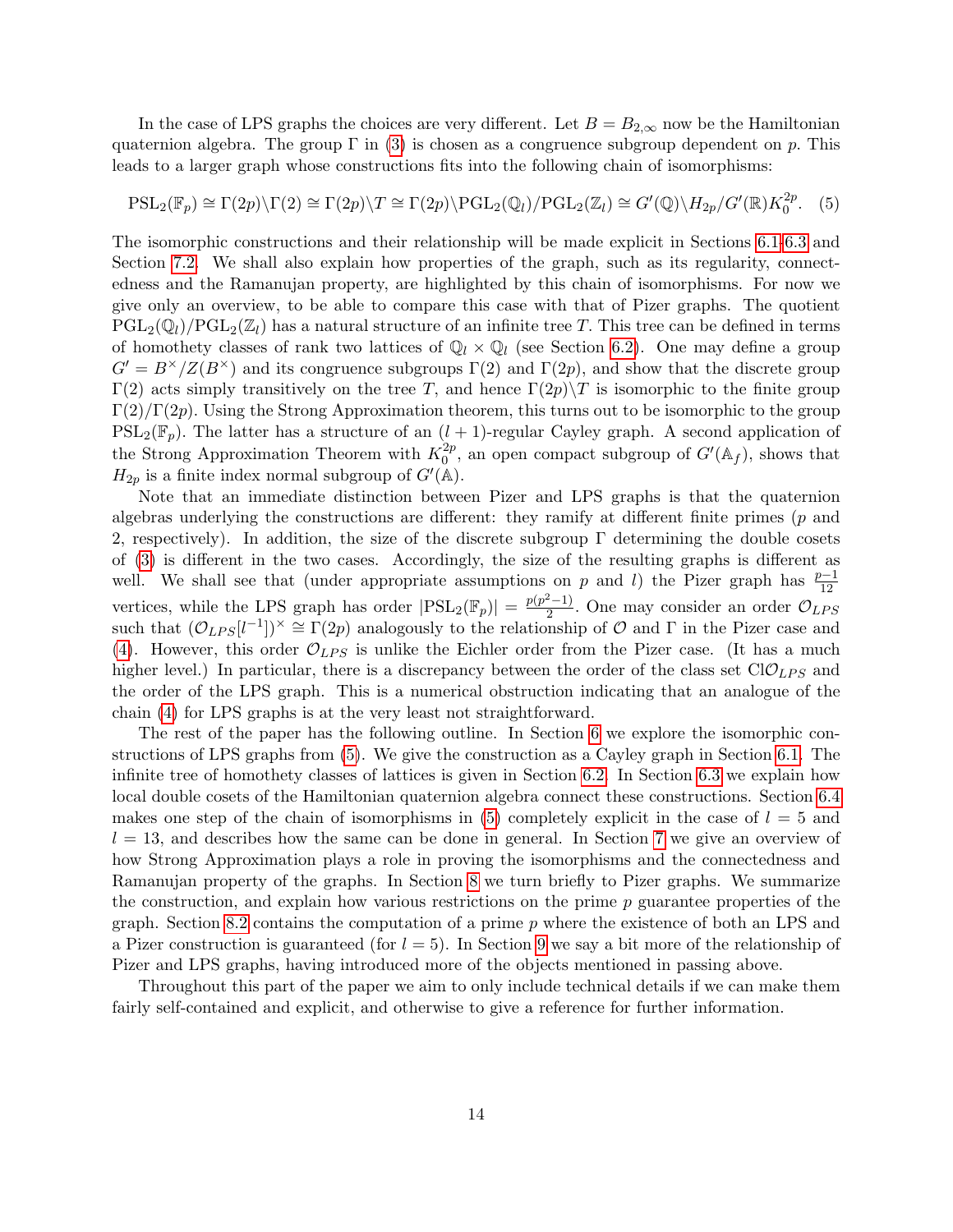### <span id="page-14-0"></span>5 Background on Ramanujan graphs and adèles

In this section we fix notation and review some definitions and facts that we will be using for the remainder of Part [2.](#page-12-0)

Expander graphs are graphs where small sets of vertices have many neighbors. For many applications of expander graphs, such as in Part [1,](#page-2-0) one wants  $(l + 1)$ -regular expander graphs X with l small and the number of vertices of X large. If X is an  $(l+1)$ -regular graph (i.e. where every vertex has degree  $l + 1$ , then  $l + 1$  is an eigenvalue of the adjacency matrix of X. All eigenvalues  $\lambda$ satisfy  $-(l+1) \leq \lambda \leq (l+1)$ , and  $-(l+1)$  is an eigenvalue if and only if X is bipartite. Let  $\lambda(X)$ be the second largest eigenvalue in absolute value of the adjacency matrix. The smaller  $\lambda(X)$  is, the better expander X is. Alon–Boppana proved that for an *infinite* family of  $(l+1)$ -regular graphs of increasing size,  $\liminf_{(X)} \lambda(X) \ge 2\sqrt{l}$  [\[Alo86\]](#page-31-7). An  $(l+1)$ -regular graph X is called Ramanujan if  $\lambda(X) \leq 2\sqrt{l}$ . Thus an infinite family of Ramanujan graphs are optimal expanders.

For a finite prime p, let  $\mathbb{Q}_p$  denote the field of p-adic numbers and  $\mathbb{Z}_p$  its ring of integers. Let  $\mathbb{Q}_{\infty} = \mathbb{R}$ . We denote the adèle ring of  $\mathbb{Q}$  by A and recall that it is defined as a restricted direct product in the following way,

$$
\mathbb{A} = \prod_{p} \mathbb{Q}_p = \left\{ (a_p) \in \prod_p \mathbb{Q}_p : a_p \in \mathbb{Z}_p \text{ for all but a finite number of } p < \infty \right\}.
$$

We denote the ring of finite adèles by  $A_f$ , that is

$$
\mathbb{A}_f = \prod_{p < \infty} \mathbb{Q}_p = \left\{ (a_p) \in \prod_{p < \infty} \mathbb{Q}_p : a_p \in \mathbb{Z}_p \text{ for all but a finite number of } p \right\}.
$$

Let  $\mathbb{A}^{\times}$  denote the idèle group of  $\mathbb{Q}$ , the group of units of  $\mathbb{A}$ ,

$$
\mathbb{A}^{\times} = \prod_{p} \mathbb{Q}_p = \left\{ (a_p) \in \prod_p \mathbb{Q}_p^{\times} : a_p \in \mathbb{Z}_p^{\times} \text{ for all but a finite number of } p < \infty \right\}.
$$

Let B be a quaternion algebra over  $\mathbb{Q}, B^{\times}$  the invertible elements of B and O an order of B. For a prime p let  $\mathcal{O}_p = \mathcal{O} \otimes_{\mathbb{Z}} \mathbb{Z}_p$ . Then let

$$
B^{\times}(\mathbb{A}) = \prod_{p} B^{\times}(\mathbb{Q}_p) = \left\{ (g_p) \in \prod_{p} B^{\times}(\mathbb{Q}_p) : g_p \in \mathcal{O}_p^{\times} \text{ for all but a finite number of } p < \infty \right\}.
$$

More generally for an indexed set of locally compact groups  ${G_v}_{v \in I}$  with a corresponding indexed set of compact open subgroups  $\{K_v\}_{v\in I}$  we may define the restricted direct product of the  $G_v$  with respect to the  $K_v$  by the following

$$
G := \prod_{v \in I}' G_v = \left\{ (g_v) \in \prod_{v \in I} G_v : g_v \in K_v \text{ for all but a finite number of } v \right\}.
$$

If we define a neighborhood base of the identity as

$$
\left\{\prod_v U_v : U_v \text{ neighborhood of identity in } G_v \text{ and } U_v = K_v \text{ for all but a finite number of } v \right\}
$$

 $\lambda$ 

then G is a locally compact topological group.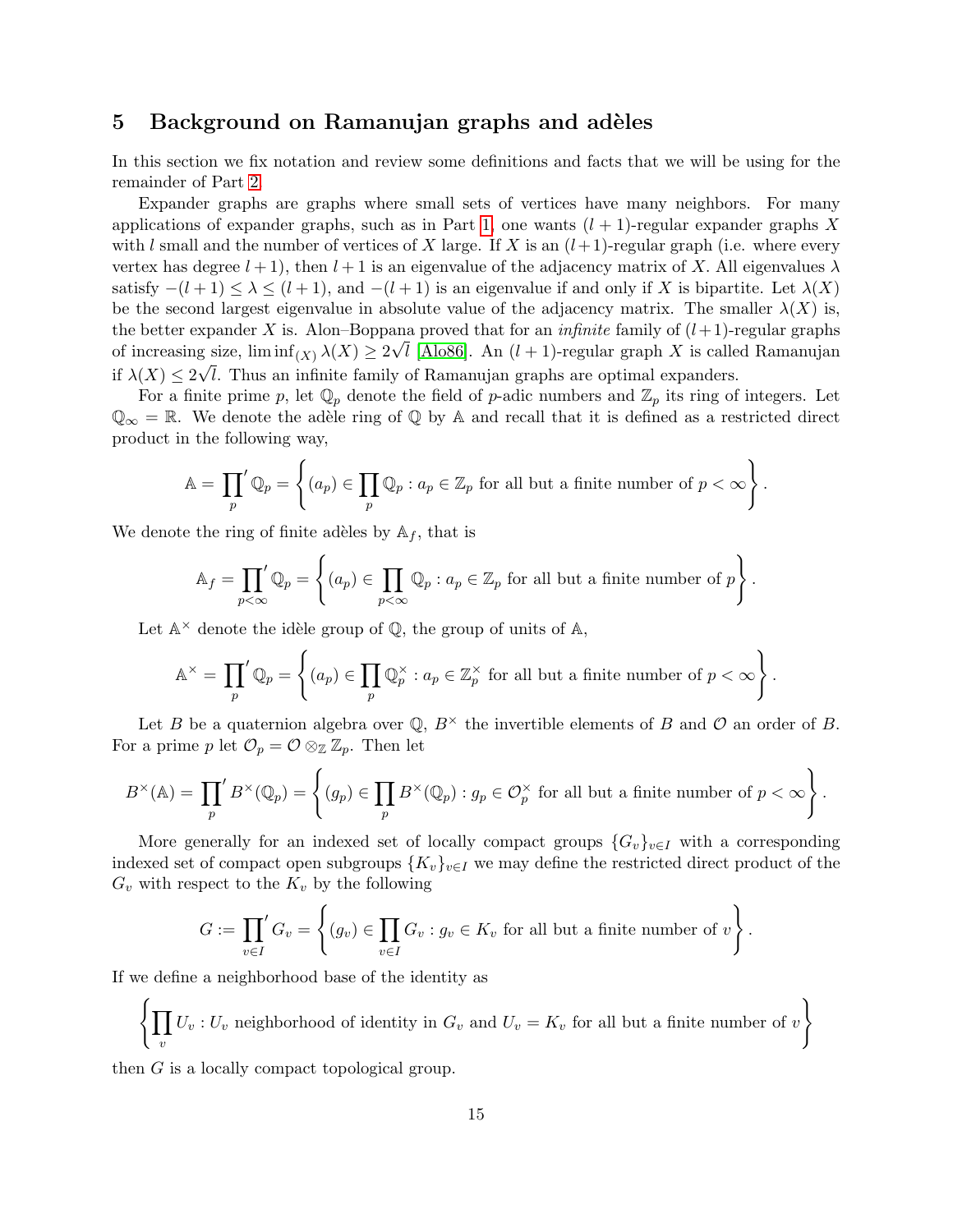### <span id="page-15-0"></span>6 LPS Graphs

We describe the LPS graphs used in [\[CGL06\]](#page-31-0) for a proposed hash function. They were first considered in [\[LPS88\]](#page-31-1), for further details see also [\[Lub10\]](#page-32-4). We shall examine the objects and isomorphisms in [\(5\)](#page-13-0) in more detail. We review constructions of these graphs in turn as Cayley graphs and graphs determined by rank two lattices or, equivalently, local double cosets. Throughout this section, let  $l$  and  $p$  be distinct, odd primes both congruent to 1 modulo 4. We shall give constructions of  $(l+1)$ -regular Ramanujan graphs whose size depends on p. We shall also assume for convenience<sup>[2](#page-15-3)</sup> that  $(\frac{p}{l})$  $\binom{p}{l} = 1$ , i.e. that p is a square modulo l.

#### <span id="page-15-1"></span>6.1 Cayley graph over  $\mathbb{F}_p$ .

This description follows [\[LPS88,](#page-31-1) Section 2]. The graph we are interested in is the Cayley graph of the group  $PSL_2(\mathbb{F}_p)$ . We specify a set of generators S below. The vertices of the graph are the  $p(p^2-1)$  $\frac{2^{2}-1}{2}$  elements of  $PSL_{2}(\mathbb{F}_{p})$ . Two vertices  $g_{1}, g_{2} \in PSL_{2}(\mathbb{F}_{p})$  are connected by an edge if and only if  $g_2 = g_1 h$  for some  $h \in S$ .

Next we give the set of generators S. Since  $l \equiv 1 \mod 4$  it follows from a theorem of Jacobi [\[Lub10,](#page-32-4) Theorem 2.1.8] that there are  $l + 1$  integer solutions to

<span id="page-15-4"></span>
$$
l = x_0^2 + x_1^2 + x_2^2 + x_3^2; \quad 2 \nmid x_0; \quad x_0 > 0. \tag{6}
$$

In this case we will also have  $2|x_i$  for all  $i > 0$ . Let S be the set of solutions of [\(6\)](#page-15-4). Since  $p \equiv 1$ mod 4 we have  $\left(\frac{-1}{n}\right)$  $\left(\frac{-1}{p}\right) = 1.$  Let  $\varepsilon \in \mathbb{Z}$  such that  $\varepsilon^2 \equiv -1 \mod p$ . Then to each solution of [\(6\)](#page-15-4) we assign an element of  $\mathrm{PGL}_2(\mathbb{Z})$  as follows:

<span id="page-15-5"></span>
$$
(x_0, x_1, x_2, x_3) \mapsto \begin{pmatrix} x_0 + x_1 \varepsilon & x_2 + x_3 \varepsilon \\ -x_2 + x_3 \varepsilon & x_0 - x_1 \varepsilon \end{pmatrix}.
$$
 (7)

Note that the matrix on the right-hand side has determinant l mod p. Since  $\left(\frac{l}{r}\right)$  $\left(\frac{l}{p}\right) = 1$  this determines an element of  $PSL_2(\mathbb{F}_p)$ . The  $l + 1$  elements of  $PSL_2(\mathbb{F}_p)$  determined by [\(7\)](#page-15-5) form the set of Cayley generators. Let us abuse notation and denote this set with S as well. This graph is connected. To prove this fact, one may use the theory of quadratic Diophantine equations [\[LPS88,](#page-31-1) Proposition 3.3]. Alternately, the chain of isomorphisms [\(5\)](#page-13-0) proves this fact by relating this Cayley graph to a quotient of a connected graph [\[Lub10,](#page-32-4) Theorem 7.4.3]: the infinite tree we shall describe in the next section.

The solutions  $(x_0, x_1, x_2, x_3)$  and  $(x_0, -x_1, -x_2, -x_3)$  correspond to elements of S that are inverses in  $PSL_2(\mathbb{F}_p)$ . Since  $|S| = l + 1$  this implies that the generators determine an undirected  $(l + 1)$ -regular graph.

#### <span id="page-15-2"></span>6.2 Infinite tree of lattices

Next we shall work over  $\mathbb{Q}_l$ . We give a description of the same graph in two ways: in terms of homothety classes of rank two lattices, and in terms of local double cosets of the multiplicative group

<span id="page-15-3"></span> ${}^{2}$ If p is not a square modulo l, then the constructions described below result in bipartite Ramanujan graphs with twice as many vertices.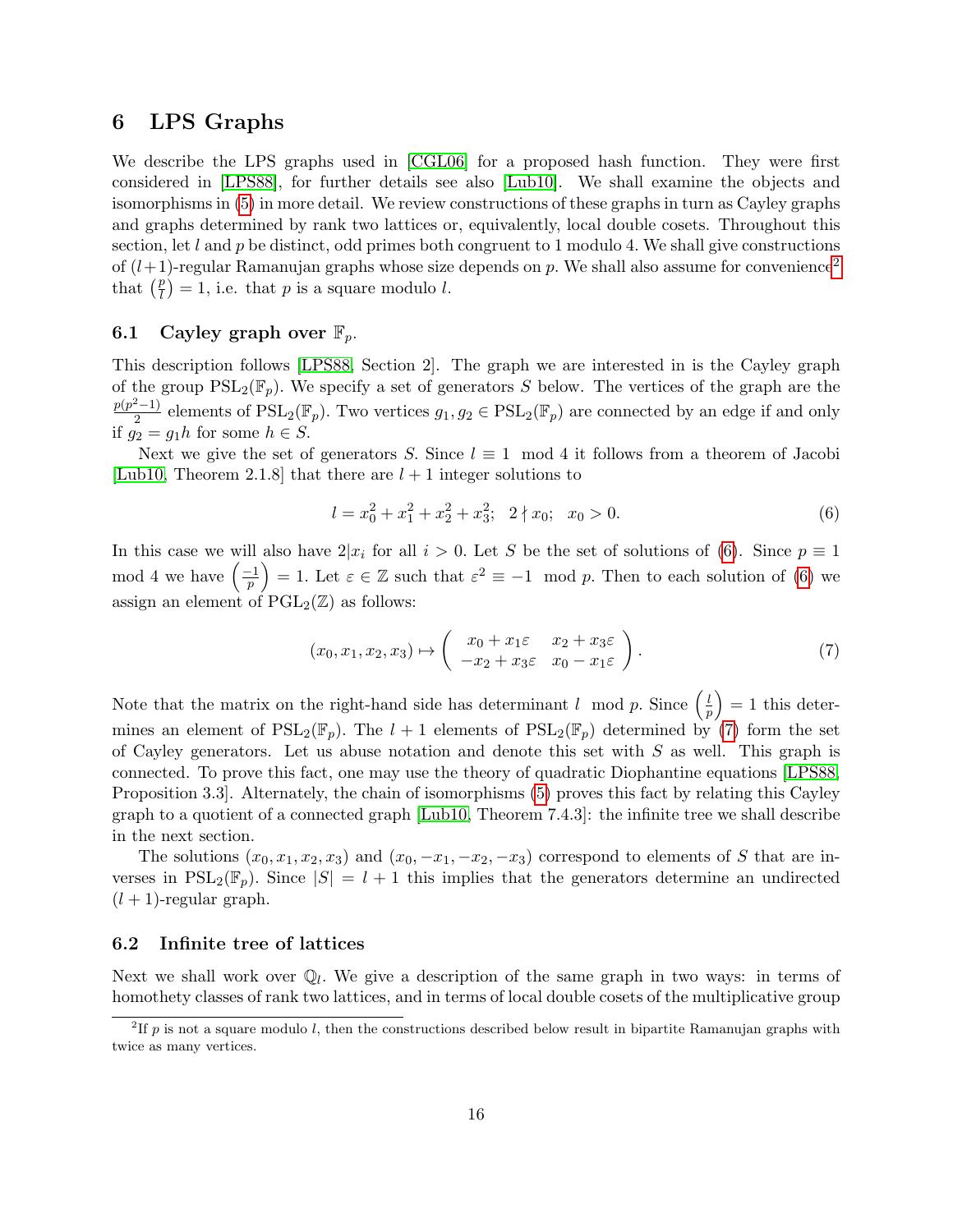of the Hamiltonian quaternion algebra. The description follows [\[Lub10,](#page-32-4) 5.3, 7.4]. Let  $B = B_{2,\infty}$  be the Hamiltonian quaternion algebra defined over Q.

First we review the construction of an  $(l + 1)$ -regular infinite tree on homothety classes of rank two lattices in  $\mathbb{Q}_l \times \mathbb{Q}_l$  following [\[Lub10,](#page-32-4) 5.3]. The vertices of this infinite graph are in bijection with  $PGL_2(\mathbb{Q}_l)/PGL_2(\mathbb{Z}_l)$ . To talk about a finite graph, we shall then consider two subgroups  $\Gamma(2)$ and  $\Gamma(2p)$  in  $B^{\times}/Z(B^{\times})$ . It turns out that  $\Gamma(2)$  acts simply transitively on the infinite tree, and orbits of  $\Gamma(2p)$  on the tree are in bijection with the finite group  $\Gamma(2)/\Gamma(2p)$ . Under our assumptions the latter turns out to be in bijection with  $PSL_2(\mathbb{F}_p)$  above and the finite quotient of the tree is isomorphic to the Cayley graph above.

First we describe the infinite tree following [\[Lub10,](#page-32-4) 5.3]. Consider the two dimensional vector space  $\mathbb{Q}_l \times \mathbb{Q}_l$  with standard basis  $\mathbf{e}_1 = {}^t\langle 1, 0 \rangle$ ,  $\mathbf{e}_2 = {}^t\langle 0, 1 \rangle$ . A *lattice* is a rank two  $\mathbb{Z}_l$ -submodule  $L \subset \mathbb{Q}_l \times \mathbb{Q}_l$ . It is generated (as a  $\mathbb{Z}_l$ -module) by two column vectors  $\mathbf{u}, \mathbf{v} \in \mathbb{Q}_l \times \mathbb{Q}_l$  that are linearly independent over  $\mathbb{Q}_l$ . We shall consider homothety classes of lattices, i.e. we say lattices  $L_1$  and  $L_2$  are equivalent if there exists an  $0 \neq \alpha \in \mathbb{Q}_l$  such that  $\alpha L_1 = L_2$ . Writing **u**, **v** in the standard basis  $e_1, e_2$  maps the lattice L to an element  $M_L \in GL_2(\mathbb{Q}_l)$ . Let  $\mathbf{u}_1, \mathbf{v}_1, \mathbf{u}_2, \mathbf{v}_2 \in \mathbb{Q}_l \times \mathbb{Q}_l$  and let  $L_i = \text{Span}_{\mathbb{Z}_l}\{\mathbf{u}_i, \mathbf{v}_i\}$   $(i = 1, 2)$  be the lattices generated by these respective pairs of vectors, with  $M_{L_1}$  and  $M_{L_2}$  the corresponding matrices. Let  $M \in GL_2(\mathbb{Q}_l)$  so that  $M_{L_1}M = M_{L_2}$ . Then  $L_1 = L_2$ (as subsets of  $\mathbb{Q}_l \times \mathbb{Q}_l$ ) if and only if  $M \in GL_2(\mathbb{Z}_l)$ . It follows that the homothety classes of lattices are in bijection with  $PGL_2(\mathbb{Q}_l)/PGL_2(\mathbb{Z}_l)$ . Equivalently, we may say that  $PGL_2(\mathbb{Q}_l)/PGL_2(\mathbb{Z}_l)$  acts simply transitively on homothety classes of lattices.

The vertices of the infinite graph T are homothety classes of lattices. The classes  $[L_1], [L_2]$ are adjacent in T if and only if there are representatives  $L'_i \in [L_i]$   $(i = 1, 2)$  such that  $L'_2 \subset L'_1$ and  $[L'_1: L'_2] = l$ . We show that this relation defines an undirected  $(l + 1)$ -regular graph. By the transitive action of  $GL_2(\mathbb{Q}_l)$  on lattices we may assume that  $L'_1 = \mathbb{Z}_l \times \mathbb{Z}_l = \text{Span}_{\mathbb{Z}_l}\{e_1, e_2\}$ , the standard lattice and  $L'_2 \subset \mathbb{Z}_l \times \mathbb{Z}_l$ . The map  $\mathbb{Z}_l \to \mathbb{Z}_l / l \mathbb{Z}_l \cong \mathbb{F}_l$  induces a map from  $\mathbb{Z}_l \times \mathbb{Z}_l$  to  $\mathbb{F}_l^2$ . Since the index of  $L'_2$  in  $\mathbb{Z}_l \times \mathbb{Z}_l$  is l, the image of  $L'_2$  is a one-dimensional vector subspace of  $\mathbb{F}_l^2$ . This implies that  $L'_2 \supset \{l\mathbf{e}_1, l\mathbf{e}_2\}$ , i.e.  $L'_2 \supset lL'_1$  and the graph is undirected.<sup>[3](#page-16-0)</sup> Furthermore, since there are  $l + 1$  one-dimensional subspaces of  $\mathbb{F}_l^2$ , the graph is  $(l + 1)$ -regular.

The  $l+1$  neighbors of the standard lattice can be described explicitly by the following matrices:

<span id="page-16-1"></span>
$$
M_l = \begin{pmatrix} 1 & 0 \\ 0 & l \end{pmatrix}, M_h = \begin{pmatrix} l & h \\ 0 & 1 \end{pmatrix} \text{ for } 0 \le h \le l - 1
$$
 (8)

For any of the matrices  $M_t$  ( $0 \le t \le l$ ) the columns of  $M_t$  span a different one-dimensional subspace of  $\mathbb{F}_l \times \mathbb{F}_l$ . The matrices determine the neighbors of any other lattice by a change of basis in  $\mathbb{Q}_l \times \mathbb{Q}_l$ .

By the above we can already see that T is isomorphic to the graph on  $PGL_2(\mathbb{Q}_l)/PGL_2(\mathbb{Z}_l)$  with edges corresponding to multiplication by generators  $(8)$  above. To show that T is a tree it suffices to show that there is exactly one path from the standard lattice  $\mathbb{Z}_l \times \mathbb{Z}_l$  to any other homothety class. This follows from the uniqueness of the Jordan–Hölder series in a finite cyclic *l*-group as in [\[Lub10,](#page-32-4) p. 69].

In the next section, we show that the above infinite tree is isomorphic to a Cayley graph of a subgroup of  $B^{\times}/Z(B^{\times})$ . In Section [6.4](#page-18-0) we give an explicit bijection between the Cayley generators and the matrices given in [\(8\)](#page-16-1) above.

<span id="page-16-0"></span><sup>&</sup>lt;sup>3</sup>I.e. the adjacency relation defined above is symmetric.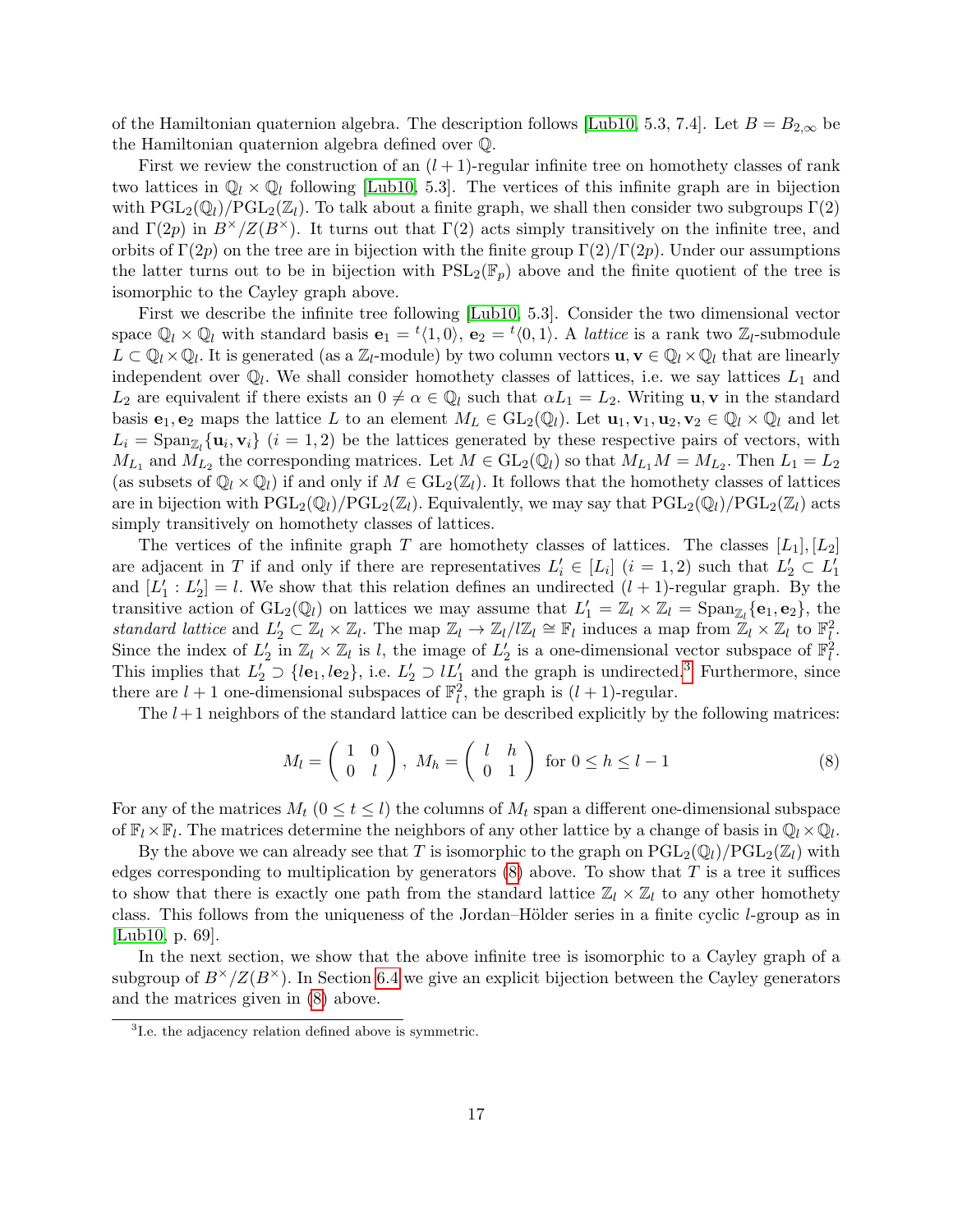#### <span id="page-17-0"></span>6.3 Hamiltonian quaternions over a local field

To turn the above infinite tree into a finite,  $(l + 1)$ -regular graph we shall define a group action on its vertices. Let B be the algebra of Hamiltonian quaternions defined over  $\mathbb Q$ . Let G' be the Q-algebraic group  $B^{\times}/Z(B^{\times})$ . In this subsection we shall follow [\[Lub10,](#page-32-4) 7.4] to define normal subgroups  $\Gamma(2p) \subset \Gamma(2)$  of  $\Gamma = G'(\mathbb{Z}[l^{-1}])$  such that  $\Gamma(2)$  acts simply transitively on the graph T. The quotient  $\Gamma(2p)\$  will be isomorphic to the Cayley graph of the finite quotient group  $\Gamma(2)/\Gamma(2p)$ . This graph is isomorphic to the Cayley graph of  $PSL_2(\mathbb{F}_p)$  defined in Section [6.1](#page-15-1) above. Thus we have the following equation.

<span id="page-17-4"></span>
$$
PSL_2(\mathbb{F}_p) \cong \Gamma(2p) \backslash \Gamma(2) \cong \Gamma(2p) \backslash T \cong \Gamma(2p) \backslash \mathrm{PGL}_2(\mathbb{Q}_l) / \mathrm{PGL}_2(\mathbb{Z}_l).
$$
\n(9)

We first define the groups  $\Gamma$ ,  $\Gamma(2)$ ,  $\Gamma(2p)$  and then examine their relationship with T. Recall that  $B = B_{2,\infty}$ , i.e. B is ramified at 2 and  $\infty$ . For a commutative ring R define  $B(R) = \text{Span}_R\{1, \mathbf{i}, \mathbf{j}, \mathbf{k}\}\$ where  $\mathbf{i}^2 = \mathbf{j}^2 = -1$  and  $\mathbf{ij} = -\mathbf{ji} = \mathbf{k}$ . We introduce the notation  $b_{x_0,x_1,x_2,x_3} := x_0 + x_1 \mathbf{i} + x_2 \mathbf{j} + x_3 \mathbf{k}$ . Recall that for  $b = b_{x_0,x_1,x_2,x_3}$  we may define  $\overline{b} = b_{x_0,-x_1,-x_2,-x_3}$  and the *reduced norm* of b as  $N(b) = b\overline{b} = x_0^2 + x_1^2 + x_2^2 + x_3^2$ . For a (commutative, unital) ring R an element  $b \in B(R)$  is invertible in  $B(R)$  if and only if  $\tilde{N}(b)$  is invertible in R. (Then  $b^{-1} = (N(b))^{-1}\overline{b}$ .) Furthermore

<span id="page-17-2"></span>
$$
[b_{x_0,x_1,x_2,x_3}, b_{y_0,y_1,y_2,y_3}] = 2(x_2y_3 - x_3y_2)\mathbf{i} + 2(x_3y_1 - x_1y_3)\mathbf{j} + 2(x_1y_2 - x_2y_1)\mathbf{k},\tag{10}
$$

and hence if R has no zero divisors then  $Z(B(R)) = R$ . In particular  $Z(B^{\times}(\mathbb{Z}[l^{-1}])) = {\pm l^{k} | k \in \mathbb{Z}}.$ 

Recall that S was the set of  $l + 1$  integer solutions of [\(6\)](#page-15-4). Any solution  $x_0, x_1, x_2, x_3$  determines a  $b = b_{x_0,x_1,x_2,x_3} \in B(\mathbb{Z}[l^{-1}])$  such that  $N(b) = l$ . Since l is invertible in  $\mathbb{Z}[l^{-1}]$  we in fact have  $b \in B^{\times}(\mathbb{Z}[l^{-1}])$ . Let  $\Gamma = G'(\mathbb{Z}[l^{-1}]) = B^{\times}(\mathbb{Z}[l^{-1}])/Z(B^{\times}(\mathbb{Z}[l^{-1}]))$  and let us denote the image of S in  $\Gamma$  by S as well. Since  $B^{\times}(\mathbb{Z}[l^{-1}]) = \{b \in B(\mathbb{Z}[l^{-1}]) \mid N(b) = l^k, k \in \mathbb{Z}\},\$ if  $[b] \in \Gamma$  for  $b \in B^{\times}(\mathbb{Z}[l^{-1}])$  then it follows from [\[Lub10,](#page-32-4) Corollary 2.1.10] that b is a unit multiple of an element of  $\langle S \rangle$ . It follows that  $\Gamma = \langle S \rangle \{[1], [\mathbf{i}], [\mathbf{j}], [\mathbf{k}]\}$  and the index of  $\langle S \rangle$  in  $\Gamma$  is 4. In fact observe that if  $b \in S$  then  $b^{-1} \in S$  and [\[Lub10,](#page-32-4) Corollary 2.1.11] states that  $\langle S \rangle$  is a free group on  $\frac{l+1}{2}$  generators. We shall see that  $\langle S \rangle$  agrees with a congruence subgroup  $\Gamma(2)$ .

Now let  $N = 2M$  be coprime to l and let  $R = \mathbb{Z}[l^{-1}]/N\mathbb{Z}[l^{-1}]$ . The quotient map  $\mathbb{Z}[l^{-1}] \to R$ determines a map  $B(\mathbb{Z}[l^{-1}]) \to B(R)$ . This restricts to a map  $B^{\times}(\mathbb{Z}[l^{-1}]) \to B^{\times}(R)$ . Observe that if  $M = 1$  then  $B^{\times}(R)$  is commutative. If  $M = p$  then the subgroup

$$
Z := \left\{ b_{x_0,0,0,0} \in B^{\times}(\mathbb{Z}[l^{-1}]/2p\mathbb{Z}[l^{-1}]) \mid p \nmid x_0, 2 \nmid x_0 \right\}
$$

(cf. [\[LPS88,](#page-31-1) p. 266]) is central in  $B^{\times}(R)$ . Consider the commutative diagram:

<span id="page-17-3"></span>
$$
B(\mathbb{Z}[l^{-1}])^{\times} \longrightarrow B^{\times}(\mathbb{Z}[l^{-1}]/2\mathbb{Z}[l^{-1}]) \longrightarrow B^{\times}(\mathbb{Z}[l^{-1}]/2p\mathbb{Z}[l^{-1}])
$$
  
\n
$$
\downarrow \qquad \qquad \downarrow \qquad \qquad \downarrow \qquad \qquad \downarrow \qquad \qquad (11)
$$
  
\n
$$
\Gamma \qquad \stackrel{\pi_2}{\longrightarrow} B^{\times}(\mathbb{Z}[l^{-1}]/2\mathbb{Z}[l^{-1}]) \qquad \stackrel{\pi_p}{\longrightarrow} B^{\times}(\mathbb{Z}[l^{-1}]/2p\mathbb{Z}[l^{-1}])/Z
$$

and define<sup>[4](#page-17-1)</sup>  $\pi_{2p} := \pi_p \circ \pi_2$  and  $\Gamma(2) := \ker \pi_2$  and  $\Gamma(2p) = \ker \pi_{2p}$ . Observe that by the congruence conditions (cf. [\(6\)](#page-15-4))  $S \subseteq \Gamma$  is contained in  $\Gamma(2)$  and in fact  $\langle S \rangle = \Gamma(2) \supseteq \Gamma(2p)$ . As mentioned above this implies that  $\Gamma(2)$  is a free group with  $\frac{l+1}{2}$  generators.

<span id="page-17-1"></span><sup>&</sup>lt;sup>4</sup>The definition here agrees with the choices in [\[LPS88\]](#page-31-1) as well as  $\Gamma(N) = \text{ker}(G'(\mathbb{Z}[l^{-1}]) \to G'(\mathbb{Z}[l^{-1}]/N\mathbb{Z}[l^{-1}]))$ in [\[Lub10\]](#page-32-4). Here  $G' = B^{\times}/Z(B^{\times})$  as a Q-algebraic group. Note however that by [\(10\)](#page-17-2) the center  $Z(B^{\times}(R))$  for  $R = \mathbb{Z}[l^{-1}]/N\mathbb{Z}[l^{-1}], N = 2M$  may not be spanned by  $1 + N\mathbb{Z}[l^{-1}]$ . In fact from [\(10\)](#page-17-2)  $B^{\times}(R)$  is commutative for  $M = 1$  and for  $M = p$  we have  $Z(B^{\times}(R)) = Z \oplus [p]\mathbf{i} + [p]\mathbf{j} + [p]\mathbf{k}$ . However the image of  $\langle S \rangle$  in  $B^{\times}(R)$  is trivial if  $M = 1$  and intersects the center in Z when  $M = p$ .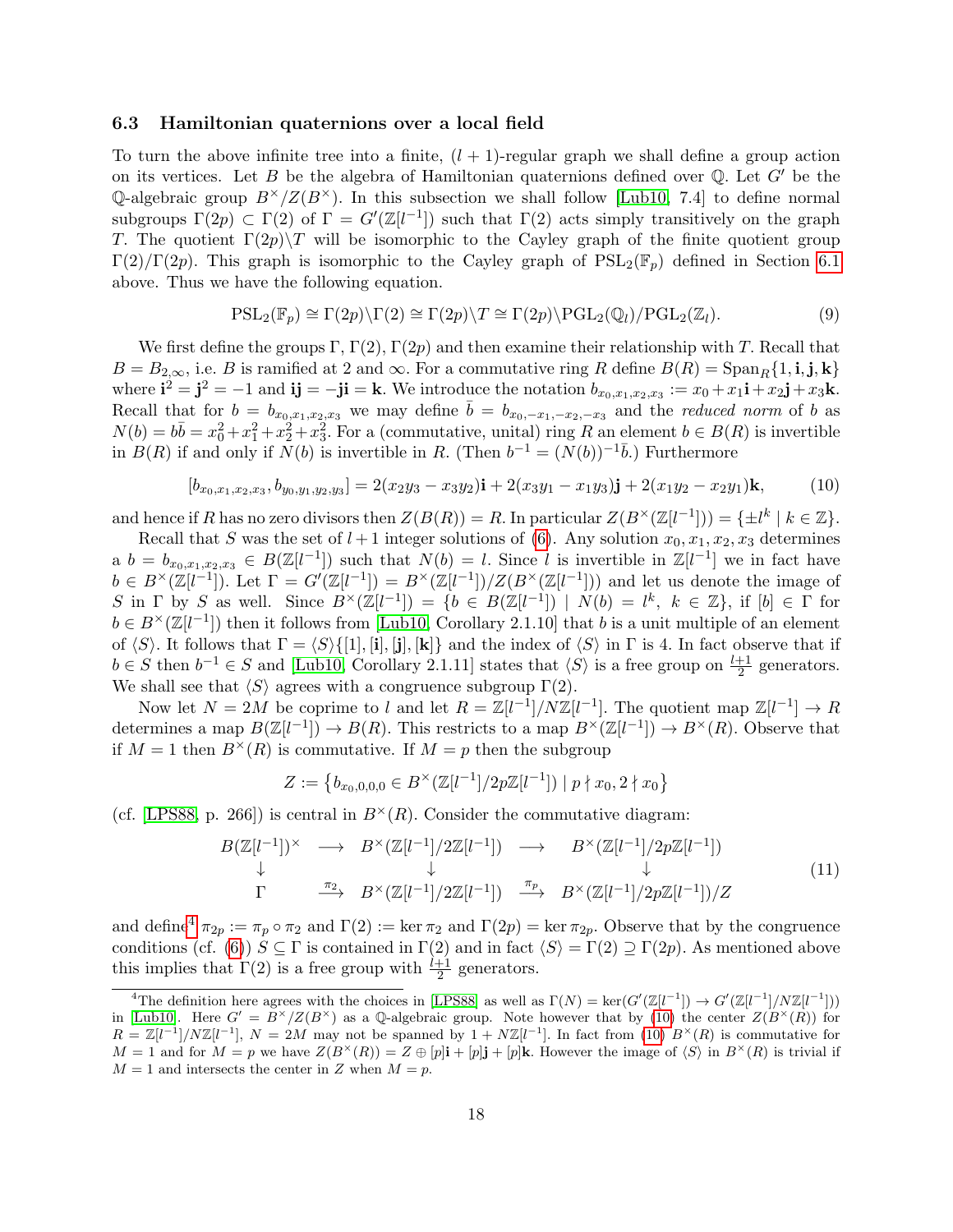To see the action of  $\Gamma(2)$  on T note that B splits over  $\mathbb{Q}_l$  and hence  $B(\mathbb{Q}_l) \cong M_2(\mathbb{Q}_l)$ . Since  $-1 \in (\mathbb{F}_l^\times)$  $\ell_l^{\times}$ )<sup>2</sup> there exists an  $\epsilon \in \mathbb{Z}_l$  such that  $\epsilon^2 = -1$ . Then we have an isomorphism  $\sigma : B(\mathbb{Q}_l) \to$  $M_2(\mathbb{Q}_l)$  [\[Lub10,](#page-32-4) p. 95] given by

<span id="page-18-1"></span>
$$
\sigma(x_0 + x_1 \mathbf{i} + x_2 \mathbf{j} + x_3 \mathbf{k}) = \begin{pmatrix} x_0 + x_1 \epsilon & x_2 + x_3 \epsilon \\ -x_2 + x_3 \epsilon & x_0 - x_1 \epsilon \end{pmatrix}.
$$
 (12)

Observe that  $\sigma(B^{\times}(\mathbb{Z}[l^{-1}])) \subseteq GL_2(\mathbb{Q}_l)$  and  $\sigma$  maps elements of the center into scalar matrices, and hence this defines an action of  $\Gamma$  (and hence  $\Gamma(2), \Gamma(2p)$ ) on T. This action preserves the graph structure. Then we have the following. Observe that  $\sigma$  maps the elements of  $\langle S \rangle \subseteq \Gamma$  into the congruence subgroup of  $PGL_2(\mathbb{Z}_l)$  modulo 2.

<span id="page-18-2"></span>**Proposition 6.1.** [\[Lub10,](#page-32-4) Lemma 7.4.1] The action of  $\Gamma(2)$  on the tree  $T = \text{PGL}_2(\mathbb{Q}_l)/\text{PGL}_2(\mathbb{Z}_l)$ is simply transitive (and respects the graph structure).

*Proof.* See *loc.cit.* for details of the proof. Transitivity follows from the fact that  $T$  is connected and elements of S map a vertex of T to its distinct neighbors. The group  $\Gamma(2) = \langle S \rangle$  is a discrete free group, hence its intersection with a compact stabilizer  $PGL_2(\mathbb{Z}_l)$  is trivial. This implies that the neighbors are distinct and the stabilizer of any vertex is trivial.  $\Box$ 

The above implies that the orbits of  $\Gamma(2p)$  on T have the structure of the Cayley graph  $\Gamma(2)/\Gamma(2p)$  with respect to the generators S. We can see from the maps in [\(11\)](#page-17-3) that  $\Gamma(2)/\Gamma(2p)$  is isomorphic to a subgroup of  $G'(\mathbb{Z}/2p\mathbb{Z}) \cong G'(\mathbb{Z}/2\mathbb{Z}) \times G'(\mathbb{Z}/p\mathbb{Z})$ . (This last isomorphism follows from the Chinese Remainder Theorem.) Since the image of  $\Gamma(2)$  in  $G'(\mathbb{Z}/2\mathbb{Z})$  is trivial, we may identify  $\Gamma(2)/\Gamma(2p)$  with a subgroup of  $G'(\mathbb{Z}/p\mathbb{Z})$ . Here  $G'(\mathbb{Z}/p\mathbb{Z}) \cong \mathrm{PGL}_2(\mathbb{F}_p)$ . (For an explicit isomorphism take an analogue of  $\sigma$  in [\(12\)](#page-18-1) with  $\epsilon \in \mathbb{Z}/p\mathbb{Z}$  such that  $\epsilon^2 = -1$ .) The image of  $\Gamma(2)$ agrees with  $PSL_2(\mathbb{F}_p)$  as a consequence of the Strong Approximation Theorem [\[Lub10,](#page-32-4) Lemma 7.4.2]. We shall discuss this in the next section.

We summarize the contents of this section.

**Theorem 6.2.** [\[Lub10,](#page-32-4) Theorem 7.4.3] Let l and p be primes so that  $l \equiv p \equiv 1 \mod 4$  and l is a quadratic residue modulo 2p. Let  $S \subset \text{PSL}_2(\mathbb{F}_p)$  be the  $(l+1)$ -element set corresponding to the solutions of [\(6\)](#page-15-4) via the map [\(7\)](#page-15-5) and  $Cay(PSL_2(\mathbb{F}_p), S)$  the Cayley graph determined by the set of generators S on the group  $PSL_2(\mathbb{F}_p)$ . Let T be the graph on  $PGL_2(\mathbb{Q}_l)/PGL_2(\mathbb{Z}_l)$  with edges corresponding to multiplication by elements listed in  $(8)$ . Let B be the Hamiltonian quaternion algebra over Q and  $\Gamma(2p)$  the kernel of the map  $\pi_{2p}$  in [\(11\)](#page-17-3) (a cocompact congruence subgroup). Then  $\Gamma(2p)$  acts on the infinite tree T and we have the following isomorphism of graphs:

$$
Cay(\mathrm{PSL}_2(\mathbb{F}_p), S) \cong \Gamma(2p) \backslash \mathrm{PGL}_2(\mathbb{Q}_l) / \mathrm{PGL}_2(\mathbb{Z}_l). \tag{13}
$$

These are connected,  $(l + 1)$  regular, non-bipartite, simple, graphs on  $\frac{p^3 - p}{2}$  $\frac{-p}{2}$  vertices.

#### <span id="page-18-0"></span>6.4 Explicit isomorphism between generating sets

We have seen above that the LPS graph can be interpreted as a finite quotient of the infinite tree of homothety classes of lattices. In this case, the edges are given by matrices that take a  $\mathbb{Z}_l$ -basis of one lattice to a  $\mathbb{Z}_l$ -basis of one of its neighbors. On the other hand, the edges can be given in terms of the set of generators S. Proposition [6.1](#page-18-2) states that  $\langle \sigma(S) \rangle = \Gamma(2) \subset G'(\mathbb{Z}[l^{-1}])$  acts simply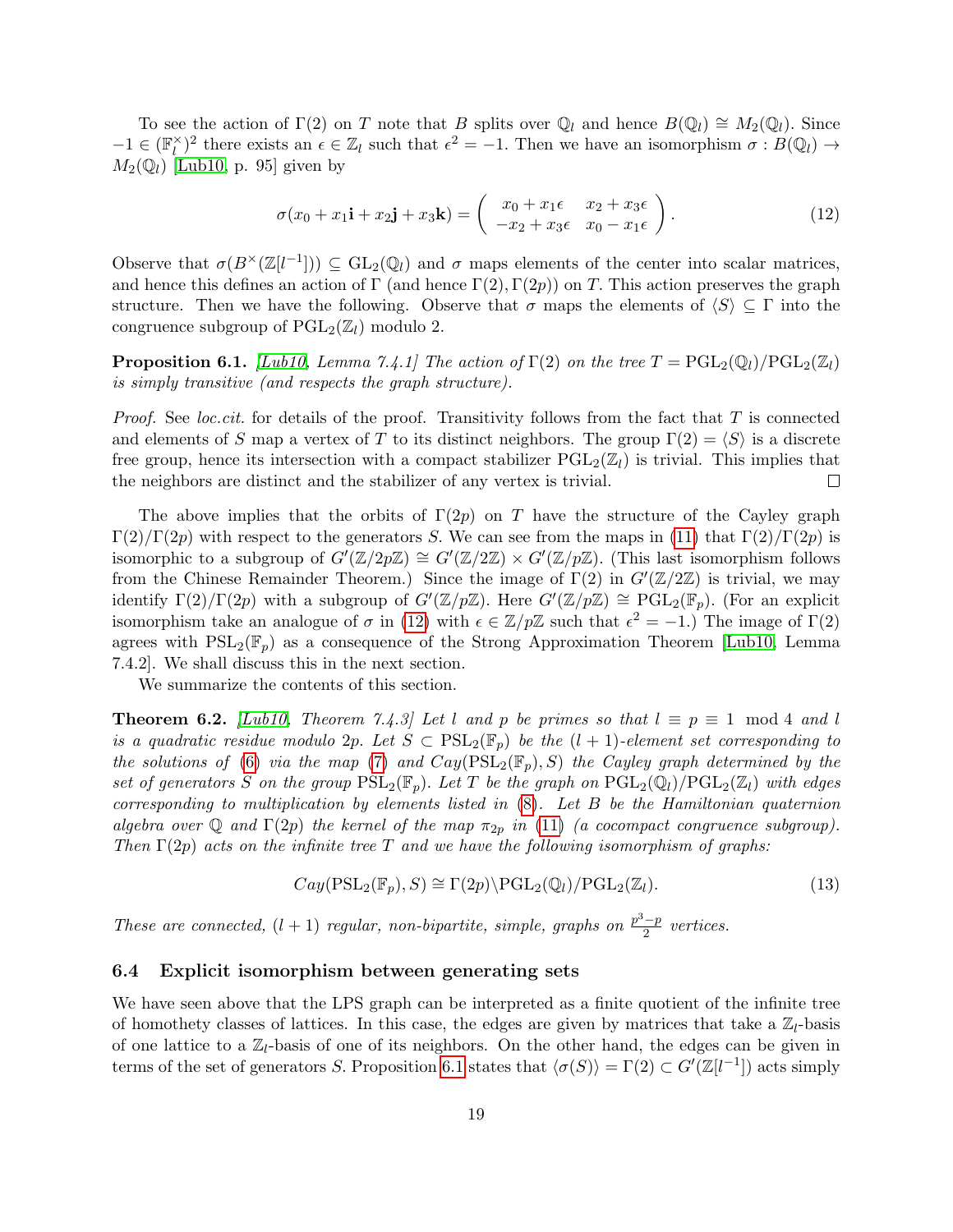transitively on the tree T. The proof of the proposition (cf. [\[Lub10,](#page-32-4) Lemma 7.4.1]) implicitly shows that there exists a bijection between elements of  $\sigma(S) \subset \text{PGL}_2(\mathbb{Z}_l)$  and the matrices given in [\(8\)](#page-16-1).

In this section we wish to make this bijection more explicit. For a fixed  $\alpha \in S$  we find the matrix from the list [\(8\)](#page-16-1) determining the same edge of T. As in Section [6.3](#page-17-0) we write  $\sigma(\alpha) \in \text{PGL}_2(\mathbb{Z}_l)$ for the elements of  $\sigma(S)$ . This amounts to finding the matrix M from the list in [\(8\)](#page-16-1) such that  $\sigma(\alpha)^{-1}M \in \mathrm{PGL}_2(\mathbb{Z}_l).$ 

To pair up matrices from  $(8)$  with the corresponding elements of S, we introduce the following notation. Let us number the solutions to  $\alpha \overline{\alpha} = l$  as  $\alpha_0, \ldots, \alpha_{l-1}, \alpha_l$  so that we have the correspondence  $\sigma(\alpha_h)^{-1}M_h \in \text{PGL}_2(\mathbb{Z}_l)$  for  $0 \leq h \leq l$ . By giving an explicit correspondence, we mean that given an  $\alpha \in \sigma^{-1}(S)$ , we determine  $0 \leq h \leq l$  such that  $\alpha = \alpha_h$ .

Elements of  $\sigma(S) \subset \text{PGL}_2(\mathbb{Z}_l)$  are given in terms of an  $\epsilon \in \mathbb{Z}_l$  such that  $\epsilon^2 = -1$ . Let a, b be the positive integers such that  $a^2 + b^2 = l$  and a is odd. Let  $0 \le e \le l - 1$  so that  $eb = a$ . Then in  $\mathbb{Z}_l$  we have either  $\epsilon \in e + l\mathbb{Z}_l$  and  $\epsilon^{-1} = -\epsilon \in -e + l\mathbb{Z}_l$  or  $\epsilon \in -e + l\mathbb{Z}_l$  and  $\epsilon^{-1} = -\epsilon \in e + l\mathbb{Z}_l$ .

Let  $\alpha = x_0 + x_1 \mathbf{i} + x_2 \mathbf{j} + x_3 \mathbf{k}$  so that  $\sigma(\alpha) \in S$ , and  $a, b, e, \epsilon$  are as above. Let

$$
\alpha_h = x_0^{(h)} + x_1^{(h)}\mathbf{i} + x_2^{(h)}\mathbf{j} + x_3^{(h)}\mathbf{k}
$$

for  $0 \leq h \leq l$ . Here  $x_0, x_1, x_2, x_3$  are integers; it is convenient to think about them (as well as  $x_0^{(h)}$  $\binom{(h)}{0}, x_1^{(h)}$  $\binom{h}{1}, x_2^{(h)}$  $\binom{h}{2}, x_3^{(h)}$  $\binom{h}{3}$  for  $0 \le h \le l$ ) as being in  $\mathbb{Z} \subset \mathbb{Z}_l$ . Then

$$
\sigma(\alpha)^{-1} = \frac{1}{l} \begin{pmatrix} x_0 - x_1 \epsilon & -x_2 - x_3 \epsilon \\ x_2 - x_3 \epsilon & x_0 + x_1 \epsilon \end{pmatrix}
$$
 (14)

<span id="page-19-0"></span>and

$$
\sigma(\alpha)^{-1} \cdot \begin{pmatrix} l & h \\ 0 & 1 \end{pmatrix} = \begin{pmatrix} x_0 - x_1 \epsilon & l^{-1} \left( h(x_0 - x_1 \epsilon) + (-x_2 - x_3 \epsilon) \right) \\ x_2 - x_3 \epsilon & l^{-1} \left( h(x_2 - x_3 \epsilon) + (x_0 + x_1 \epsilon) \right) \end{pmatrix}
$$
\n
$$
\sigma(\alpha)^{-1} \cdot \begin{pmatrix} 1 & 0 \\ 0 & l \end{pmatrix} = \begin{pmatrix} l^{-1}(x_0 - x_1 \epsilon) & -x_2 - x_3 \epsilon \\ l^{-1}(x_2 - x_3 \epsilon) & x_0 + x_1 \epsilon \end{pmatrix}
$$
\n(15)

Then by [\(15\)](#page-19-0) we have that  $x_0^{(l)} - x_1^{(l)}$  $x_1^{(l)} \epsilon$  and  $x_2^{(l)} - x_3^{(l)}$  $\mathbf{z}_{3}^{(l)} \epsilon$  are in  $l\mathbb{Z}_{l}$ . Hence  $x_{0}^{(l)} \in x_{1}^{(l)}$  $l_1^{(l)}\epsilon+l\mathbb{Z}_l,$ and thus  $(x_0^{(l)})$  $\binom{(l)}{0}^2 \in (x_1^{(l)}$  $\int_1^{(l)} \epsilon^2 + l \mathbb{Z}_l = -x_1^2 + l \mathbb{Z}_l$ , whence  $(x_0^{(l)})$  $\binom{(l)}{0}^2 + \binom{(l)}{1}^2$  $\binom{l}{1}^2 \in l\mathbb{Z}_l$ . Note that since  $(x_0^{(l)}$  $\binom{(l)}{0}^2 + \binom{(l)}{1}$  $\binom{(l)}{1}^2 + \binom{(l)}{2}^2$  $\binom{(l)}{2}^2 + \binom{(l)}{3}^2$  $\binom{d}{3}$ <sup>2</sup> = l and  $x_0$  is positive, this implies that  $\binom{x_0^{(l)}}{q}$  $\binom{(l)}{0}^2 + \binom{(l)}{1}^2$  $\binom{l}{1}^2 = l$  and  $(x_2^{(l)}$  $\binom{(l)}{2}^2 + \binom{(l)}{3}^2$  $\left(\begin{matrix}1\\3\end{matrix}\right)^2 = 0$ , i.e.  $x_2^{(l)} = x_3^{(l)} = 0$  and  $x_0^{(l)} = a$ ,  $|x_1^{(l)}|$  $|_{1}^{(i)}| = b$ . Note that by the assumptions in Section [6.1,](#page-15-1)  $a \pm bi, a \pm bj, a \pm bk \in S$ . A straightforward computation now shows the following.

<span id="page-19-1"></span> $\epsilon \in e + l\mathbb{Z}_l \Rightarrow \alpha_l = a + b\mathbf{i}, \ \alpha_0 = a - b\mathbf{i}, \ \alpha_e = a - b\mathbf{j}, \ \alpha_{l-e} = a + b\mathbf{j}, \ \alpha_1 = a - b\mathbf{k}, \ \alpha_{l-1} = a + b\mathbf{k}$  $\epsilon \in -e + l\mathbb{Z}_l \Rightarrow \alpha_l = a - bi, \ \alpha_0 = a + bi, \ \alpha_e = a - bj, \ \alpha_{l-e} = a + bj, \ \alpha_1 = a + bk, \ \alpha_{l-1} = a - bk$ (16)

Now let us assume that for  $\alpha = x_0 + x_1 \mathbf{i} + x_2 \mathbf{j} + x_3 \mathbf{k}$  we have that  $x_0 - x_1 \in \mathcal{L}(\mathbb{Z}_l)$ . This implies that It remains to determine the h such that  $\alpha = \alpha_h$  when  $\alpha$  is not one of the solutions covered by [\(16\)](#page-19-1). In that case, we may assume  $h \notin \{0, 1, e, l - e, l - 1, l\}$  and we have

<span id="page-19-2"></span>
$$
h(x_0 - x_1 \epsilon) + (-x_2 - x_3 \epsilon) \in l\mathbb{Z}_l;
$$
\n
$$
(17)
$$

<span id="page-19-3"></span>
$$
h(x_2 - x_3 \epsilon) + (x_0 + x_1 \epsilon) \in l\mathbb{Z}_l. \tag{18}
$$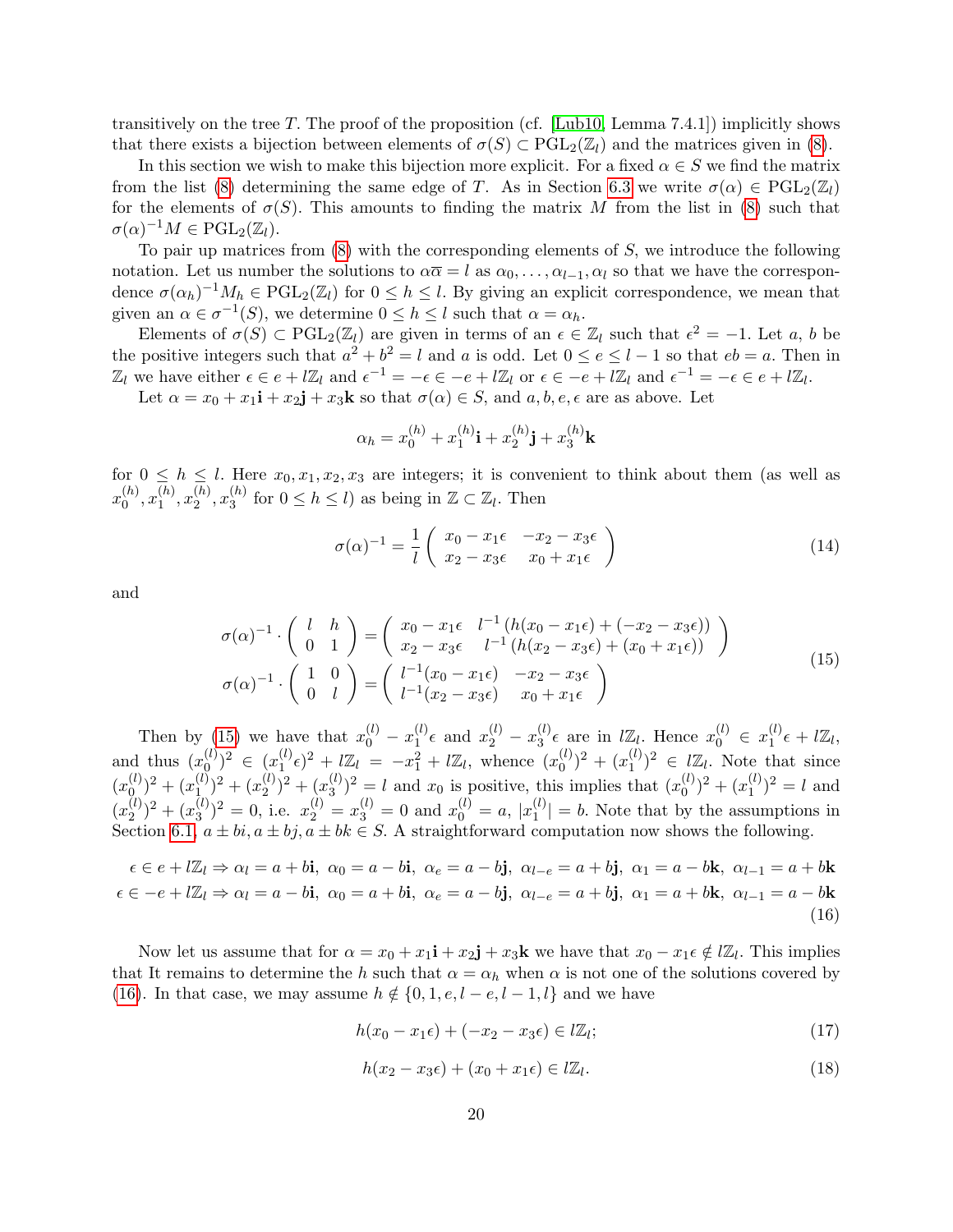A straightforward computation based on  $\alpha \overline{\alpha} = l$  shows that [\(17\)](#page-19-2) and [\(18\)](#page-19-3) are satisfied by the same element in  $\mathbb{F}_l = \mathbb{Z}/l\mathbb{Z}$ . The element

$$
\overline{h} = \frac{x_2 + x_3 \epsilon}{x_0 - x_1 \epsilon} \in \mathbb{F}_l \tag{19}
$$

is well defined, since  $x_0 - x_1 \epsilon \notin \ell \mathbb{Z}_l$ , furthermore, it uniquely determines an  $0 \leq h \leq l$ . For a fixed  $\alpha$  not covered by [\(16\)](#page-19-1), one may thus find h such that  $\alpha = \alpha_h$ .

We give two explicit examples.

**Example 6.3.** When  $l = 5$ , then  $a = 1$ ,  $b = 2$  and  $e = 3$ . Then [\(20\)](#page-20-1) gives the bijection between the list in [\(8\)](#page-16-1) and solutions of  $\alpha \overline{\alpha} = 5$  in  $B(\mathbb{Q}_5)$ . In this case the list in [\(16\)](#page-19-1) is exhaustive.

<span id="page-20-1"></span>h 0 1 2 3 4 5 ∈ 3 + 5Z<sup>5</sup> αh 1 − 2i 1 − 2k 1 + 2j 1 − 2j 1 + 2k 1 + 2i ∈ 2 + 5Z<sup>5</sup> 1 + 2i 1 + 2k 1 + 2j 1 − 2j 1 − 2k 1 − 2i (20)

**Example 6.4.** When  $l = 13$ , we have  $a = 3$ ,  $b = 2$  and  $e = 8$ . The cases listed in [\(16\)](#page-19-1) are no longer exhaustive. The correspondence is given in Table [2.](#page-20-2)

| $\hbar$         | $\alpha_h$                                               | $\boldsymbol{h}$ | $\alpha_h$                              |
|-----------------|----------------------------------------------------------|------------------|-----------------------------------------|
| $\overline{0}$  | $3-2i$                                                   | $\overline{0}$   | $3+2i$                                  |
| $\mathbf{1}$    | $3-2k$                                                   | 1                | $3+2k$                                  |
| 2               | $1-2\mathbf{i}-2\mathbf{j}-2\mathbf{k}$                  | $\overline{2}$   | $1+2\mathbf{i}-2\mathbf{j}+2\mathbf{k}$ |
| 3               | $1-2\mathbf{i}+2\mathbf{j}-2\mathbf{k}$                  | 3                | $1+2\mathbf{i}+2\mathbf{j}+2\mathbf{k}$ |
| $\overline{4}$  | $1+2\mathbf{i}+2\mathbf{j}+2\mathbf{k}$                  | 4                | $1-2\mathbf{i}+2\mathbf{j}-2\mathbf{k}$ |
| $5\phantom{.0}$ | $3 + 2j$                                                 | $5^{\circ}$      | $3 + 2j$                                |
| 6               | $1+2\mathbf{i}-2\mathbf{j}+2\mathbf{k}$                  | 6                | $1 - 2i - 2j - 2k$                      |
| $\overline{7}$  | $1+2\mathbf{i}+2\mathbf{j}-2\mathbf{k}$                  | $\overline{7}$   | $1-2\mathbf{i}+2\mathbf{j}+2\mathbf{k}$ |
| 8               | $3 - 2j$                                                 | 8                | $3 - 2j$                                |
| 9               | $1+2\mathbf{i}-2\mathbf{j}-2\mathbf{k}$                  | $9\phantom{.0}$  | $1-2\mathbf{i}-2\mathbf{j}+2\mathbf{k}$ |
| 10              | $1-2\mathbf{i}-2\mathbf{j}+2\mathbf{k}$                  | 10               | $1+2\mathbf{i}-2\mathbf{j}-2\mathbf{k}$ |
| 11              | $\overline{1} - 2\mathbf{i} + 2\mathbf{j} + 2\mathbf{k}$ | 11               | $1 + 2i + 2j - 2k$                      |
| 12              | $3+2k$                                                   | 12               | $3-2k$                                  |
| 13              | $3+2i$                                                   | 13               | $3-2i$                                  |

<span id="page-20-2"></span>Table 2: The correspondence when  $\epsilon \in 8 + 13\mathbb{Z}_{13}$  (left) and when  $\epsilon \in 5 + 13\mathbb{Z}_{13}$  (right).

# <span id="page-20-0"></span>7 Strong Approximation

In this section we briefly explain the significance of Strong Approximation to Ramanujan graphs and particularly the LPS graphs above. As discussed in Section [5](#page-14-0) we may consider  $G(\mathbb{A})$ , the adelic points of a linear algebraic group G defined over  $\mathbb Q$ . The group  $G(\mathbb Q)$  embeds diagonally into  $G(\mathbb{A})$ , and it is a discrete subgroup. The groups  $G(\mathbb{Q}_v)$  are also subgroups of  $G(\mathbb{A})$ , and  $G(\mathbb{A})$  has a well-defined projection onto  $G(\mathbb{Q}_v)$ . Similarly, for a finite set of places S we may take  $G_S$ , the direct product of  $G(\mathbb{Q}_v)$  for  $v \in S$ .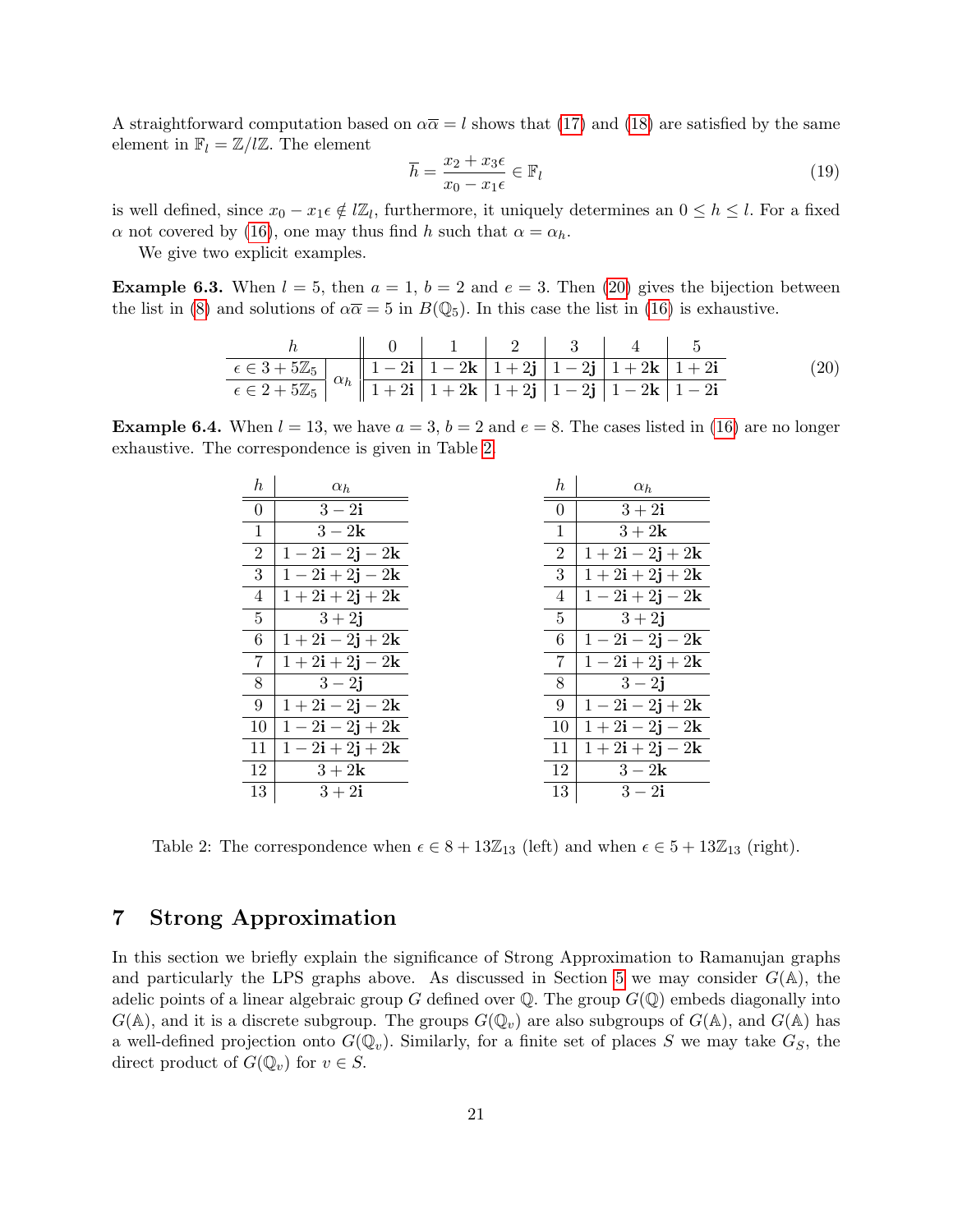Strong Approximation (when it holds) is the statement that for a group G and a finite set of places S the subgroup  $G(\mathbb{Q})G_S$  is dense in  $G(\mathbb{A})$ . This implies that

<span id="page-21-0"></span>
$$
G(\mathbb{A}) = G(\mathbb{Q})G_S K
$$
 for any open subgroup  $K \leq G(\mathbb{A}).$  (21)

For example, Strong Approximation holds for  $G = SL_2$  and any set of places  $S = \{v\}$ . However, in the form written above it *does not hold* for  $GL_2$  or  $PGL_2$ . However one can prove results similar to [\(21\)](#page-21-0) for  $GL_2$  adding restrictions on the subgroup K:

<span id="page-21-1"></span> $G(\mathbb{A}) = G(\mathbb{Q})G_S K$  for an open subgroup  $K \leq G(\mathbb{A})$  if K is "sufficiently large." (22)

Here we shall have

$$
K = \prod_{v \notin S} K_v; \ K_v \le G(\mathbb{Z}_v)
$$
\n
$$
(23)
$$

and the condition of being "sufficiently large" can be made precise by requiring that the determinant map det :  $K_v \to \mathbb{Z}_v^{\times}$  be surjective for all  $v \notin S$ .

Strong Approximation holds for the algebraic group of elements of a quaternion algebra of unit norm [\[Vig80,](#page-32-8) Théorème 4.3]. We shall use this statement to prove a statement like  $(22)$  for the algebraic group of invertible quaternions. A similar statement then holds for  $G' = B^{\times}/Z(B^{\times})$  and a subgroup  $K'$  that is not quite "large enough." The implications for Pizer graphs and LPS graphs will be discussed in Sections [7.2](#page-22-0) and [7.3](#page-24-0) below.

These statements coming from Strong Approximation are crucial for proving that the various constructions produce Ramanujan graphs. As seen in Section [5](#page-14-0) the Ramanujan property of a graph can be expressed in terms of its eigenvalues. Given a graph (constructed e.g. via local double cosets as seen above) the Strong Approximation theorem can be used to relate its spectrum to the representation theory of  $G(\mathbb{A})$ . In that context a theorem of Deligne resolves the issue by proving a special case of the Ramanujan conjecture (see [\[Lub10,](#page-32-4) Theorem 6.1.2, Theorem A.1.2, Theorem A.2.14] and [\[Del71\]](#page-31-8)).

#### <span id="page-21-4"></span>7.1 Approximation for invertible quaternions

The argument below is adapted from [\[Gel75,](#page-31-9) Section 3] and [\[Lub10,](#page-32-4) 6.3].<sup>[5](#page-21-2)</sup>

Let B be a (definite) quaternion algebra over Q,  $B^{\times}$  its invertible elements and  $B^1 = \{b \in$  $B | N(b) = 1$  its elements of reduced norm 1, recall  $N(b) = b\overline{b}$ . Let l be a prime where B is split. Then by [\[Vig80,](#page-32-8) Théorème 4.3] we have that  $B^1(\mathbb{Q})B^1(\mathbb{Q}_l)$  is dense in  $B^1(\mathbb{A})$  thus  $B^1(\mathbb{A})$  =  $B^1(\mathbb{Q})B^1(\mathbb{Q}_l)$  for any open subgroup  $K \leq B^1(\mathbb{A})$ . An open subgroup  $K \leq B^1(\mathbb{A})$  is of the form  $K = \prod_v K_v$  where  $K_v \leq B_v^1$  is open and  $K_v = B^1(\mathbb{Z}_v)$  for all but finitely many places v. It follows that given any open subgroups  $K_v^{(B^1)} \leq B^1(\mathbb{Z}_v)$   $(v \neq l)$  such that  $K_v^{(B^1)} = B^1(\mathbb{Z}_v)$  for all but finitely many places  $v$  we have that

<span id="page-21-3"></span>
$$
B1(A) = B1(\mathbb{Q})B1(\mathbb{Q}_l)\prod_{v \neq l} K_v^{(B1)}.
$$
\n(24)

To make a similar statement for  $B^{\times}$  it will be necessary to impose a restriction on the open subgroups  $K_v$ .

<span id="page-21-2"></span><sup>&</sup>lt;sup>5</sup>In fact, since at every split place v we have  $B^{\times}(\mathbb{Q}_{v}) \cong GL_2(\mathbb{Q}_{v})$  with the reduced norm on  $B^{\times}$  corresponding to the determinant on GL<sup>2</sup> [\[Vig80,](#page-32-8) p. 3] this is the "same argument at all but finitely many places."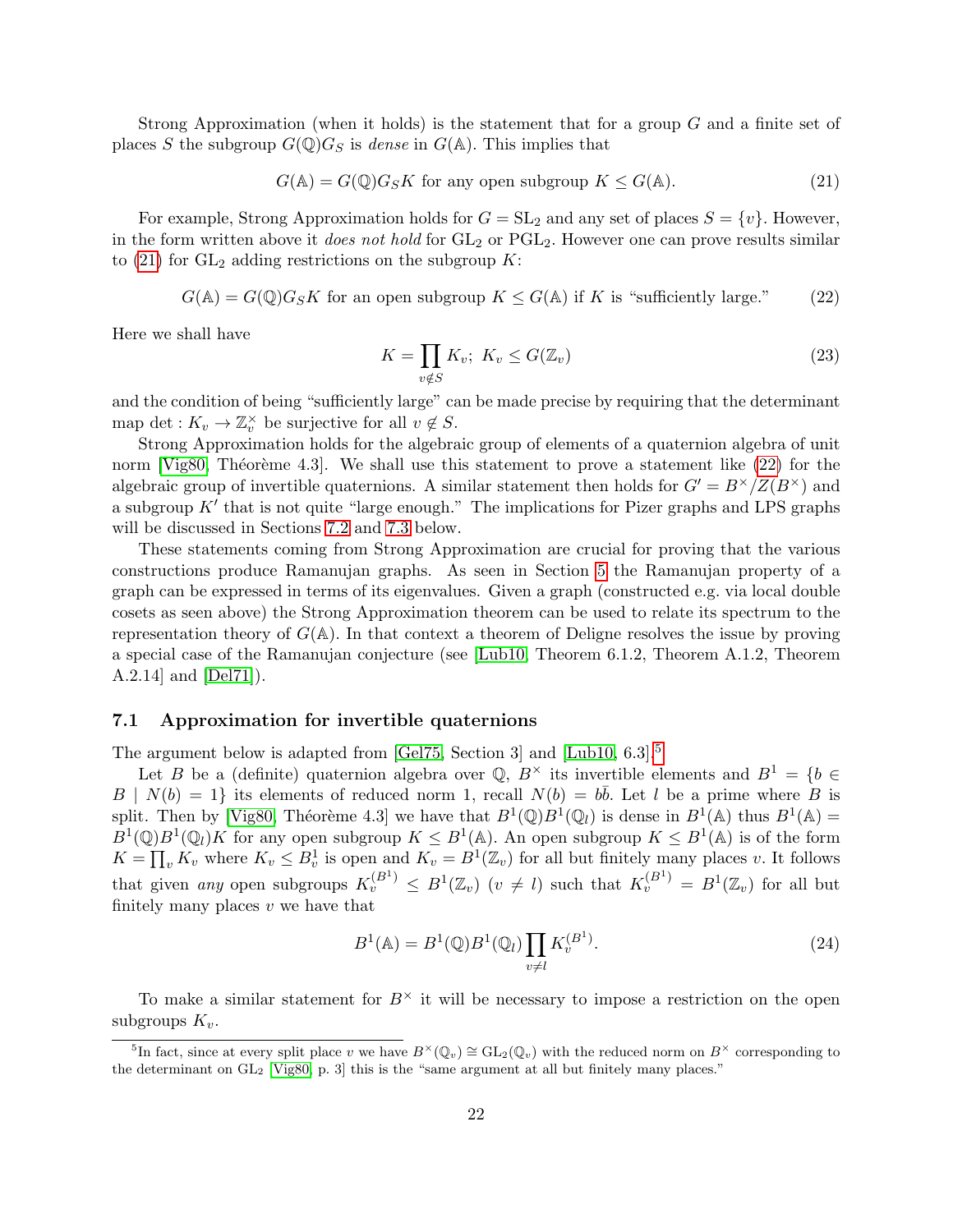**Theorem 7.1.** Let  $K_v \leq B^{\times}(\mathbb{Z}_v)$  for every place  $l \neq v < \infty$  so that  $K_v = B^{\times}(\mathbb{Z}_v)$  for all but finitely many v, and the norm map  $N: K_v \to \mathbb{Z}_v^{\times}$  is surjective for every place v. Then

<span id="page-22-1"></span>
$$
B^{\times}(\mathbb{A}) = B^{\times}(\mathbb{Q})B^{\times}(\mathbb{R})B^{\times}(\mathbb{Q}_{l})\prod_{l \neq v < \infty} K_{v}.
$$
\n(25)

Note that by [\[Voi18,](#page-32-9) Lemma 13.4.6] the norm map  $N: B^{\times}(\mathbb{Z}_v) \to \mathbb{Z}_v^{\times}$  is surjective for every nonarchimedean v.

*Proof.* Let  $b \in B^{\times}(\mathbb{A})$ , we need to show b is contained on the right-hand side. To write b as a product according to the right-hand side of [\(25\)](#page-22-1) we shall use [\(24\)](#page-21-3), strong approximation for  $B^1$ . Observe first that it suffices to show that any  $b \in B^{\times}(\mathbb{A})$  can be written as

<span id="page-22-2"></span>
$$
b = rhk, \text{ where } r \in B^{\times}(\mathbb{Q}), \ h \in B^{1}(\mathbb{A}), \text{ and } k \in B^{\times}(\mathbb{R})B^{\times}(\mathbb{Q}_{l})\prod_{l \neq v < \infty} K_{v}.
$$
 (26)

This is because the intersections  $K_v \cap B^1(\mathbb{Q}_v)$  are open subgroups of  $B^1(\mathbb{Z}_v)$  (and  $B^{\times}(\mathbb{Z}_v) \cap B^1(\mathbb{Z}_v)$ )  $B^1(\mathbb{Z}_v)$  at all but finitely many places). It thus follows from [\(24\)](#page-21-3) (choosing  $K_v^{(B^1)} := K_v \cap B^1(\mathbb{Q}_v)$ ) that the factor  $h \in B^1(\mathbb{A}) \subseteq B^{\times}(\mathbb{A})$  from [\(26\)](#page-22-2) is contained on the right-hand side of [\(25\)](#page-22-1). It follows that then  $b = r h k$  is contained on the right-hand side of [\(25\)](#page-22-1) as well. (Note that here the factors of h and k belonging to different components  $B^{\times}(\mathbb{Q}_v)$  commute.)

So we must show that any  $b \in B^{\times}(\mathbb{A})$  decomposes as in [\(26\)](#page-22-2). Let  $b = (b_v)_v$  for  $b_v \in B^{\times}(\mathbb{Q}_v)$ and set  $n_v := N(b_v)$ . For all but finitely many places v we have  $b_v \in B^{\times}(\mathbb{Z}_v)$  and hence  $n_v \in \mathbb{Z}_v^{\times}$ . At a finite set T of finite places we may write  $n_v \in v^{m_v} \mathbb{Z}_v^{\times}$ . Let us take

$$
n_{\mathbb{Q}} = \prod_{v \in T} v^{m_v}.
$$
\n<sup>(27)</sup>

Then  $n_{\mathbb{Q}} \in \mathbb{Q}_{>0}$ ,  $n_{\mathbb{Q}} \in \mathbb{Z}_{v}^{\times}$  for every  $v \notin T$ ,  $v < \infty$  and hence  $n_{\mathbb{Q}}^{-1}n_{v} \in \mathbb{Z}_{v}^{\times}$  for every finite place v.

It is a fact that there is an  $r \in B^{\times}(\mathbb{Q})$  such that  $N(r) = n_{\mathbb{Q}}$ . Then for this r we have that the norm of  $r^{-1}b \in B^{\times}(\mathbb{A})$  is in  $\mathbb{Z}_v^{\times}$  for every finite place v.

Let us write  $(r^{-1}b)_v$  for the component of  $r^{-1}b \in B^{\times}(\mathbb{A})$  at a place v. There exists a  $k \in \mathbb{A}$  $B^{\times}(\mathbb{R})B^{\times}(\mathbb{Q}_l)\prod_{l\neq v<\infty}K_v$ ,  $k=(k_v)_v$  such that  $k_l=(r^{-1}b)_l$  and  $k_{\infty}=(r^{-1}b)_{\infty}$  and  $N(k_v)=$  $N((r^{-1}b)_v)$  every other place. This follows from the fact that the norm map  $N: K_v \to \mathbb{Z}_v^{\times}$  is surjective.

Now let  $h = r^{-1}bk^{-1}$ . We show  $h \in B^1(\mathbb{A})$ . Write  $h = (h_v)_v$  for  $h_v \in B^{\times}(\mathbb{Q}_v)$ . It follows from the choice of k that  $h_l$  and  $h_{\infty}$  are the identity element of  $B^{\times}(\mathbb{Q}_l)$  and  $B^{\times}(\mathbb{R})$  respectively, and  $N(h_v) = 1$  at every other place v. This implies that indeed  $h \in B^1(\mathbb{A})$ . This completes the proof that a decomposition as in [\(26\)](#page-22-2) exists, and in turn the proof of [\(25\)](#page-22-1).  $\Box$ 

#### <span id="page-22-0"></span>7.2 Strong Approximation for LPS graphs

This section is based on [\[Lub10,](#page-32-4) 6.3]. (In particular, we recall and elaborate on the proof of the first statements in [\[Lub10,](#page-32-4) Proposition 6.3.3] in the special case when  $N = 2p$ . This is relevant to understanding the last step in  $(5)$ .) We apply a similar formula to  $(25)$  with a particular choice of open subgroups  $K'_v$  to prove a statement that relates double cosets such as in [\(9\)](#page-17-4) to adelic double cosets. Let  $B = B_{2,\infty}$  be the algebra of Hamiltonian quaternions, ramified at 2 and  $\infty$ . Recall from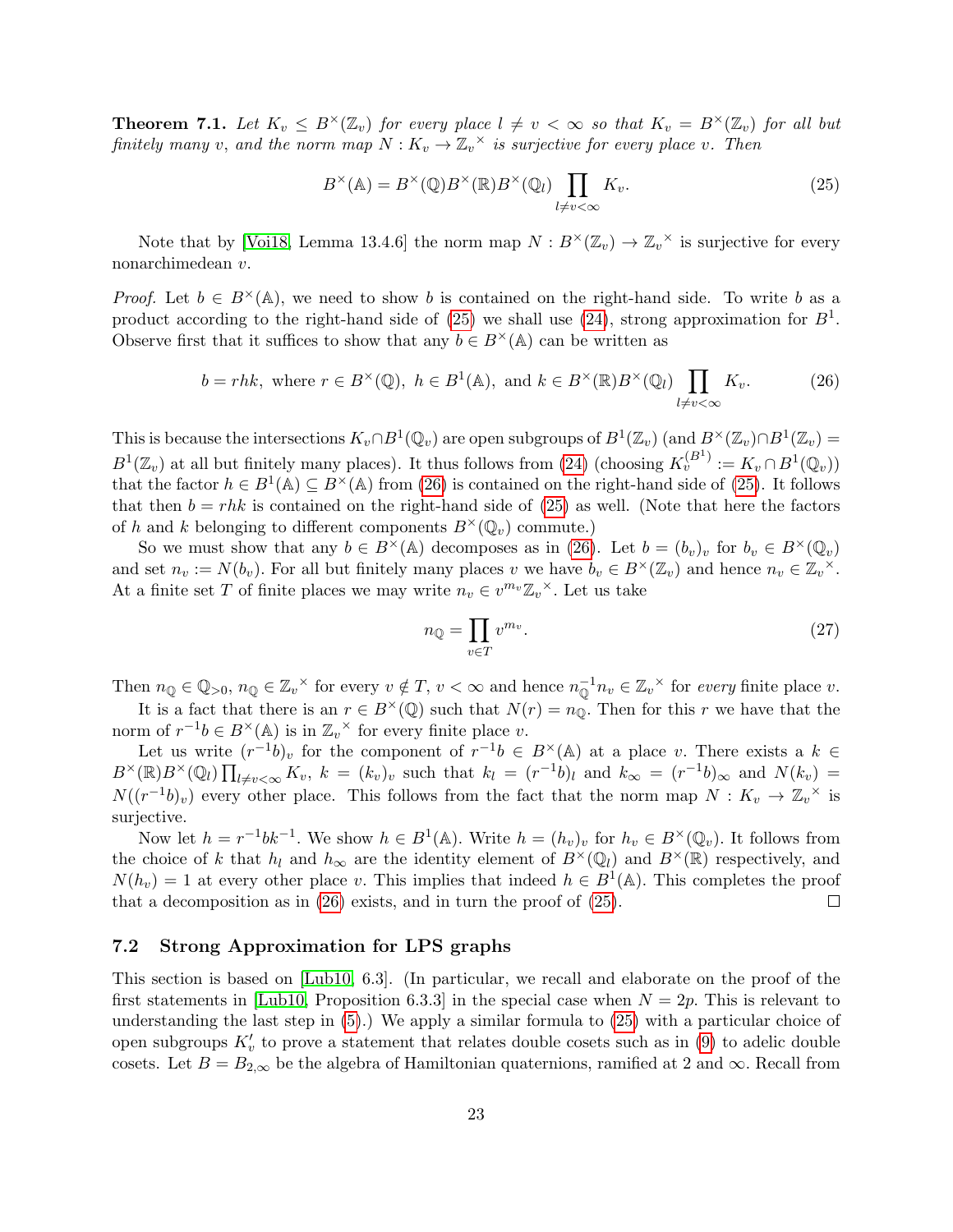Section [6.3](#page-17-0) that G' is the Q-algebraic group  $B^{\times}/Z(B^{\times})$ . Let us fix the prime  $l \equiv 1 \mod 4$  as in Section [6.](#page-15-0) In a similar manner to the proof of [\(25\)](#page-22-1) is follows that

<span id="page-23-0"></span>
$$
G'(\mathbb{A}) = G'(\mathbb{Q})G'(\mathbb{R})G'(\mathbb{Q}_l) \prod_{l \neq v < \infty} G'(\mathbb{Z}_v). \tag{28}
$$

Recall that since B splits at l we have  $G'(\mathbb{Q}_l) \cong \mathrm{PGL}_2(\mathbb{Q}_l)$ . We wish to have a statement similar to [\(28\)](#page-23-0) above, replacing  $G'(\mathbb{Z}_v)$  at  $v = 2$  and  $v = p$  by congruence subgroups  $K_2'$  and  $K_p'$ . (This p is the one fixed above in Section [6.](#page-15-0)) Then isomorphism will no longer hold, but the right-hand side will be a finite index normal subgroup of  $G'(\mathbb{A})$ .

The choice of the smaller subgroups  $K_2'$  and  $K_p'$  is as follows. For  $v \in \{2, p\}$  let

$$
K'_v = \ker \left( G'(\mathbb{Z}_v) \to G'(\mathbb{Z}_v/v\mathbb{Z}_v) \right).
$$
\n(29)

Here  $\mathbb{Z}_v/v\mathbb{Z}_v = \mathbb{F}_v$  is a finite field, hence  $G'(\mathbb{Z}_v/v\mathbb{Z}_v)$  is finite. It follows that the index  $[K_v: K'_v]$ is finite. In fact since  $B_{2,\infty}$  splits over p we have that  $G'(\mathbb{Z}_p/v\mathbb{Z}_p) \cong \mathrm{PGL}_2(\mathbb{F}_p)$ , hence  $[K_p: K_p'] =$  $p(p^2 - 1)$ . At  $v = 2$  we have  $G'(\mathbb{F}_2) = B^{\times}(\mathbb{F}_2)$  hence  $[K_2 : K'_2] = 8$ .

Let us set  $K'_v$  as above if  $v \in \{2, p\}$  and  $K'_v = K_v = G'(\overline{\mathbb{Z}}_v)$  otherwise, and let us define

<span id="page-23-1"></span>
$$
H_{2p} := \left( G'(\mathbb{Q}) G'(\mathbb{R}) G'(\mathbb{Q}_l) \prod_{l \neq v < \infty} K'_v \right). \tag{30}
$$

By [\[Lub10,](#page-32-4) Proposition 6.3.3] Strong Approximation proves that  $H_{2p}$  is a finite index normal subgroup of  $G'(\mathbb{A})$ .

From the definition of  $H_{2p}$  in equation [\(30\)](#page-23-1) we have a surjection from

$$
G'(\mathbb{Q}_l) \to G'(\mathbb{Q}) \backslash H_{2p}/G'(\mathbb{R}) \prod_{l \neq v < \infty} K'_v.
$$

If  $g_l$  and  $g'_l \in G'(\mathbb{Q}_l)$  are mapped to the same coset on the right hand side then there exists  $g_q \in G'(\mathbb{Q}), g_r \in G'(\mathbb{R})$  and  $k = \prod_{l \neq v < \infty} k_v \in \prod_{l \neq v < \infty} K'_v$  such that  $g_l = g_q g'_l g_r k$ . This is equivalent to saying  $g_l = g_q g_l'$  and  $g_q \in K'_v$  for all  $l \neq v < \infty$ . By the definitions of the  $K'_v$ s this last condition implies  $g_q \in \Gamma(2p)$ . Thus we see that

<span id="page-23-2"></span>
$$
\Gamma(2p)\backslash G'(\mathbb{Q}_l)/G'(\mathbb{Z}_l)\cong G'(\mathbb{Q})\backslash H_{2p}/G'(\mathbb{R})\prod_{v<\infty}K'_v.
$$
\n(31)

Strong approximation in the manner discussed above is used to prove that LPS graphs are Ramanujan. First one shows that the finite  $(l+1)$ -regular graph  $\Gamma(2p)\setminus T$  is Ramanujan if and only if all irreducible infinite-dimensional unramified unitary representations of  $PGL_2(\mathbb{Q}_l)$  that appear in  $L^2(PGL_2(\mathbb{Q}_l)/\Gamma(2p))$  are tempered [\[Lub10,](#page-32-4) Corollary 5.5.3]. Then by the isomorphism above which follows from Strong Approximation, one can extend a representation  $\rho'_l$  of  $\mathrm{PGL}_2(\mathbb{Q}_l)$  to an automorphic representation  $\rho'$  of  $G'(\mathbb{A})$  in  $L^2(G'(\mathbb{Q})\backslash G'(\mathbb{A}))$ . By the Jacquet–Langlands correspondence,  $\rho'$  corresponds to a cuspidal representation  $\rho$  of PGL<sub>2</sub>( $\mathbb{A}$ ) in  $L^2(PGL_2(\mathbb{Q})\backslash\mathrm{PGL}_2(\mathbb{A}))$  such that  $\rho_v$  is discrete series for all v where B ramifies (so in our case, 2 and  $\infty$ ) [\[Lub10,](#page-32-4) Theorem 6.2.1]. Finally, Deligne has proved the Ramanujan–Peterson conjecture in this case of holomorphic mod-ular forms [\[Lub10,](#page-32-4) Theorem 6.1.2], [\[Del71\]](#page-31-8), [\[Del74\]](#page-31-10) which says that for  $\rho$  a cuspidal representation of PGL<sub>2</sub>(A) in  $L^2(PGL_2(\mathbb{Q})\backslash\mathrm{PGL}_2(\mathbb{A}))$  with  $\rho_{\infty}$  discrete series,  $\rho_l$  is tempered [\[Lub10,](#page-32-4) Theorems 7.1.1 and 7.3.1]. Under the Jacquet–Langlands correspondence, the adjacency matrix of our graph X corresponds to the Hecke operator  $T_l$  [\[Lub10,](#page-32-4) 5.3] and the Ramanujan conjecture is equivalent to saying that  $|\lambda| \leq 2\sqrt{l}$  for all of its eigenvalues  $\lambda \neq \pm (l + 1)$ .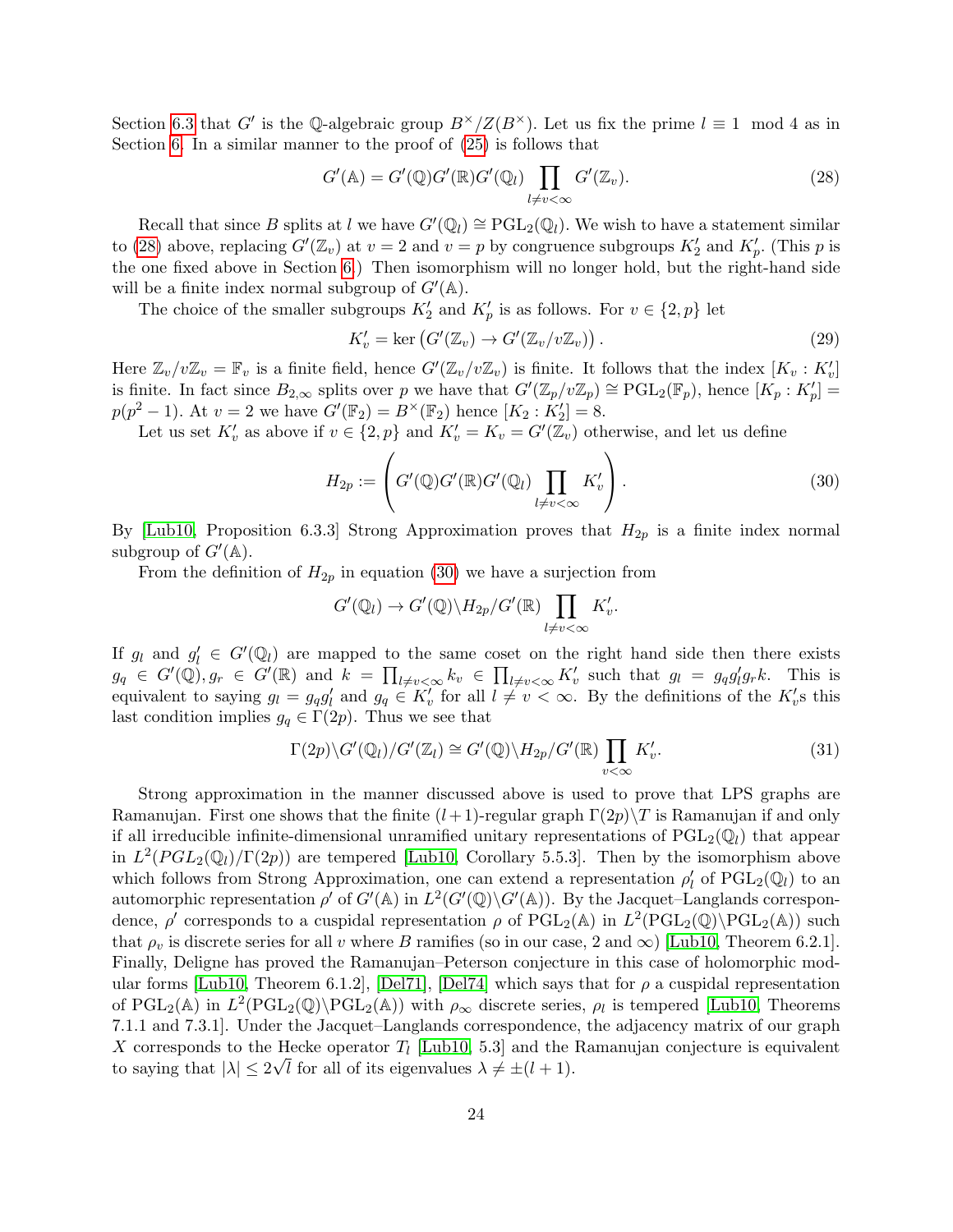#### <span id="page-24-0"></span>7.3 Strong Approximation for Pizer graphs

Now we turn to discussing how strong approximation is useful in establishing the bijections in [\(4\)](#page-12-4). In Section [8](#page-25-0) we will discuss Pizer's construction of Ramanujan graphs. These graphs are isomorphic to supersingular isogeny graphs. Their vertex set is the class group of a maximal order  $\mathcal O$  in the quaternion algebra  $B_{p,\infty}$ . This set is in bijection with an adelic double coset space, which in turn is in bijection with a set of local double cosets.

Let  $B = B_{p,\infty}$  be a quaternion algebra (over Q) ramified exactly at  $\infty$  and at a finite prime p. At every finite prime v,  $B(\mathbb{Q}_v)$  has a unique maximal order up to conjugation [\[Vig80,](#page-32-8) Lemme 1.4. Given a maximal order  $\mathcal O$  of B, one may define the adelic group  $B^{\times}(\mathbb A_f)$  as a restricted direct product of the groups  $B^{\times}(\mathbb{Q}_v)$  over the finite places, with respect to  $\mathcal{O}_v^{\times}$ . (Recall that this means that any element of  $B^{\times}(\mathbb{A}_f)$  is a vector indexed by the finite places v; the component at v is in  $B^{\times}(\mathbb{Q}_v)$  and in fact in  $\mathcal{O}_v^{\times}$  at all but finitely many places.) This adelic object does not in fact depend on the choice of the maximal ideal  $\mathcal{O}$ . In particular, at any prime  $l \neq p$  where B splits we have  $B^{\times}(\mathbb{Q}_l) \cong GL_2(\mathbb{Q}_l)$  and  $\mathcal{O}_l^{\times}$  $\chi_l^{\times} \cong \mathrm{GL}_2(\mathbb{Z}_l).$ 

Let us now fix a prime  $l$  where  $B$  splits. The same argument as in Section [7.1](#page-21-4) works restricted to  $B^{\times}(\mathbb{A}_f)$  (the finite adèles). It follows that we have

<span id="page-24-1"></span>
$$
B^{\times}(\mathbb{A}_f) = B^{\times}(\mathbb{Q})B^{\times}(\mathbb{Q}_l) \prod_{l \neq v < \infty} B^{\times}(\mathbb{Z}_v).
$$
\n(32)

<span id="page-24-2"></span>**Proposition 7.2.** We have the bijections (cf.  $[CGL09, (1)]$  $[CGL09, (1)]$ )

$$
B^{\times}(\mathbb{Q})\backslash B^{\times}(\mathbb{A}_{f})/\prod_{v<\infty} B^{\times}(\mathbb{Z}_{v}) \cong (\mathcal{O}(\mathbb{Z}[l^{-1}]))^{\times}\backslash B^{\times}(\mathbb{Q}_{l})/B^{\times}(\mathbb{Z}_{l})
$$
  

$$
\cong (\mathcal{O}(\mathbb{Z}[l^{-1}]))^{\times}\backslash \mathrm{GL}_{2}(\mathbb{Q}_{l})/\mathrm{GL}_{2}(\mathbb{Z}_{l}).
$$
\n(33)

Proof. The first bijection follows from [\(32\)](#page-24-1) and an argument similar to the proof of [\(31\)](#page-23-2). Indeed, [\(32\)](#page-24-1) implies that there is a surjection

$$
B^{\times}(\mathbb{Q}_l) \to B^{\times}(\mathbb{Q}) \backslash B^{\times}(\mathbb{A}_f) / \prod_{l \neq v < \infty} B^{\times}(\mathbb{Z}_v). \tag{34}
$$

Now two elements  $g_l, g'_l \in B^{\times}(\mathbb{Q}_l)$  land in the same double coset via this bijection if and only if  $g_l = g_q g_l' k$  in  $B^{\times}(\mathbb{A}_f)$ . Then  $g_l = g_q g_l'$  (from equality at the place l) and  $g_q \in B^{\times}(\mathbb{Z}_v)$  (from equality at the places  $l \neq v < \infty$ ). Consider the element  $g_q \in B(\mathbb{Q})$ , for example in terms of its coordinates in the standard basis  $\{1, \mathbf{i}, \mathbf{j}, \mathbf{k}\}$  of B. Since  $g_q \in B^{\times}(\mathbb{Z}_v)$  we have that  $g_q \in \mathcal{O}(\mathbb{Z}[l^{-1}]),$ and  $g_q \in B^{\times}(\mathbb{Q}_l)$  implies that in fact  $g_q \in (\mathcal{O}(\mathbb{Z}[l^{-1}]))^{\times}$ . This completes the proof of the first bijection in [\(33\)](#page-24-2).

Now the second bijection follows from the fact that B splits at the prime l and hence  $B^{\times}(\mathbb{Q}_l) \cong$  $GL_2(\mathbb{Q}_l)$  with the unique maximal order  $GL_2(\mathbb{Z}_l)$ .  $\Box$ 

Finally, we wish to also address the bijection between the adelic double coset object and the class group of the maximal order  $\mathcal{O}$ . This fact follows from the fact that ideals of  $\mathcal{O}$  are locally principal. We omit defining ideals of an order  $\mathcal O$  or defining the class group here and instead refer the reader to [\[Vig80,](#page-32-8) §4], [\[Che10,](#page-31-11) §2.3] or [\[Voi18\]](#page-32-9). For the statement about the bijection between the class group  $Cl(\mathcal{O})$  and the adelic double cosets in [\(33\)](#page-24-2) above, see for example [\[Che10,](#page-31-11) Theorem 2.6].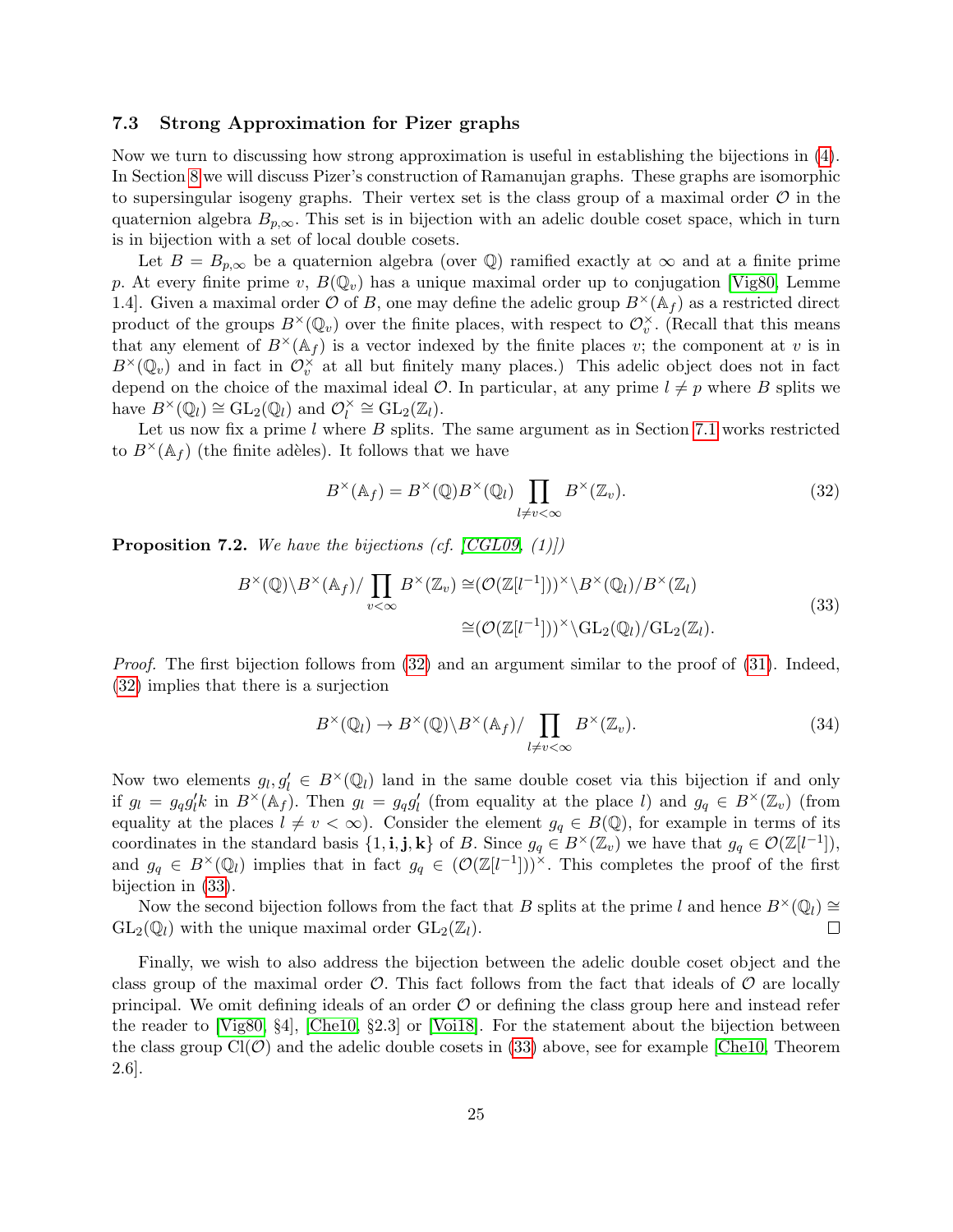## <span id="page-25-0"></span>8 Pizer Graphs

In this section we give an overview of Pizer's [\[Piz98\]](#page-32-1) construction of a Ramanujan graph. The graphs constructed by Pizer are isomorphic to the graphs of supersingular elliptic curves over  $\mathbb{F}_{p^2}$ [\[CGL09,](#page-31-4) Section 2]. These graphs were considered by Mestre [\[Mes86\]](#page-32-10) and Ihara [\[Iha66\]](#page-31-12) before (cf. [\[JMV05\]](#page-31-13)), but Pizer's construction reveals their connection to quaternion algebras, proving their Ramanujan property. In Section [9](#page-29-0) we shall compare the resulting graphs to the LPS construction described above.

Pizer's description is in terms of a quaternion algebra and a pair of prime parameters  $p, l$ . We shall aim to keep technical details to a minimum, and focus on the choice of quaternion algebra and parameters. This elucidates the connection with the LPS construction. Recall that the meaning of the parameters is similar in both cases: the resulting graphs are  $(l + 1)$ -regular and their size depends on the value of p. Varying  $p$  (subject to some constraints) produces an infinite family of  $(l + 1)$ -regular Ramanujan graphs. However, we shall see that the constraints imposed on the parameters  $\{p, l\}$  by the LPS and Pizer constructions do *not* agree. In Section [8.2](#page-27-0) we give an explicit comparison between the admissible values of the parameter p in the example when  $l = 5$ .

First we wish to summarize the construction via Pizer [\[Piz98\]](#page-32-1). In particular we wish to explain the elements of [\[Piz98,](#page-32-1) Theorem 5.1]. Details are kept to a minimum; the reader is encouraged to consult op.cit. for details, in particular [\[Piz98,](#page-32-1) 4.]. We mention one feature of Pizer's approach in advance: we shall see that here the graph is given via its adjacency matrix. Note that this is of a different flavor from the LPS case. There the edges of the graph were specified "locally:" given a vertex of the graph (as an element of a group in Section [6.1](#page-15-1) or as a class of lattices in Section [6.2\)](#page-15-2), its neighbors were specified directly. (See Section [6.4](#page-18-0) for an explicit parametrization of the edges at a vertex.) In Pizer's approach the adjacency matrix, a Brandt matrix (associated to an Eichler order in the quaternion algebra) specifies the edge structure of the graph.

#### 8.1 Overview of the construction

Let us fix  $B = B_{p,\infty}$  to be the quaternion algebra over Q that is ramified precisely at p and at infinity. We shall consider orders  $O$  of level  $N = pM$  and  $N = p^2M$  in B, where M is coprime to p. The vertex set of our graph  $G(N, l)$  shall be in bijection with (a subset of) the class group of  $\mathcal{O}$ . The class number of  $\mathcal O$  depends only on the level of the order and hence we may write  $H(pM)$  or  $H(p<sup>2</sup>M)$  for the size of such a graph. In the case where  $M = 1$  by the Eichler class number formula [\[Piz98,](#page-32-1) Proposition 4.4] we have:

$$
H(p) = \frac{p-1}{12} + \frac{1}{4} \left( 1 - \left( \frac{-4}{p} \right) \right) + \frac{1}{3} \left( 1 - \left( \frac{-3}{p} \right) \right); \tag{35}
$$

$$
H(p^2) = \frac{p^2 - 1}{12} + \begin{cases} 0 & \text{if } p \ge 5\\ \frac{4}{3} & \text{if } p = 3 \end{cases}
$$
 (36)

where  $(\frac{1}{2})$  $\left(\frac{1}{2}\right)$  is the Kronecker symbol.

The vertex set of  $G(N, l)$  shall have  $H(N)$  elements when  $N = pM$  and when  $N = p^2M$  and l is a quadratic nonresidue modulo p. (Note that in this case the graph  $G(p^2M, l)$  is bipartite.) For  $N = p^2 M$  and l a quadratic residue modulo p the graph  $G(p^2 M, l)$  is non-bipartite of size  $H(p^2M)$  $\frac{2^{n}M}{2}$ . Recall that a similar dichotomy (between bipartite and non-bipartite cases) exists in the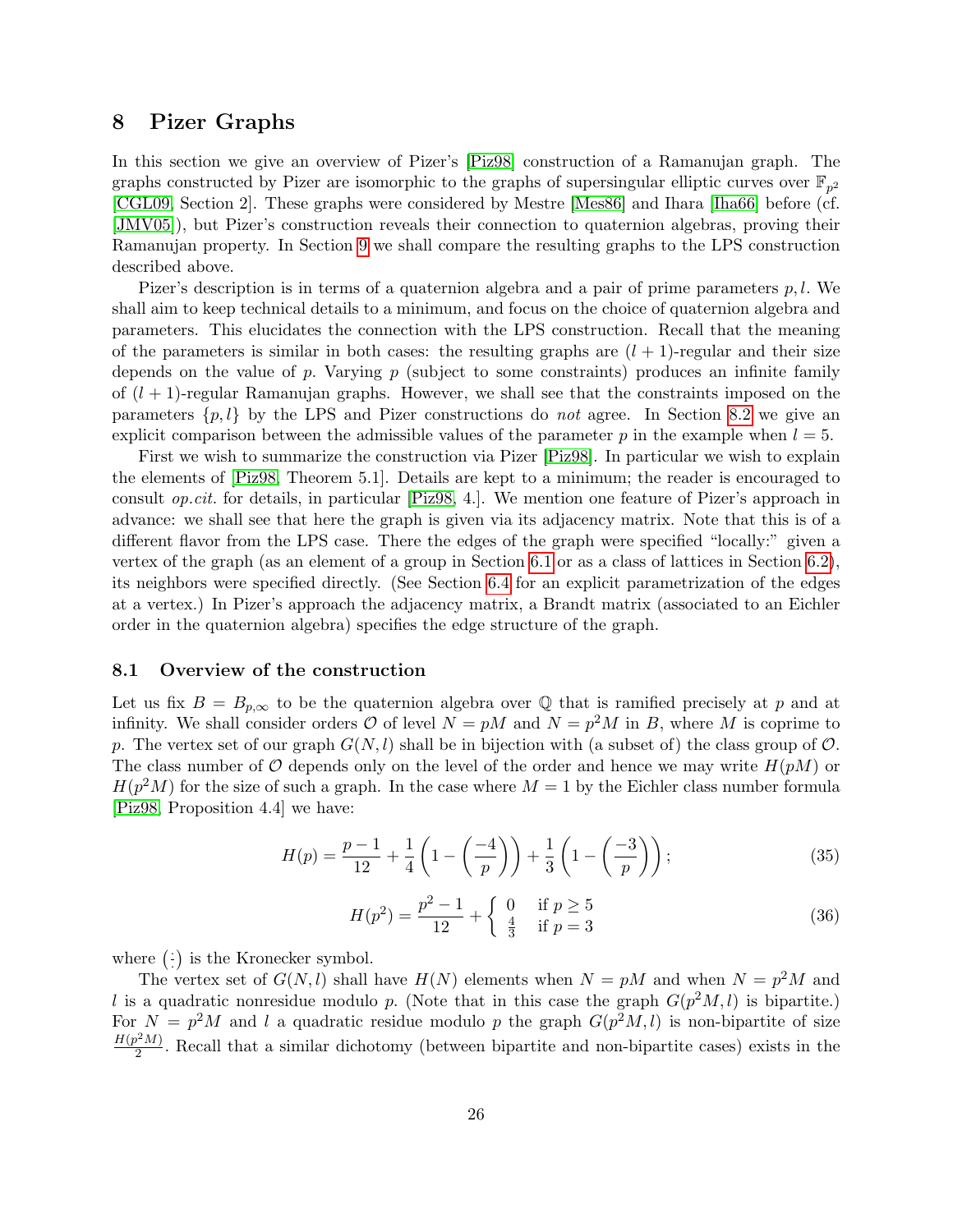LPS construction as well. The following table summarizes the size of  $G(p, l)$  and  $G(p^2, l)$  for the case where  $\left(\frac{l}{r}\right)$  $\left(\frac{l}{p}\right) = 1$  (and  $p > 3$ ).

<span id="page-26-0"></span>
$$
\begin{array}{c|c|c}\np \mod 12 & H(p) & \frac{H(p^2)}{2} \\
\hline\n1 & \frac{p-1}{12} \\
5 & \frac{p+7}{12} \\
7 & \frac{p+5}{12} \\
11 & \frac{p+13}{12}\n\end{array}\n\tag{37}
$$

The edge structure of the graph  $G(N, l)$  is determined via the adjacency matrix. Recall that the rows and columns of the adjacency matrix of a graph are indexed by the vertex set. One entry of the matrix determines the number of edges between the vertices corresponding to its indices. The edge structure of  $G(N, l)$  is given by a *Brandt matrix*. There is a space of modular forms associated to the order  $\mathcal O$  of the quaternion algebra. This space has dimension as in [\(37\)](#page-26-0) and it carries the action of a Hecke algebra. For every integer l (coprime to p) the Brandt matrix  $B(N, l)$  describes the explicit action of a particular Hecke operator  $(T_l)$  on this space.

Restrictions on the parameters p and l guarantee that  $B(N, l)$  is in fact the adjacency matrix of a graph. Properties of the resulting graph (e.g. the graph being simple and connected, as well as statements about its spectrum and girth) can be phrased as statements about the Brandt matrices  $B(N, l)$  and in turn studied as statements about modular forms.

To ensure the edges of the graph  $G(N, l)$  are undirected,  $B(N, l)$  must be symmetric. By [\[Piz98,](#page-32-1) Proposition 4.6 this is the case for  $N = pM$  if  $p \equiv 1 \mod 12$  and for  $N = p^2M$  if  $p > 3$ .

To ensure the graph has no loops we must have  $tr B(N, l) = 0$ , and for no multiple edges  $tr(B(N, l))^2 = 0$ . By [\[Piz98,](#page-32-1) Proposition 4.8] these translate to the conditions  $tr B(N, l) = 0$ ,  $tr B(N, l^2) = H(N)$ . (This depends on the relationship of the traces within a family of Brandt matrices  $B(N, l)$  for fixed N and varying l.) These traces can be given in terms of parameters dependent on the order  $\mathcal{O}$  |Piz98, Proposition 4.9.

It turns out that the above conditions together already guarantee that  $B(N, l)$  determines a Ramanujan graph. This is the content of the following theorem.

<span id="page-26-1"></span>**Theorem 8.1.** [\[Piz98,](#page-32-1) Theorem 5.1] Let l be a prime coprime to pM and let  $N = pM$ . Consider the graph  $G(N, l)$  determined by the Brandt matrix  $B(N, l)$  as its adjacency matrix. Assume that  $B(N, l)$  is symmetric,  ${\rm tr}B(N, l) = 0$  and  ${\rm tr}B(N, l^2) = H(N)$ . Then  $G(N, l)$  is a non-bipartite  $(l + 1)$ -regular simple Ramanujan graph on  $H(N)$  vertices.

Similarly, let  $N = p^2M$  and assume the above conditions  ${\rm tr}B(N, l) = 0$  and  ${\rm tr}B(N, l^2) = H(N)$ hold. If l is a quadratic nonresidue modulo p then  $B(N, l)$  is the adjacency matrix of a bipartite  $(l+1)$ -regular simple Ramanujan graph on  $H(N)$  vertices. If l is a quadratic residue modulo p then  $B(N, l)$  is the adjacency matrix of two copies of an  $(l + 1)$ -regular simple non-bipartite Ramanujan graph on  $\frac{H(N)}{2}$  vertices.

Recall that the quaternion algebra B underlying the construction above is ramified at exactly two places, p and  $\infty$ . This uniquely determines the algebra  $B = B_{p,\infty}$  (cf. [\[Piz98,](#page-32-1) Proposition 4.1]). Given a specific l one may ask for what p primes and  $N = p$  are the conditions  $tr B(N, l) = 0$ and  $tr B(N, l^2) = H(N)$  satisfied. This can be answered by translating the conditions to modular conditions on p. This is carried out for  $l = 2$  in [\[Piz98,](#page-32-1) Example 2]. In the LPS construction above we were interested in  $l + 1$  regular graphs where  $l \equiv 1 \mod 4$ . To compare the families of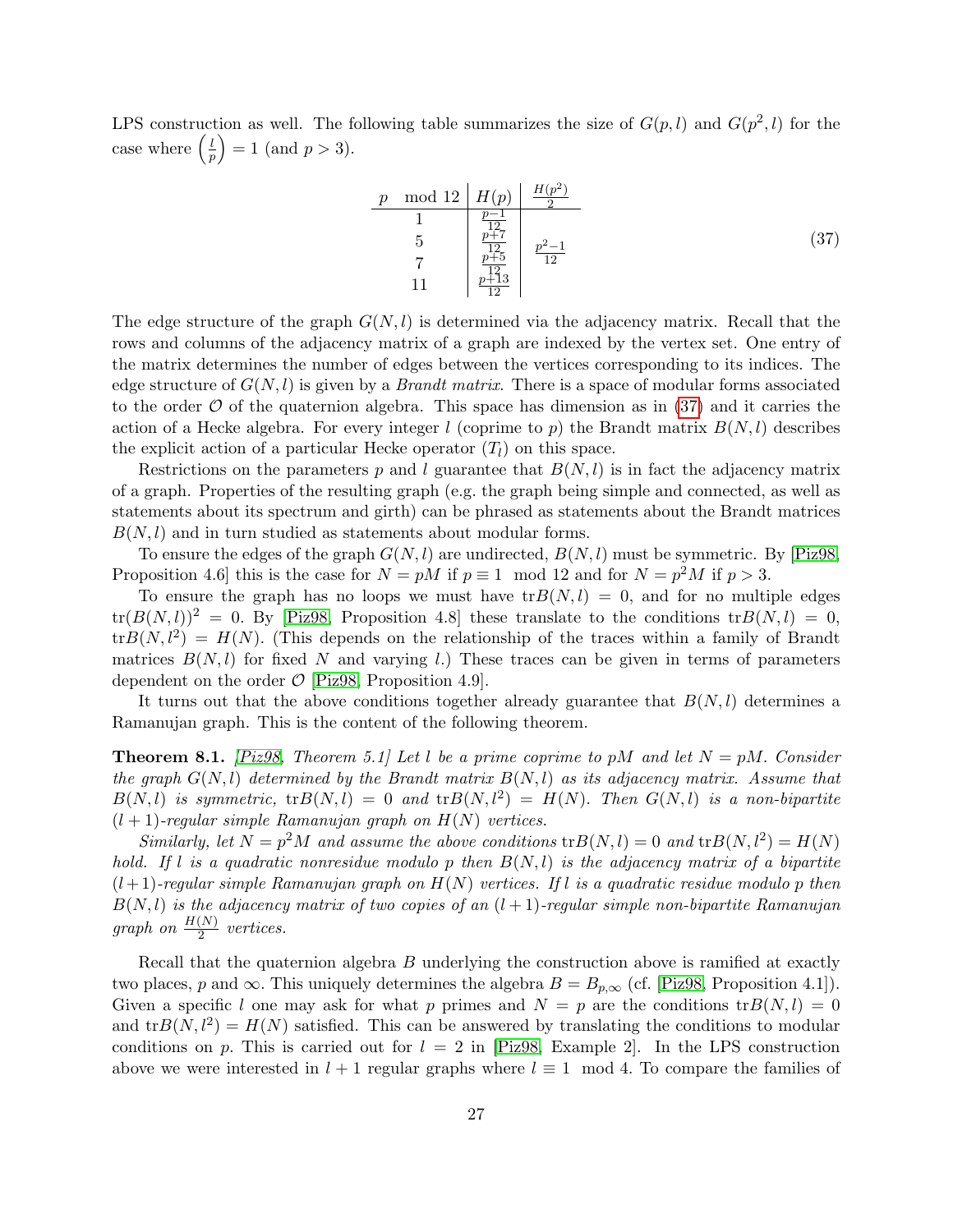Ramanujan graphs emerging from the two constructions, in the next section we carry out the same computation for  $l = 5$ .

#### <span id="page-27-0"></span>8.2 The size of a six-regular Pizer graph

We wish to consider a special case of Pizer's construction in [\[Piz98,](#page-32-1) Section 5] where the order O is a (level p) maximal order in  $B_{p,\infty}$  and the Ramanujan graph is  $l+1$  regular. In particular, we are interested in the case where  $l = 5$ . (Since the LPS construction discussed in Section [6](#page-15-0)) requires  $l \equiv 1 \mod 4$ , this is the smallest l where a comparison can be made.) In this section we follow the methods of [\[Piz98,](#page-32-1) Example 2] to give explicit modular conditions on p to satisfy Pizer's construction. The Brandt matrix  $B(p; 5)$  associated to the maximal order  $\mathcal{O} \subset B_{p,\infty}$  (of level p) is a square matrix of size  $H(p)$ . It follows from Theorem [8.1](#page-26-1) [\[Piz98,](#page-32-1) Proposition 5.1] that it is the adjacency matrix of a 6-regular simple Ramanujan graph if the following conditions hold:

- <span id="page-27-1"></span>1.  $p \equiv 1 \mod 12$
- <span id="page-27-2"></span>2.  $tr B(p, 5) = 0$
- <span id="page-27-3"></span>3.  $tr B(p, 5^2) = ClO$

Note that here Condition [1](#page-27-1) guarantees that the graph is symmetric, and Condition [2](#page-27-2) that it has no loops. By [\[Piz98,](#page-32-1) Proposition 4.4] the condition  $p \equiv 1 \mod 12$  gives  $Cl(\mathcal{O}) = Mass\mathcal{O} = \frac{p-1}{12}$ .

The Conditions [2](#page-27-2) and [3](#page-27-3) concern the trace of the Brandt matrices  $B(p, 5)$  and  $B(p, 25)$  associated to  $\mathcal O$  of level p. These can be computed using [\[Piz98,](#page-32-1) Proposition 4.9]. In particular, loc. cit. guarantees that Conditions [2](#page-27-2) and [3](#page-27-3) hold under certain conditions. To state these conditions we must introduce some notation. For  $m = 5$  and  $m = 25$  respectively, let s be an integer such that  $\Delta = s^2 - 4m$  is negative. Let t and r be chosen such that

$$
\Delta = s^2 - 4 \cdot m = \begin{cases} t^2r & 0 > r \equiv 1 \mod 4 \\ t^24r & 0 > r \equiv 2,3 \mod 4 \end{cases}
$$
 (38)

Let f be any positive divisor of t and  $d := \frac{\Delta}{f^2}$ . Let  $c(s, f, p)$  denote the number of embeddings of  $\mathcal{O}_p^d$ into  $\mathcal{O}_p$  that are inequivalent modulo the unit group  $U(\mathcal{O}_p)$ . By [\[Piz98,](#page-32-1) Proposition 4.9] we have that

<span id="page-27-4"></span>Condition [2](#page-27-2) is satisfied  $\Longleftrightarrow c(s, f, p) = 0$  for every s, f with  $m = 5$  (39)

<span id="page-27-5"></span>Condition 3 is satisfied 
$$
\iff
$$
  $c(s, f, p) = 0$  for every  $s, f$  with  $m = 5^2$  (40)

The integers  $c(s, f, p)$  are given in tables in [\[Piz76,](#page-32-11) pp. 692-693]. We use information in these tables to translate the conditions [\(39\)](#page-27-4) and [\(40\)](#page-27-5) into modular conditions on p.

First, if  $m = 5$  the possible values of  $s, \Delta, r, t$  and f are as follows:

| $\mathcal{S}_{0}$ |    |          | 3 |  |
|-------------------|----|----------|---|--|
|                   | 19 | $^{-16}$ |   |  |
|                   |    |          |   |  |
| r                 | 19 |          |   |  |
|                   |    |          |   |  |
| d                 | 19 | 16       |   |  |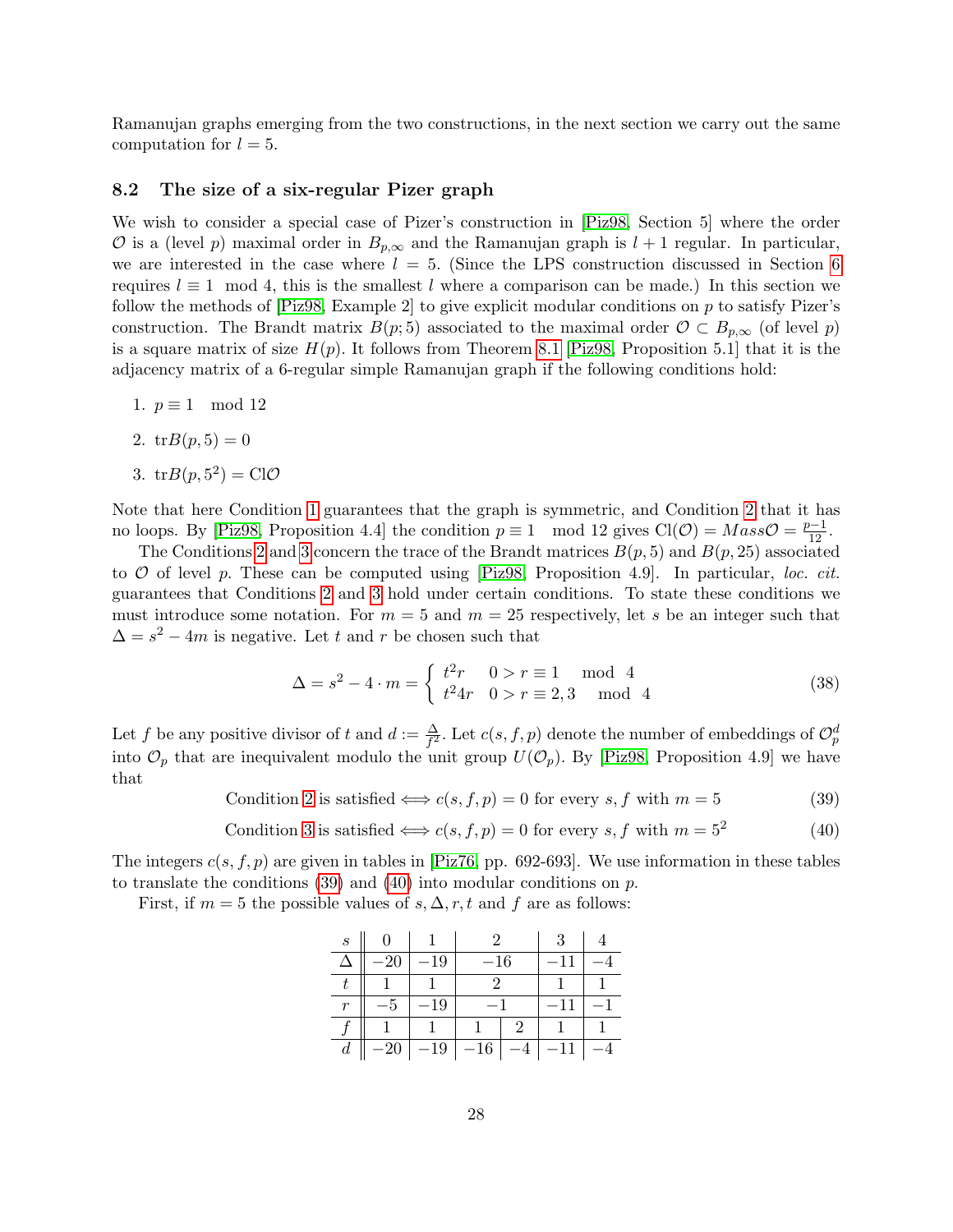It follows from Condition [1](#page-27-1) that  $p \nmid d = \frac{\Delta}{f^2}$  $\frac{\Delta}{f^2}$ . It follows from the tables in [\[Piz76,](#page-32-11) pp. 692–693] that  $c(s, f, p) = c(s, f, p)_{p^{2\cdot 0+1}} = 0$  if and only if d is the square of a unit in  $\mathbb{Z}_p$ , i.e. a quadratic residue modulo p. By Condition [1](#page-27-1) we certainly have  $\left(\frac{-4}{n}\right)$  $\left(\frac{-4}{p}\right) \,=\, \left(\frac{-16}{p}\right)$  $\left(\frac{16}{p}\right) = 1$  and by quadratic reciprocity  $\int d$  $\left(\frac{d}{p}\right) = 1$  is equivalent to  $\left(\frac{p}{d}\right)$  $\frac{p}{d}$  = 1. It follows that by [\(39\)](#page-27-4) that Condition [2](#page-27-2) is satisfied if in addition to Condition [1](#page-27-1)  $p$  satisfies the following modular conditions.

<span id="page-28-0"></span>

|  | $c(s, f, p)   \Delta = d$ condition                      |      |
|--|----------------------------------------------------------|------|
|  | $c(0,1,p) \mid -20 \mid p \in \{1,4\} \mod 5$            | (41) |
|  | $c(1,1,p)$ -19 $\ p \in \{1,4,5,6,7,9,11,16,17\}$ mod 19 |      |
|  | $c(3,1,p)$ -11 $p \in \{1,3,4,5,9\}$ mod 11              |      |

Second, to guarantee that the conditions in [\(40\)](#page-27-5) are satisfied, let  $m = 25$ . Then the possible values of  $s, \Delta, r, t$  and f are as follows:

| s    0    1    2    3    4    5    6    7    8    9                                                                                                 |  |  |                                                                                                                                        |  |  |
|-----------------------------------------------------------------------------------------------------------------------------------------------------|--|--|----------------------------------------------------------------------------------------------------------------------------------------|--|--|
|                                                                                                                                                     |  |  | $-100$   $-99$   $-96$   $-91$   $-84$   $-75$   $-64$   $-51$   $-36$   $-19$                                                         |  |  |
|                                                                                                                                                     |  |  |                                                                                                                                        |  |  |
|                                                                                                                                                     |  |  | $\boxed{-1}$ $\boxed{-11}$ $\boxed{-6}$ $\boxed{-91}$ $\boxed{-21}$ $\boxed{-3}$ $\boxed{-1}$ $\boxed{-51}$ $\boxed{-1}$ $\boxed{-19}$ |  |  |
| $f \parallel 1, 5 \parallel 1, 3 \parallel 1, 2, 4 \parallel 1 \parallel 1 \parallel 1, 5 \parallel 1, 2, 4 \parallel 1 \parallel 1, 3 \parallel 1$ |  |  |                                                                                                                                        |  |  |

By [\(1\)](#page-27-1) and [\(41\)](#page-28-0) we have that  $p \nmid d$  for any of the above values of  $\Delta$  and  $d = \frac{\Delta}{f^2}$  $\frac{\Delta}{f^2}$ . Then it again follows from the tables in [\[Piz76,](#page-32-11) pp. 692–693] that [\(40\)](#page-27-5) is satisfied if and only if for any such  $d\left(\frac{d}{n}\right)$  $\left(\frac{d}{p}\right) = 1$  or, equivalently by [\(1\)](#page-27-1),  $\left(\frac{p}{d}\right)$  $\left(\frac{p}{d}\right) = 1$ . By properties of the Legendre symbol and the previously imposed conditions on the residue class of  $p$  modulo 12, 5, 11 and 19 this is true for  $\Delta \in \{-100, -99, -75, -64, -36, -19\}$ . The remaining cases amount to the following additional modular conditions on  $p$ :

| $d = \frac{\Delta}{I^2}$   condition |                                                                                  |      |
|--------------------------------------|----------------------------------------------------------------------------------|------|
|                                      | $-96$   $-96$ , $-24$ or $-6$    $p \in \{1,7\}$ mod 8                           |      |
|                                      | $-51$ $-51 = -3 \cdot 17$ $\parallel p \in \{1, 2, 4, 8, 9, 13, 15, 16\}$ mod 17 | (43) |
|                                      | $-84$   $-84 = -12 \cdot 7$    $p \in \{1, 2, 4\}$ mod 7                         |      |
|                                      | $-91$ $-91 = -7.13$ $p \in \{1, 3, 4, 9, 10, 12\}$ mod 13                        |      |

We summarize the modular conditions on  $p$  in the following corollary.

<span id="page-28-1"></span>**Corollary 8.2.** The Brandt matrix  $B(p, 5)$  associated to a maximal order in  $B_{p,\infty}$  by Pizer [\[Piz98\]](#page-32-1) is the adjacency matrix of a 6-regular simple, connected, non-bipartite Ramanujan graph if and only if p satisfies the following congruence conditions:

|    | Modulus Remainders allowed   |
|----|------------------------------|
| 24 |                              |
| 5  | 1,4                          |
|    | 1, 2, 4                      |
| 11 | 1, 3, 4, 5, 9                |
| 13 | 1, 3, 4, 9, 10, 12           |
| 17 | 1, 2, 4, 8, 9, 13, 15, 16    |
| 19 | 1, 4, 5, 6, 7, 9, 11, 16, 17 |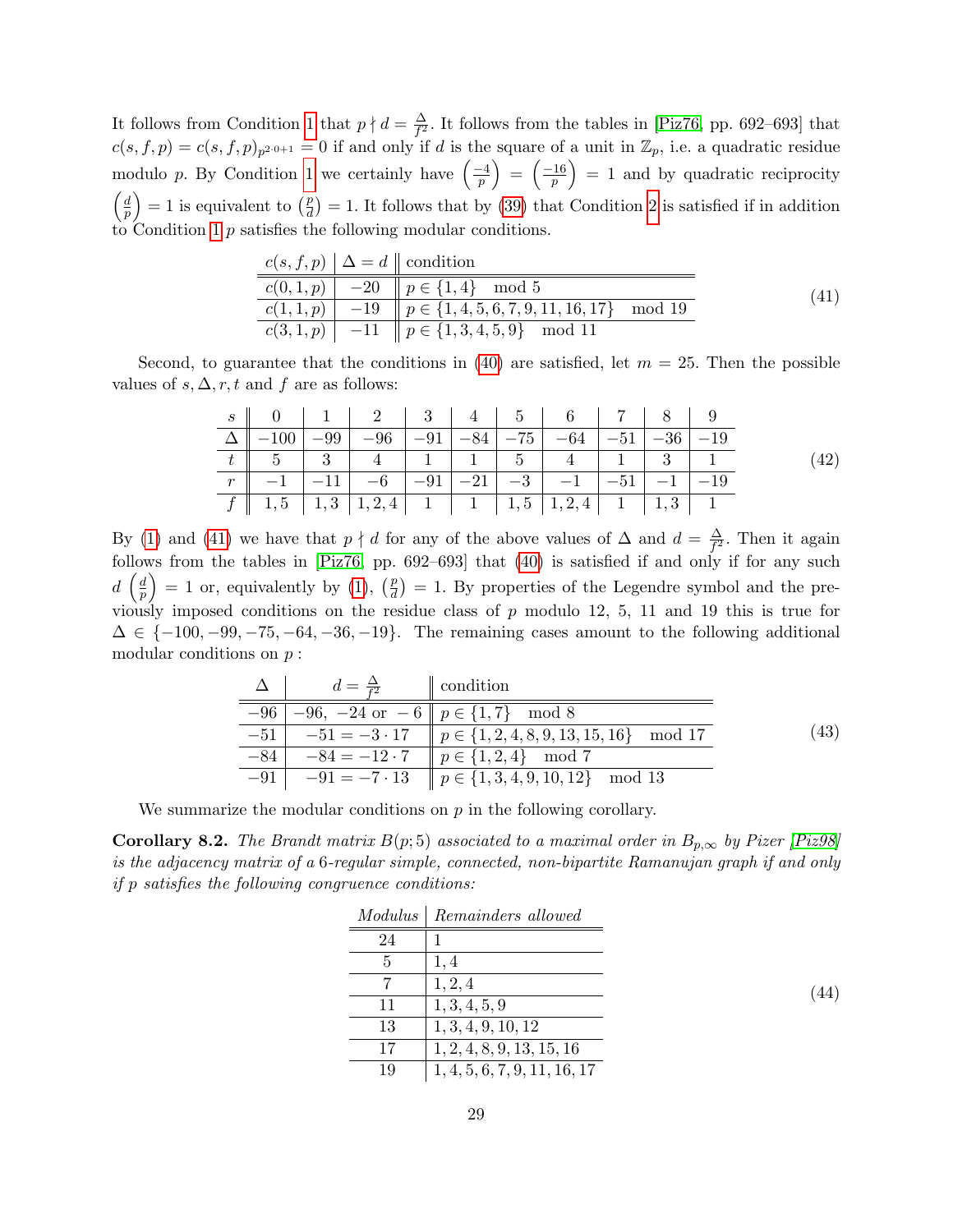These conditions are equivalent to saying that  $p \equiv 1 \mod 24$  and p is a quadratic residue modulo the primes 5, 7, 11, 13, 17, 19. Note that p may belong to one of  $1 \cdot 2 \cdot 3 \cdot 5 \cdot 6 \cdot 8 \cdot 9 = 12$  960 residue classes modulo  $24 \cdot 5 \cdot 7 \cdot 11 \cdot 13 \cdot 17 \cdot 19 = 38798760$ .

The Corollary describes the set of primes p for which  $G(p, 5)$  is a six-regular Ramanujan graph. The condition  $p \equiv 1 \mod 4$ ,  $p \equiv 1, 4 \mod 5 = l$  guarantees that for these primes the LPS construction is a six-regular graph as well.

<span id="page-29-1"></span>Remark 8.3. The smallest prime satisfying all the congruence conditions of Corollary [8.2](#page-28-1) is 53881. This corresponds to a 6-regular Pizer graph with 4490 vertices. Amongst the first one million primes, 1670 satisfy all these congruence conditions.

### <span id="page-29-0"></span>9 Relationship between LPS and Pizer constructions

We wish to compare the two different approaches to constructing Ramanujan graphs that we have discussed. Throughout the previous sections, we have seen that the constructions of LPS and Pizer (recall the latter agree with supersingular isogeny graphs for particular choices) have similar elements. In this section, we wish to further highlight these similarities, as well as the discrepancies between the two approaches.

First let us revisit the chains of graph isomorphisms/bijections that the respective constructions fit into. These are as follows:

$$
\begin{aligned} \mathbf{(LPS)} \text{ Cay}(\mathrm{PSL}_2(\mathbb{F}_p), S) &\cong \Gamma(2p) \backslash \mathrm{PGL}_2(\mathbb{Q}_l) / \mathrm{PGL}_2(\mathbb{Z}_l) \cong G'(\mathbb{Q}) \backslash H_{2p}(\mathbb{A}_f) / K_0^{2p} \\ & (\mathcal{O}[l^{-1}])^\times \backslash \mathrm{GL}_2(\mathbb{Q}_l) / \mathrm{GL}_2(\mathbb{Z}_l) \cong B^\times(\mathbb{Q}) \backslash B^\times(\mathbb{A}_f) / B^\times(\mathbb{Z}) \cong \mathrm{CIO} \cong \mathrm{SSIG} \text{ (Pizer)} \end{aligned}
$$

Recall that in the first line, we have the LPS construction in terms of a Cayley graph on the group  $PSL_2(\mathbb{F}_p)$ ; it corresponds to the "local double coset graph" defined by taking a finite quotient of an infinite tree of homothety classes of lattices. The vertex set of this graph is in bijection with the adelic double cosets on the right-hand side. (For the sake of this comparison we omitted the infinite place.)

On the right-hand end of the second line, we have the supersingular isogeny graphs discussed in Part [1.](#page-2-0) These are symmetric simple graphs isomorphic to  $G(p, l)$  constructed by Pizer (see Section [8\)](#page-25-0) when  $p \equiv 1 \mod 12$ . The vertex set of  $G(p, l)$  is the class group of a maximal order  $\mathcal O$ in the quaternion algebra  $B_{p,\infty}$ . This set is in bijection with the adelic double cosets. Via strong approximation (see Section [7.3\)](#page-24-0) these adelic double cosets are in bijection with local double cosets, which at a place l where  $B_{p,\infty}$  splits can be written as the left-hand side object.

Despite the similarities between these chains of bijections, there are significant discrepancies between the two objects. First of all, there is a discrepancy in the underlying quaternion algebras. For the LPS graphs we considered the underlying algebra of Hamiltonian quaternions  $(B_{2,\infty})$ . Varying the parameter  $p$  we get different Ramanujan graphs by changing the congruence subgroup  $\Gamma(2p)$  without ever changing the underlying algebra. On the other hand the Pizer graphs were constructed using  $B = B_{p,\infty}$ . The underlying quaternion algebra varies with the choice of the parameter p. We note that the construction in LPS can be carried out for any B ramified at  $\infty$ and split at  $l$ , and would still result in Ramanujan graphs (see [\[Lub10,](#page-32-4) Theorem 7.3.12]). However, in this more general case we do not have a clear path for obtaining an explicit description of these graphs as Cayley graphs. For additional details see [\[Lub10,](#page-32-4) Remark 7.4.4(iv)]. If one took  $B_{p,\infty}$ for both the LPS and Pizer cases, the infinite families of Ramanujan graphs formed would differ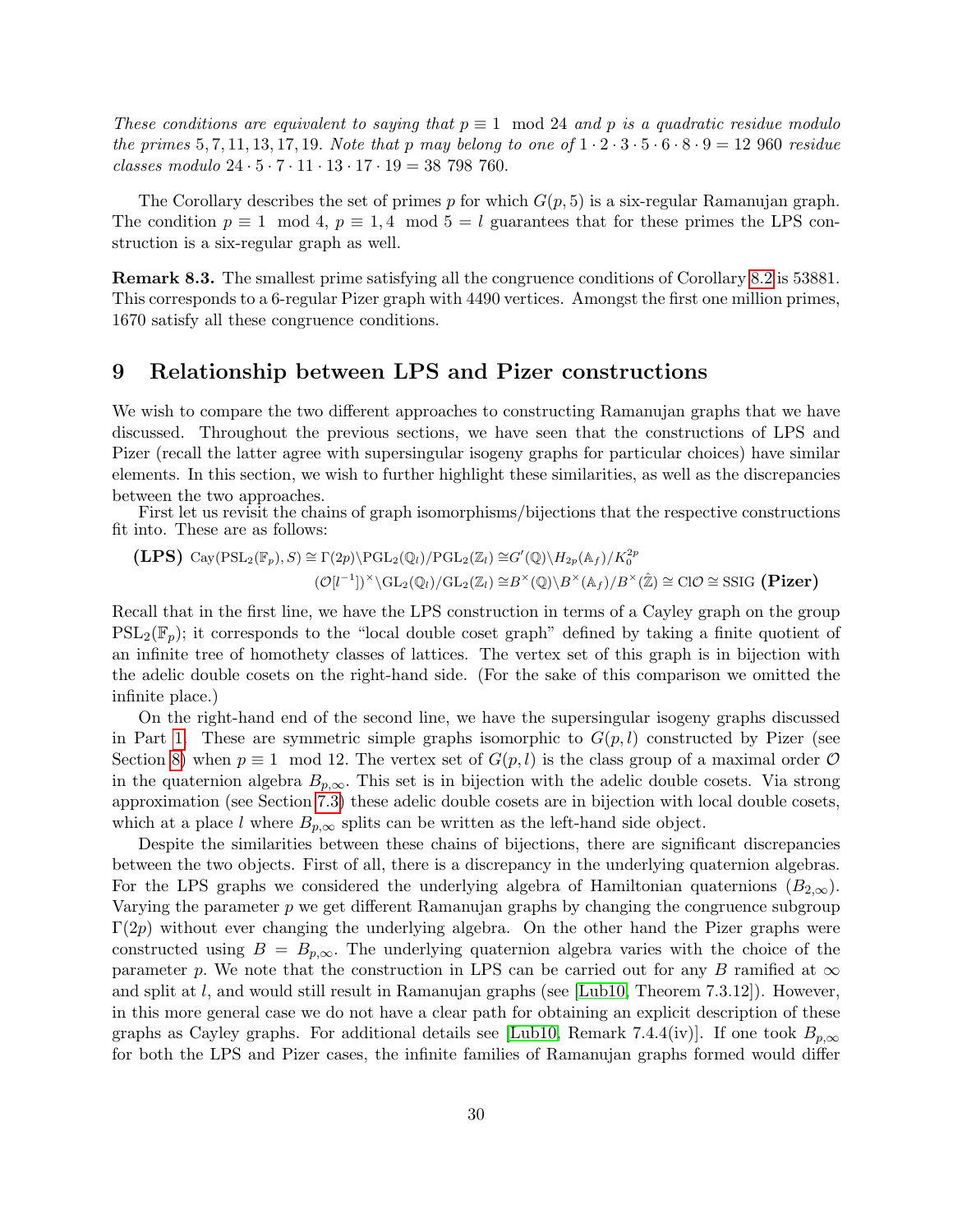because the LPS family is formed by varying the subgroup  $\Gamma(2p)$  (or more generally  $\Gamma(N)$  for l a quadratic residue mod N) while the Pizer family is formed by varying the quaternion algebra  $B_{p,\infty}$ .

Let us consider the choice of parameters next. For the LPS graphs we required only that  $l \equiv 1$ mod 4 and that p is odd and prime to l. If  $-1$  is a quadratic residue modulo p then the resulting graph is isomorphic to a subgroup of  $PGL_2(\mathbb{Z}/p\mathbb{Z})$  [\[Lub10,](#page-32-4) Theorem 7.4.3]. Furthermore, if l is a quadratic residue modulo  $2p$  then this graph is non-bipartite and isomorphic to the Cayley graph of  $\mathrm{PSL}_2(\mathbb{F}_p)$  with  $\frac{p^3-p}{2}$  $\frac{-p}{2}$  elements.

In the case of the Pizer graphs  $G(N, l)$  we must have  $N = pM$  coprime to l. Further congruence conditions on N guarantee properties of the resulting graph (see Section [8\)](#page-25-0), e.g.  $p \equiv 1 \mod 12$ guarantees that the adjacency matrix is symmetric. The number of vertices in  $G(N, l)$  is then  $H(N)$ , the class number of an order of level N in  $B_{p,\infty}$ . For example if  $N = p \equiv 1 \mod 12$ , then this results in a graph of size  $\frac{p-1}{2}$ .

To compare the two in the simplest case when  $l \equiv 1 \mod 4$ , i.e.  $l = 5$ , recall that Corollary [8.2](#page-28-1) gives the exact congruence conditions on p so that the Pizer construction of the graph  $G(p, 5)$ is a six-regular Ramanujan graph on  $\frac{p-1}{12}$  vertices. For these primes, the LPS construction also produces a Ramanujan graph. The size of the two graphs is very different. Notice however that when both graphs exist the size of the LPS graph is divisible by the size of the Pizer graph (cf. Remark [8.3\)](#page-29-1).

Let us turn our attention to the local double coset objects in the above chain of bijections. In the second line, corresponding to Pizer graphs, we have  $(\mathcal{O}[l^{-1}])^{\times}$  appearing where  $\mathcal O$  is an order of the quaternion algebra  $B_{p,\infty}$ . For the graph  $G(p, l)$  this  $\mathcal O$  is an order of level p, i.e. a maximal order. The corresponding subgroup  $(\mathcal{O}[l^{-1}])^{\times}$  of  $B^{\times}(\mathbb{Z}[l^{-1}])$  is analogous to the subgroup  $\Gamma = G'(\mathbb{Z}[l^{-1}])$ for the LPS construction. This is much larger than the congruence subgroup  $\Gamma(2p) \leq \Gamma$  that appears in the local double coset objects in that case.

The fact that the LPS construction involves this *smaller* congruence subgroup  $\Gamma(2p)$  also accounts for the discrepancy between the two lines at the adelic double cosets. Recall from Section [7.2](#page-22-0) that  $H_{2p}$  was not the entire  $G'(\mathbb{A})$  but instead a finite index normal subgroup of it. We note that if one replaced  $\Gamma(2p)$  in the LPS construction with  $\Gamma(2N)$ , where p | N, the LPS graph  $\Gamma(2N)\PGL_2(\mathbb{Q}_l)/\text{PGL}_2(\mathbb{Z}_l)$  is a finite cover of  $\Gamma(2p)\PGL_2(\mathbb{Q}_l)/\text{PGL}_2(\mathbb{Z}_l)$  [\[Li96,](#page-31-6) Section 3].

One may wonder if an object analogous to  $Cl(\mathcal{O})$  could be appended to the chain of bijections for LPS graphs. Or even if, in the local double coset object for LPS graphs  $\Gamma(2p)$  could be written as  $(\mathcal{O}_{2p}(\mathbb{Z}[l^{-1}]))^{\times}$  as well, for a quaternion order  $\mathcal{O}_{2p}$ . (More precisely, if  $\Gamma(2p)$  agrees with the image of  $(\mathcal{O}_{2p}(\mathbb{Z}[l^{-1}]))^{\times}$  under the map  $B^{\times} \to G'$  for some order  $\mathcal{O}_{2p}$ .

The answer to the second question is affirmative. Using the basis 1, i, j, k for  $B = B_{2,\infty}$  the requisite relationship holds between  $\mathcal{O}_{2p}$  and  $\Gamma(2p)$  for the order  $\mathcal{O}_{2p}$  spanned by  $\{1, 2p\mathbf{i}, 2p\mathbf{j}, 2p\mathbf{k}\}.$ Note that this order has level  $2^5p^3$ , hence it is not an Eichler order.

We remark that the size of the class set of this  $\mathcal{O}_{2p}$  can be computed using [\[Piz80,](#page-32-12) Theorem 1.12 and it turns out to be  $\frac{4p^2(p+1)+4}{3}$  $rac{+1+4}{3}$  or  $rac{4p^2(p+1)}{3}$  $\frac{p+1}{3}$  if  $p \equiv 1 \mod 3$  or  $p \equiv 2 \mod 3$  respectively. This is clearly different from the size of  $PSL_2(\mathbb{F}_p)$  which is a numerical obstruction to extending the chain of isomorphisms for LPS graphs analogously to the row for Pizer graphs.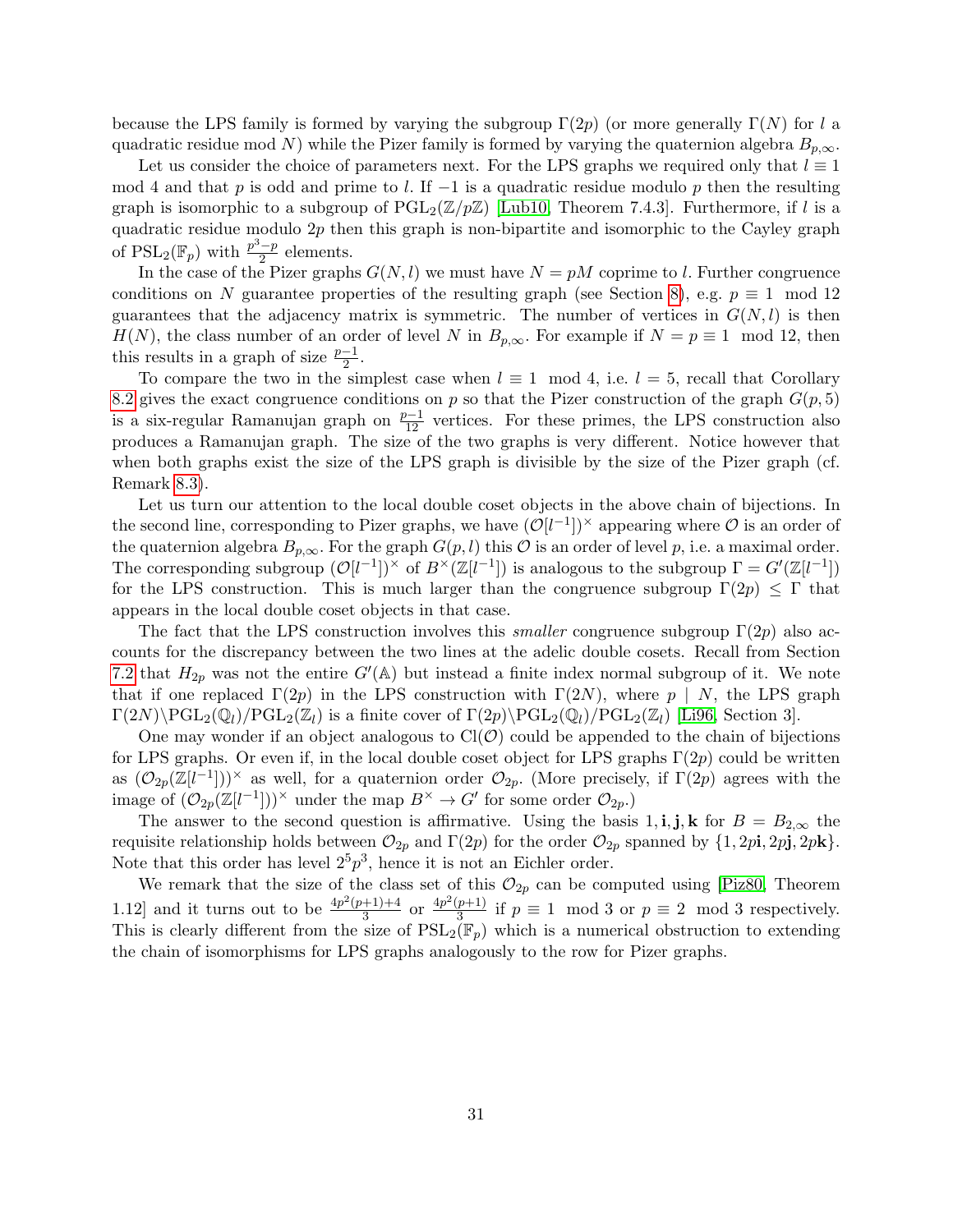# References

- <span id="page-31-3"></span>[AAM18] Gora Adj, Omran Ahmadi, and Alfred Menezes, On isogeny graphs of supersingular elliptic curves over finite fields, Cryptology ePrint Archive, Report 2018/132, 2018, <https://eprint.iacr.org/2018/132>.
- <span id="page-31-7"></span>[Alo86] Noga Alon, Eigenvalues and expanders, Combinatorica 6 (1986), no. 2, 83–96, Theory of computing (Singer Island, Fla., 1984). MR 875835
- <span id="page-31-0"></span>[CGL06] Denis X. Charles, Eyal Z. Goren, and Kristin E. Lauter, Cryptographic hash functions from expander graphs, J. Cryptology  $22$  (2009), no. 1, 93–113, available at [https:](https://eprint.iacr.org/2006/021.pdf) [//eprint.iacr.org/2006/021.pdf](https://eprint.iacr.org/2006/021.pdf). MR 2496385
- <span id="page-31-4"></span>[CGL09] , Families of Ramanujan graphs and quaternion algebras, Groups and symmetries, CRM Proc. Lecture Notes, vol. 47, Amer. Math. Soc., Providence, RI, 2009, pp. 53–80. MR 2500554
- <span id="page-31-11"></span>[Che10] Gaëtan Chenevier, Lecture notes, 2010, [http://gaetan.chenevier.perso.math.cnrs.](http://gaetan.chenevier.perso.math.cnrs.fr/coursIHP/chenevier_lecture6.pdf) [fr/coursIHP/chenevier\\_lecture6.pdf](http://gaetan.chenevier.perso.math.cnrs.fr/coursIHP/chenevier_lecture6.pdf), retrieved August 13, 2017.
- <span id="page-31-8"></span>[Del71] Pierre Deligne, Formes modulaires et représentations l-adiques, Séminaire Bourbaki. Vol. 1968/69, vol. 179, Lecture Notes in Math., no. 355, Springer, Berlin, 1971, pp. 139–172.
- <span id="page-31-10"></span>[Del74] , La conjecture de Weil. I, Publications Mathématiques de l'Institut des Hautes Etudes Scientifiques  $43$  (1974), no. 1, 273–307.
- <span id="page-31-2"></span>[DFJP14] Luca De Feo, David Jao, and Jérôme Plût, Towards quantum-resistant cryptosystems from supersingular elliptic curve isogenies, J. Math. Cryptol. 8 (2014), no. 3, 209–247. MR 3259113
- <span id="page-31-9"></span>[Gel75] Stephen S. Gelbart, Automorphic forms on adele groups, no. 83, Princeton University Press, 1975.
- <span id="page-31-12"></span>[Iha66] Yasutaka Ihara, *Discrete subgroups of*  $PL(2, k_{\varphi})$ , Algebraic Groups and Discontinuous Subgroups (Proc. Sympos. Pure Math., Boulder, Colo., 1965), Amer. Math. Soc., Providence, R.I., 1966, pp. 272–278. MR 0205952
- <span id="page-31-13"></span>[JMV05] David Jao, Stephen D Miller, and Ramarathnam Venkatesan, Do all elliptic curves of the same order have the same difficulty of discrete log?, International Conference on the Theory and Application of Cryptology and Information Security, Springer, 2005, pp. 21–40.
- <span id="page-31-6"></span>[Li96] Wen-Ch'ing Winnie Li, A survey of Ramanujan graphs, Arithmetic, geometry and coding theory (Luminy, 1993), de Gruyter, Berlin, 1996, pp. 127–143. MR 1394930
- <span id="page-31-5"></span>[LP15] Eyal Lubetzky and Yuval Peres, Cutoff on all Ramanujan graphs, Geometric and Functional Analysis 26 (2016), no. 4, 1190–1216.
- <span id="page-31-1"></span>[LPS88] Alexander Lubotzky, Richard L. Phillips, and Peter Sarnak, Ramanujan graphs, Combinatorica 8 (1988), no. 3, 261–277. MR 963118 (89m:05099)